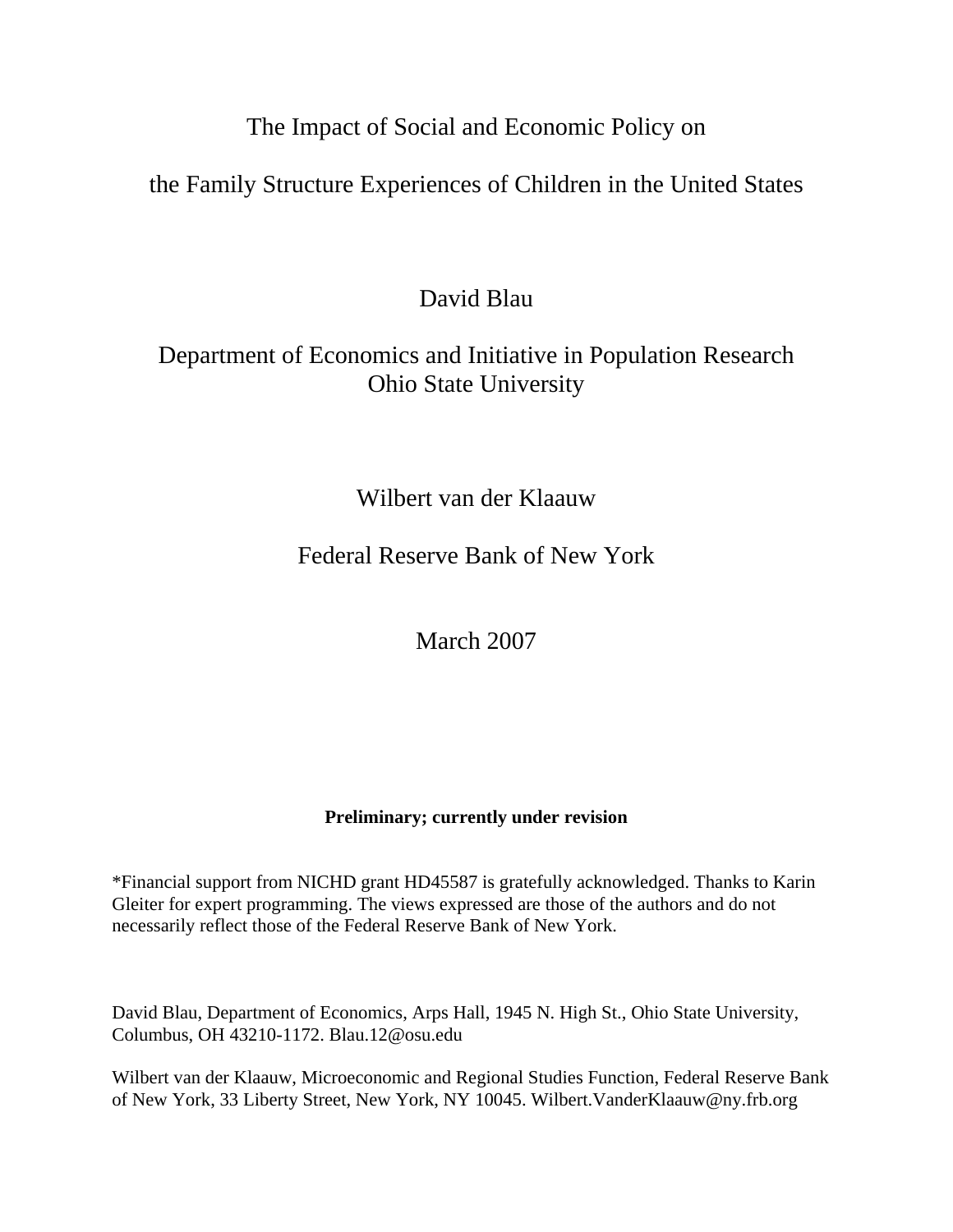#### Abstract

We use panel data from the 1979 cohort of the National Longitudinal Survey of Youth (NLSY79) to estimate the effects of policy, labor market, and marriage market contextual variables on the fertility, union formation, union dissolution, type of union (cohabiting versus married), and father identity (biological versus step) choices of women born from 1957 to1964. We follow these women from the early 1970s as they enter adolescence through 2004, when they are in their 40s. We specify a model that can be used to trace through the consequences of these demographic behaviors for the family structure experiences of children. We allow the effects of several of the contextual variables to differ for whites, blacks, and Hispanics. The evidence presented suggests that the family structure experiences of the children of the NLSY79 cohorts of women have been influenced by the tax gains associated with childbearing, welfare reform, unilateral divorce laws, and the wage rates available to men and women in the labor market. The results suggest that other contextual variables such as child support enforcement efforts, the level of welfare benefits, the tax gain to marriage, the sex ratio, and the unemployment rate had little impact on the family structure experiences of these children.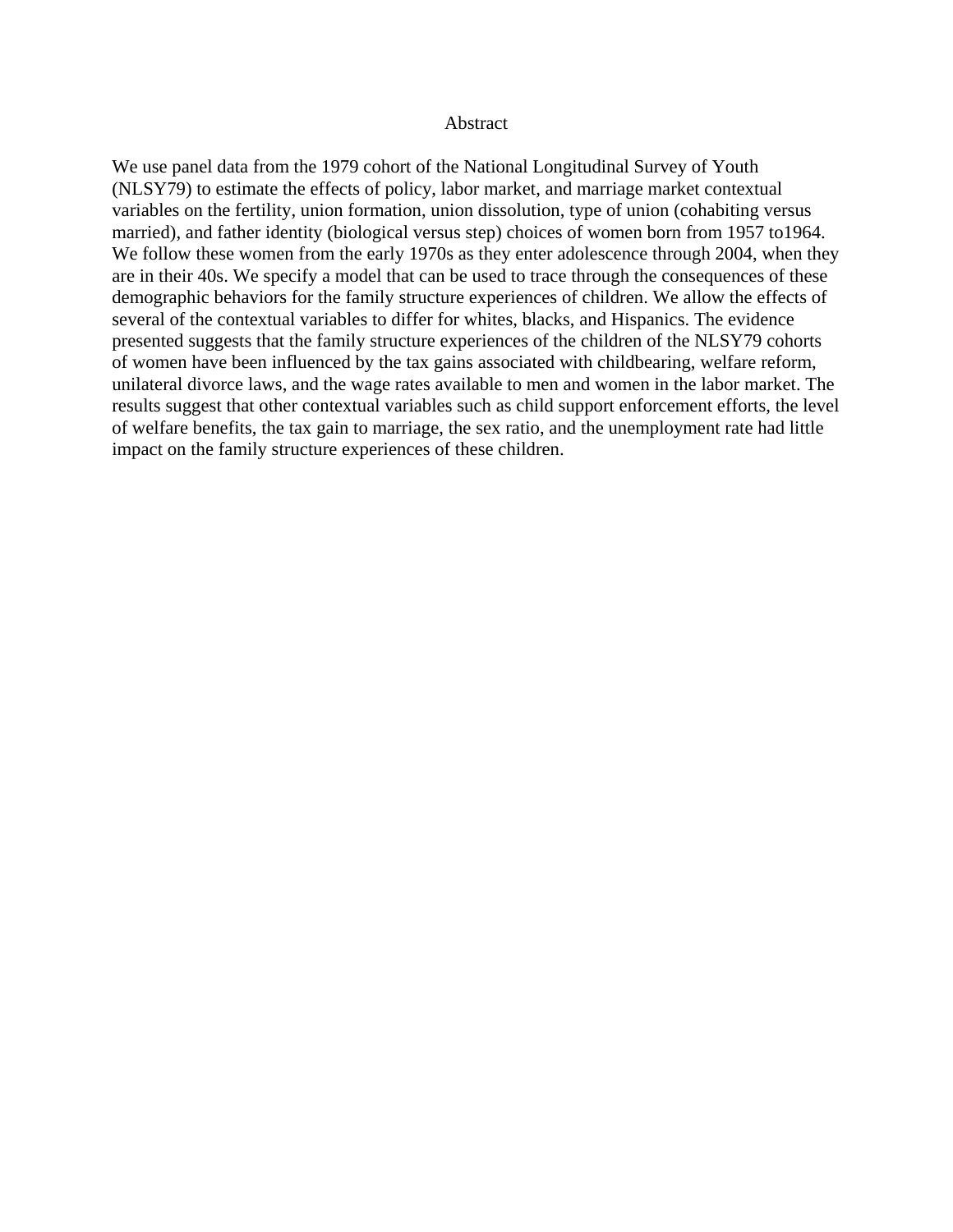### **1. Introduction**

 The most prevalent type of family in which children in the U.S. are raised today is the traditional two-biological-married-parent family. But in the past 30 to 40 years it has become increasingly common for American children to spend a significant portion of their childhood in alternative family structures. These alternatives include residing with a divorced, separated, or never-married mother without a man present; residing with one biological parent and a stepparent; residing with unmarried cohabiting parents; and residing with neither biological parent. The consequences for children of growing up in non-traditional family structures have received enormous attention from social scientists and policy makers. Children who grow up in a family in which both biological parents are present and married experience better education, employment, marriage, childbearing, and psychological outcomes than do their counterparts who spend substantial parts of their childhood living in alternative family structures. There is considerable evidence that at least part of the association between family structure and child outcomes is causal. There is a much still to be learned about the consequences of growing up in alternative family structures, but there is a consensus that family structure has important consequences for children.

In contrast, there is much less known about the causes of the rather dramatic changes in family structure observed in the U.S. in the past 30 to 40 years. In a recent authoritative review of this issue, Ellwood and Jencks (2004) argue that "The spread of single-parent families has been both an intellectual challenge and a source of persistent frustration for social scientists. ... there is still no consensus about why single parenthood spread, much less about why it spread faster in some populations than in others." (p. 25). They provide an extensive discussion of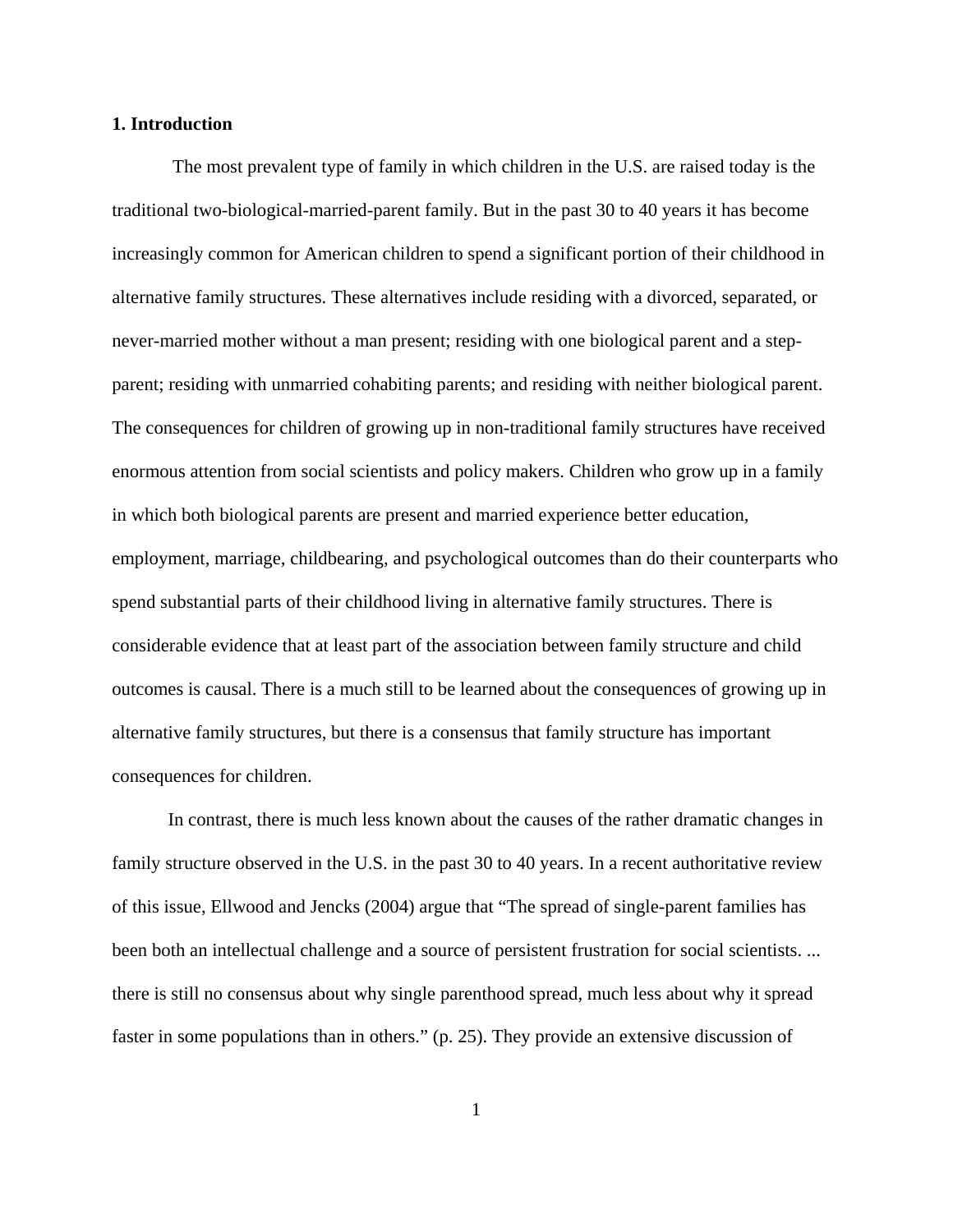theoretical and empirical approaches based on the "standard economic model" derived from Becker (1981), which emphasizes economic incentives to marry. Based on their review of the literature, they find that the explanatory factors emphasized by this approach - male wages, female wages, public assistance, and sex ratios - have important effects on single parenthood, but that changes over time in these factors cannot account for most of the observed changes in family structure. Hence, the frustration noted above. However, Ellwood and Jencks offer several constructive recommendations for research in this field.

First, they emphasize that a major feature of change in recent years has been de-linking of marriage and childbearing decisions, particularly for certain population groups. Hence it is crucial to recognize that marriage and childbearing are in fact distinct decisions, and that treating "single parenthood" as one decision rather than the consequence of a number of distinct choices will often not be a productive analytical or empirical approach. Recent theoretical analyses by Akerlof, Yellen, and Katz (1996) and Willis (1999) recognize this point and propose models in which childbearing and marriage are distinct decisions. Second, Ellwood and Jencks point out the importance of distinguishing between delay and permanent avoidance of marriage and childbearing. In some cases, the major changes have been in the timing of childbearing and marriage, while for others the most important aspect of change has been more radical, namely avoiding marriage and/or childbearing altogether. The standard economic model has little to say about timing. And most empirical analyses do not come to grips with this issue: they are either explicitly focused on outcomes at certain ages (e.g., marriage by age 24, or non-marital childbearing by age 19), or they look at marital and childbearing transitions over short periods of time. Ellwood and Jencks also make the case for including cohabitation in the analysis, avoiding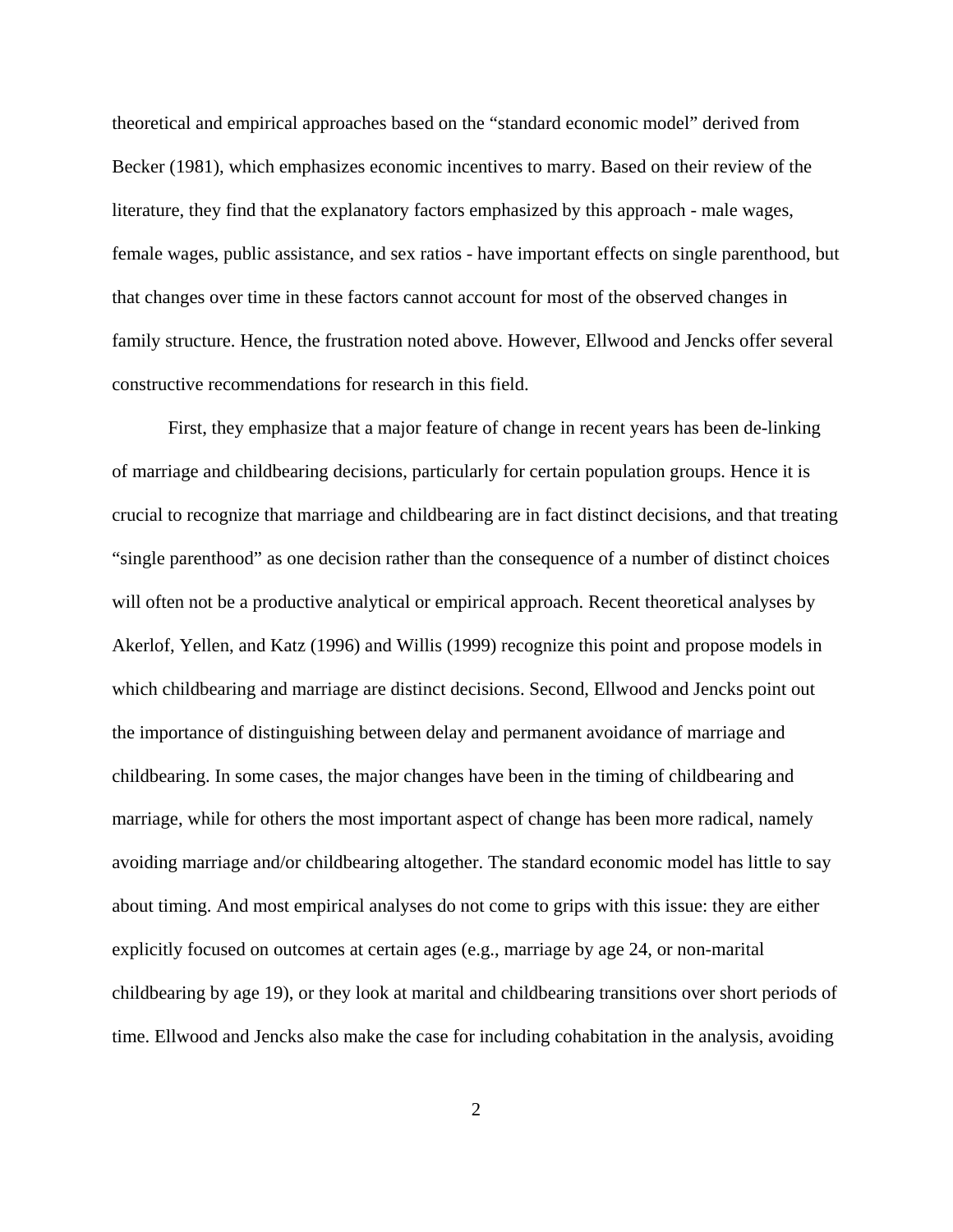restrictive functional forms in dynamic models (i.e. proportional hazards), and explaining differential family structure change by education and/or family background as well as race.

In this paper, we take up the challenge offered by Ellwood and Jencks, and propose a new approach to analyzing the determinants of family structure change. Our approach has four distinguishing features that in combination make it unique. First, we jointly model union formation, union dissolution, and childbearing decisions. Previous analyses have integrated some of these behaviors in a single model, but none have integrated the full range of behaviors needed for a thorough analysis of family structure change. Second, the analysis is dynamic, and distinguishes between the short run timing effects and the long run "avoidance" effects of key driving forces. Third, we consider all of the major proposed explanations, including changes in public assistance policy, child support enforcement, divorce laws, and tax laws; changes in labor market opportunities facing both men and women; and changes in marriage market conditions. By considering the main proposed driving forces jointly rather than focusing on one or two in isolation from the others, as in much of the literature, we provide a more robust accounting of the factors driving family structure changes. Fourth, and perhaps most important, we model the behavior of the adults who make union and childbearing decisions, but we derive from the model the consequences of these decisions for the family structure experienced by children. Thus we explicitly account for and model choices that are relevant for determining the *identity* of men who are in the mother's household, from the perspective of children: biological father or step father. This approach is unique in the literature on family structure changes.

In order to accomplish this rather ambitious agenda, we take an analytical approach that is quite different from previous research. Most previous studies analyze the behavior of a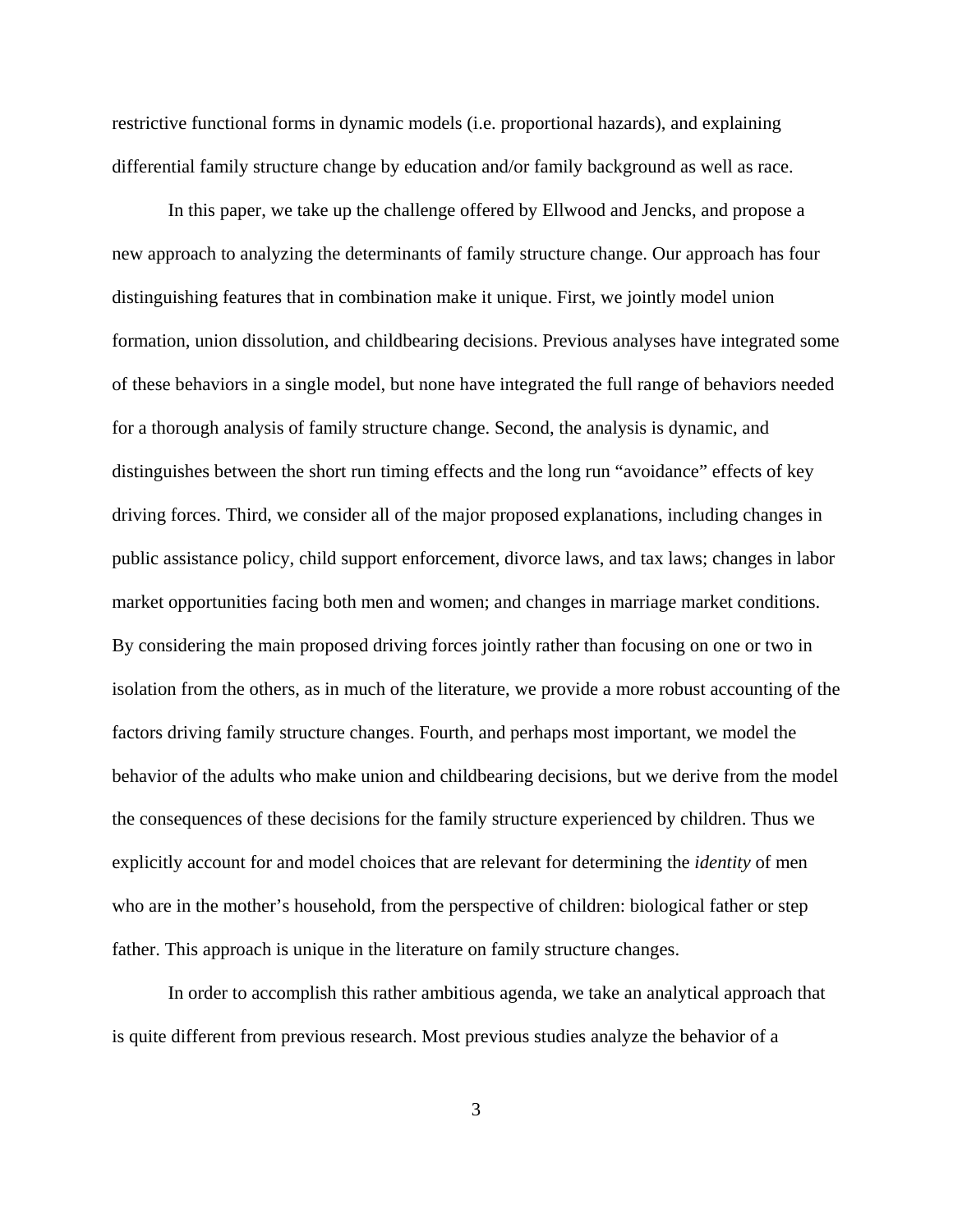succession of birth cohorts in a time-series-of-cross-sections, or follow a few birth cohorts over a short period. Our approach is to follow the behavior of a small number of birth cohorts over a long period. Specifically, we use panel data from the 1979 cohort of the National Longitudinal Survey of Youth (NLSY79) to analyze the fertility, union formation, union dissolution, type of union (cohabiting versus married), and father identity (biological versus step) choices of women born from 1957 to1964. We follow these women from the early 1970s as they enter adolescence through 2004, when they are in their 40s. The rich event history data available in the NLSY79 makes it possible to provide an integrated analysis of all of the key behaviors that determine the family structure experiences of children. We account for dynamics in a rich and flexible way, and our analysis allows for unobserved heterogeneity across women. We analyze the effects of state-year-specific policy, labor market, and marriage market variables over a three decade period. There is substantial variation over time and across states in many of these variables, providing leverage for identifying the effects of these factors. We allow the effects of the contextual variables to differ for whites, blacks, and Hispanics.

There are some limitations of our data and analytic approach. For a given cohort, age and calendar time do not vary independently. Thus, for example, welfare reform occurred in the 1990s, when the NLSY79 cohort was well past the teenage years, so our approach cannot provide a credible estimate of the impact of welfare reform on the behavior of teenagers. But most of the other explanatory variables vary over time and across states throughout the period of our analysis. Thus we view this as a relatively minor disadvantage compared to the richness of the analysis that is possible using our analytical approach together with the NLSY79 data. A drawback of analyzing only a few birth cohorts is that we cannot easily use our results to provide

4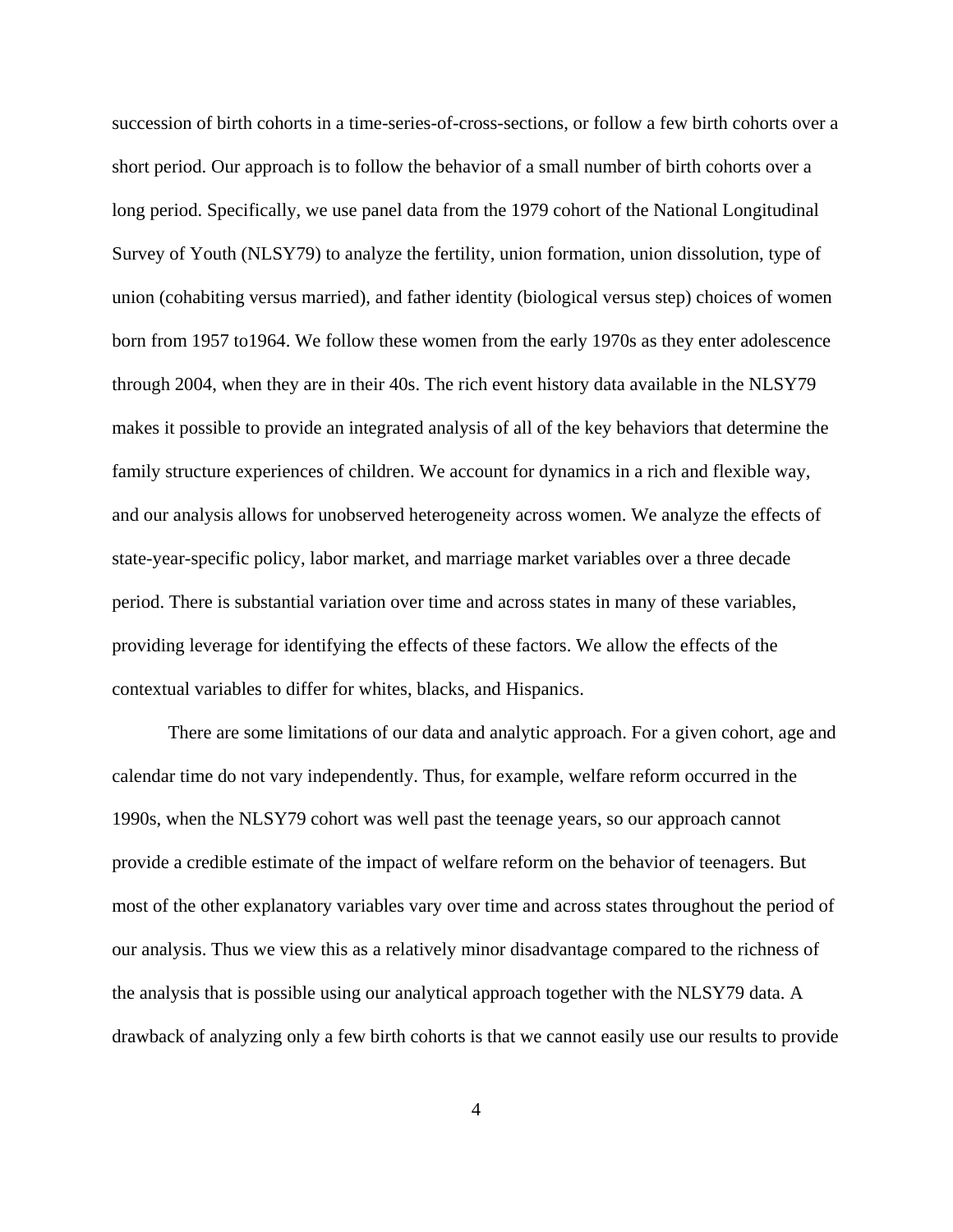an accounting of changes over a wide range of cohorts. But this is mainly a result of lack of comparable data for other cohorts. We do use our results to simulate the impact on the NLSY79 cohort of a series of counterfactual experiments involving alternative policy and labor market scenarios. A limitation of our model is that it contains a large number of parameters that must be jointly estimated. Even with a sample of about 4,500 women and the 8,000 children they have borne, it is not feasible to allow all of the parameters to vary freely. Hence, a number of restrictions must be imposed for statistical identification. Finally, a limitation of the NLSY79 data is that we have little information on children who do not live with the biological mother, so our analysis is limited to children who live with their biological mother. As discussed below, most children do live with their biological mother for most of their childhood, so this is not a significant drawback.

Our results indicate that some of the contextual variables have had fairly sizeable effects on the family structure experiences of children, and in many cases the effects differ substantially for children of white, black, and Hispanic women. For example, a higher female wage rate reduces the risk of the biological father entering the household and increases the risk of his exit for black and Hispanic women, but not for whites. A one standard deviation increase in the mean female wage offer, holding the male wage rate and other contextual variables constant, is estimated to reduce the cumulative (up to age 18) amount of time spent with the biological father present by over one year for children of black mothers, from an already low base of about four years. The main union transition rate changes that produce this decrease are an increase in the divorce rate and a higher rate of dissolution of cohabitations. The male wage rate also has some sizeable effects, almost always in the opposite direction of the effects of the female wage rate.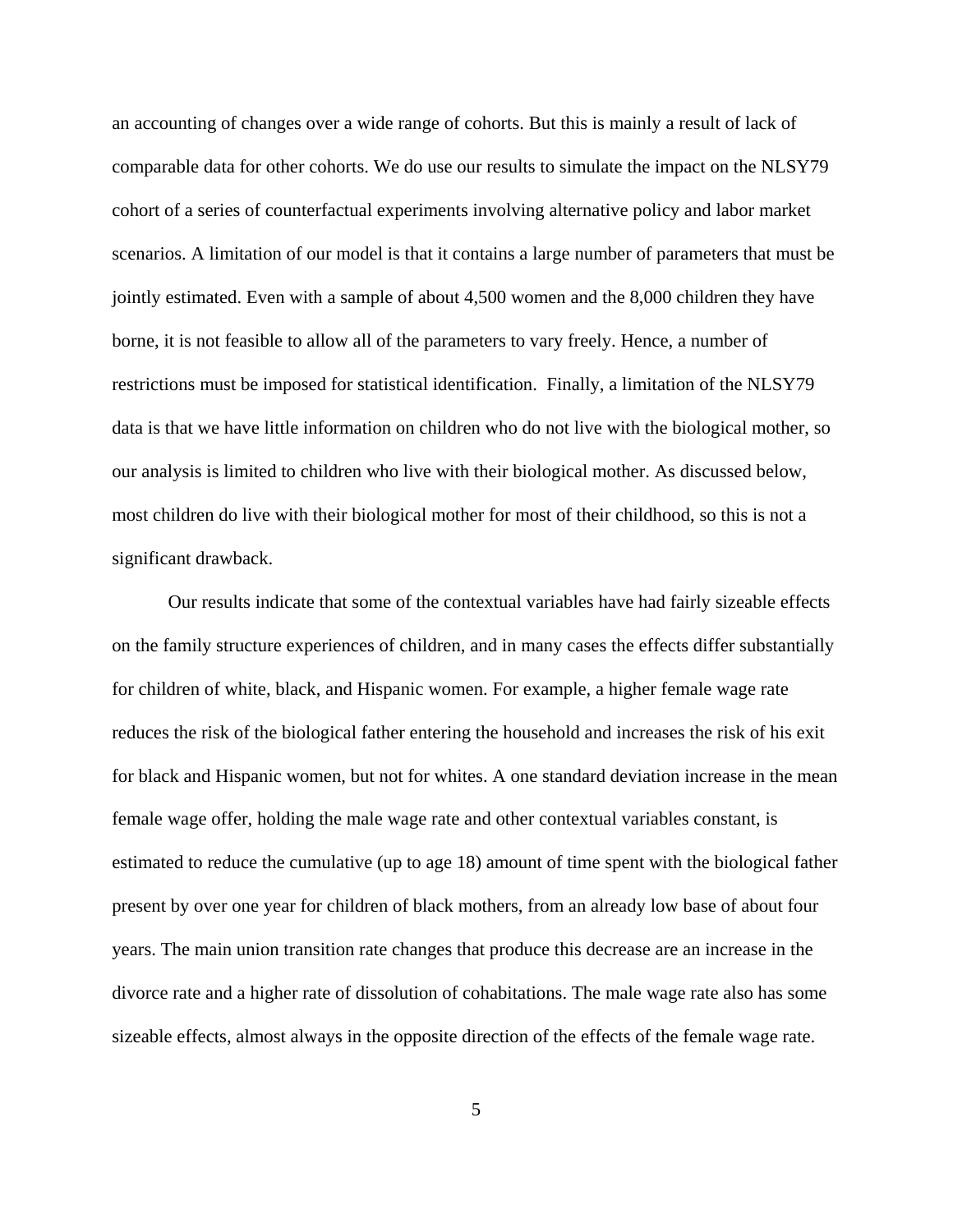Welfare reform is estimated to have had small effects on family structure for children of white and Hispanic mothers, but a large impact for children of black mothers. Welfare reform reduced the rate of entry and substantially increased the exit rate of the biological father in black families, but also significantly increased the risk of entry of a stepfather. The net effect was a decrease of about 2.5 years in time spent with the biological father and an increase of about two years in time spent with a step father. Unilateral divorce laws and the tax gains associated with childbearing were estimated to have some important effects as well. The effects of child support enforcement are generally quite small across all outcomes. There are also small effects of the sex ratio and the level of welfare benefits.

We provide background and a selective literature review in Section 2. In section 3 we specify the model and econometric approach. Section 4 describes the data, section 5 presents the results, and section 6 concludes.

#### **2. Background and Literature**

The changes in family structure that are of interest here have been the result of a decline in marriage, increases in divorce and cohabitation, and an increased rate of childbearing outside of marriage. These changes are well-known and have been discussed extensively elsewhere (Bumpass and Lu, 2000; Bumpass, Sweet, and Cherlin, 1991; Cherlin, 1999; Fields and Casper, 2001; Martin et al., 2002). Here, we discuss their consequences for the family structure experiences of children, and then summarize findings from the literature on the causes of the changes.

Kreider and Fields (2005) summarize recent family structure patterns of children using

6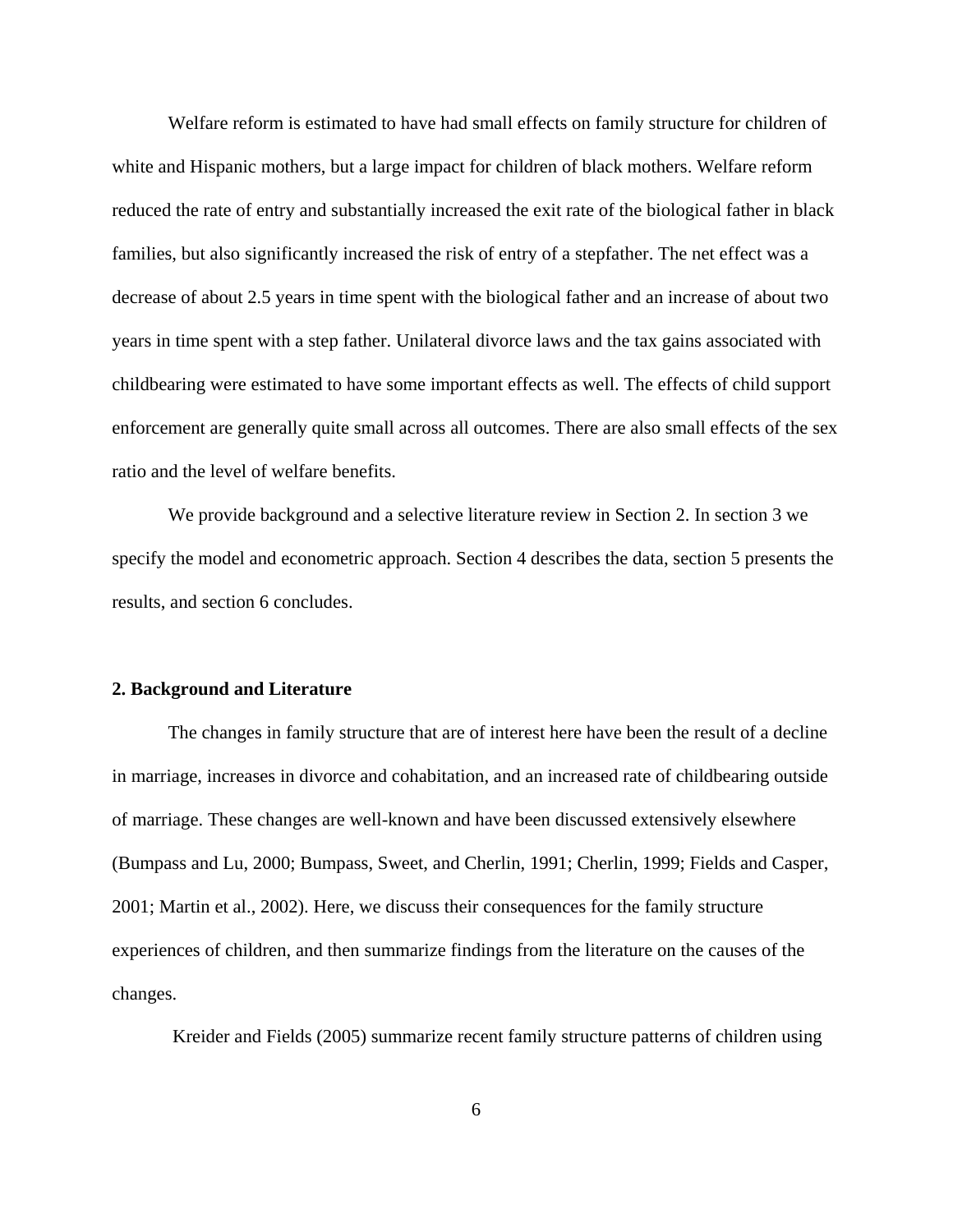data from the Survey of Income and Program Participation (SIPP). In 2001, 62% of children under the age of 18 were living with their married biological parents. Another 2.5% were living with their cohabiting biological parents. Seven percent of children were living with one biological parent and one step or adoptive parent (in 84% of these cases the biological parent was the mother). Twenty five percent were living with one parent only (in 88% of these cases, the parent was the mother). Finally, 4% were living with neither parent. For most of the  $20<sup>th</sup>$ century up to 1970, the percentage of children living in a two parent family remained stable at 83-85%. The percentage living in a one parent family grew slightly from 10-11% in the first half of the century to 13% in 1970, and the percentage living with no parent fell from 5-6% to 3% in 1970 (Kreider and Fields, 2005). Between 1970 and 1990 the percentage in two parent families fell from 85 to 73% and the percentage in one parent families rose from 13 to 25%, with little further change since 1990. Thus as noted above, the traditional family structure remains the most common experience of children, but it is significantly less prevalent than in the past. The childbearing and union formation experiences of the NLSY79 cohort that we analyze began in the early-to-mid 1970s, coinciding with the onset of the major changes in these behaviors.

An important dimension of family structure change is variation by race and ethnicity. In 2001, 69% of non-Hispanic white children lived with both biological parents, compared to 32% of non-Hispanic black children, and 62% of Hispanic children (Kreider and Fields, 2005).<sup>1</sup> The stark contrast between blacks and whites has received significant attention in the literature. But Ellwood and Jencks (2004) note that there have also been large differences in family structure changes by various measures of family background, such as parental education and income.

<sup>&</sup>lt;sup>1</sup>Non-Hispanic will be implicit henceforth when referring to whites and blacks.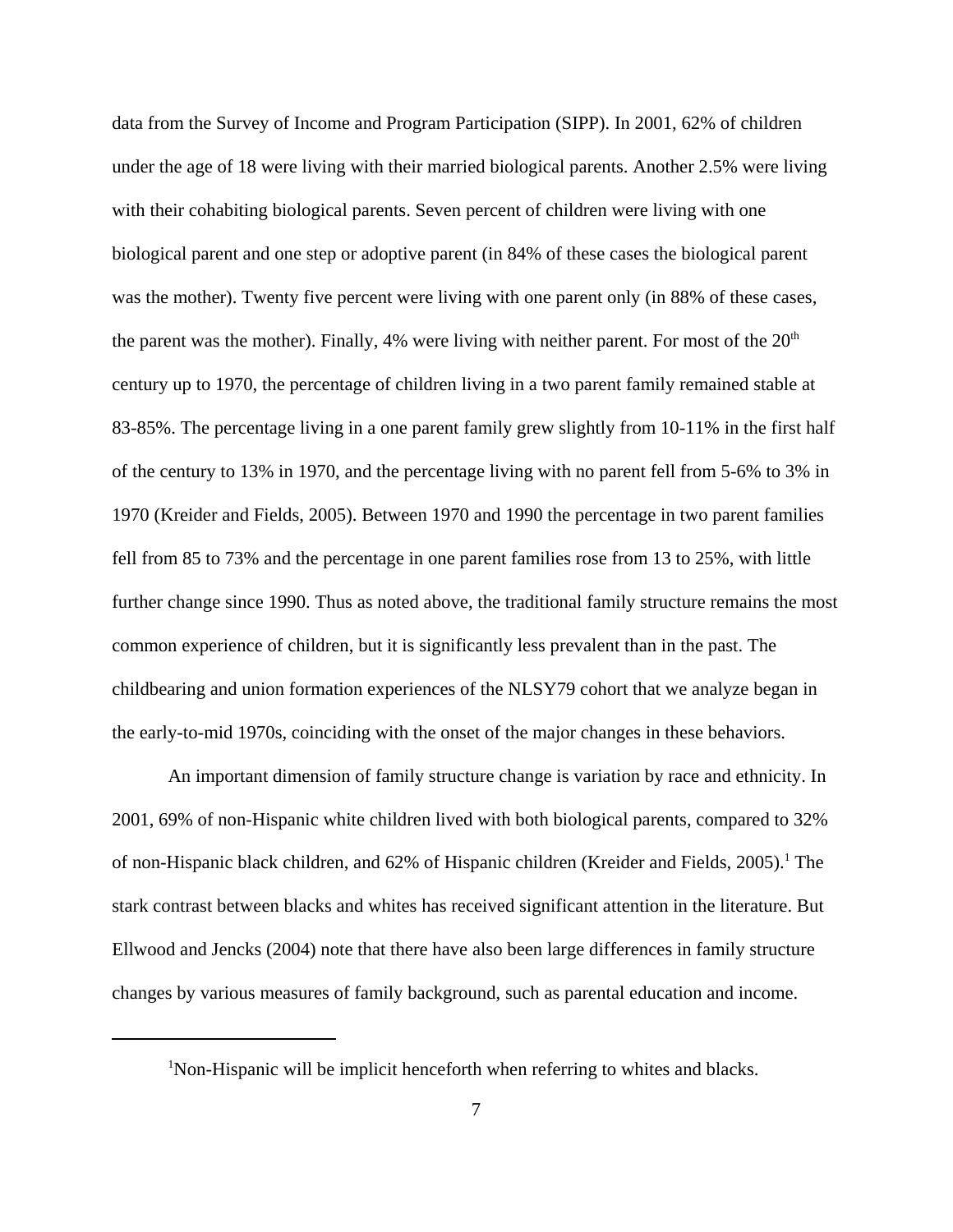Theories of union formation, union dissolution, and childbearing behavior emphasize several key observable explanatory variables, in addition to less easily observed factors such as preferences, attitudes, and norms. These include the wage rates available to men and women; the tax penalties or subsidies for marriage and childbearing; the generosity and terms of public assistance to low income families with children; the state of the marriage market; and the legal environment governing divorce and enforcement of child support obligations<sup>2</sup>. We briefly discuss findings from the literature on each of these explanatory factors.

*Wage rates*. Becker's (1981) theory of marriage implies that the difference in potential wage rates between men and women affects the gains from specialization within marriage. The higher a woman's potential wage rate, the greater is the opportunity cost of staying home and raising children. The higher a potential husband's wage rate relative to the woman's wage rate, the greater is the incentive to marry in order to reap the gains from specialization within marriage. A number of studies have found a negative effect of the average male wage rate and a positive effect of the average female wage rate on the prevalence of female headship. However, trends in wages do not contribute much to explaining the trend in single headship during the 1970s to 1990s.<sup>3</sup> It has been argued that expansion of the Earned Income Tax Credit (EITC) in the 1980s and 1990s caused an increase in the marriage tax penalty (Hotz and Scholz, 2003).

<sup>&</sup>lt;sup>2</sup>Many studies have examined the impact of abortion legalization and the increased availability of oral contraceptives on demographic behavior. We do not focus on these factors in this study because both the legalization of abortion and the diffusion of easy access to oral contraceptives were completed by the early 1970s, before most of the women in our sample began childbearing and union formation.

<sup>&</sup>lt;sup>3</sup>See, for example, Blau, Kahn, and Waldfogel (2000), Fitzgerald and Ribar (2004); Bitler et al. (2004), and Moffitt (2001).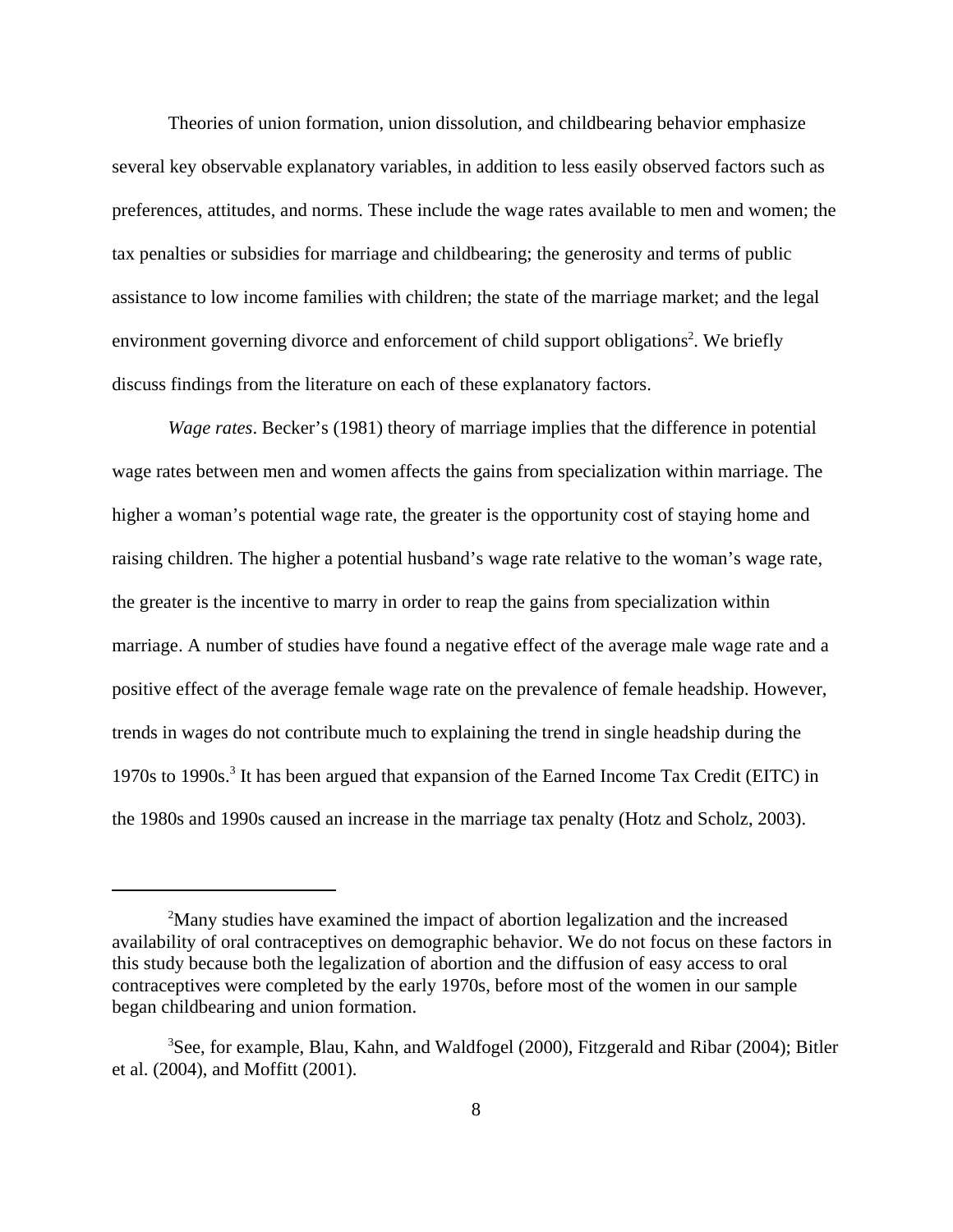However, empirical analyses have found little evidence that the EITC has influenced marriage decisions.<sup>4</sup> The effect of male and female wage rates on fertility has also been studied; see Francesconi (2002) and references cited therein.

*Welfare*. Many studies have analyzed the effect of welfare benefits on various aspects of family behavior, including union formation, union dissolution, and single motherhood. Moffitt (1998) reviewed this literature thoroughly and concludes that there is evidence of a positive association between welfare benefits and female headship, but the magnitude and precision of the estimated effect are rather sensitive to specification. Furthermore, the trend in real welfare benefits in the 1980s and 1990s was downward, which should have led to a decline in female headship rather than the increase that was observed. Some recent studies have found more consistent evidence of a positive association between welfare benefits and female headship among disadvantaged young women, for whom welfare is likely to be a relevant option (Rosenzweig 1999; Foster and Hoffman, 2001; Hoffman and Foster, 2000). Blau, Kahn, and Waldfogel (2004) find no evidence that welfare benefits affect the likelihood that a young woman is a single mother. Their results indicate that higher welfare benefits increase the likelihood that a single black mother is the head of her own household.

A recent literature examines the impact of welfare reform on family structure. This literature analyzes the impact of the introduction of time limits, family caps, work requirements, more generous earnings disregards, and other reforms allowed by state welfare waivers in the

<sup>&</sup>lt;sup>4</sup>Dickert-Conlin and Houser (1998); Ellwood (2000). There is no evidence on whether the EITC has influenced fertility. Other features of the tax code that result in marriage and childbearing penalties (or subsidies) have also been analyzed, with results generally suggesting small effects in the expected direction (see Alm and Whittington, 2003).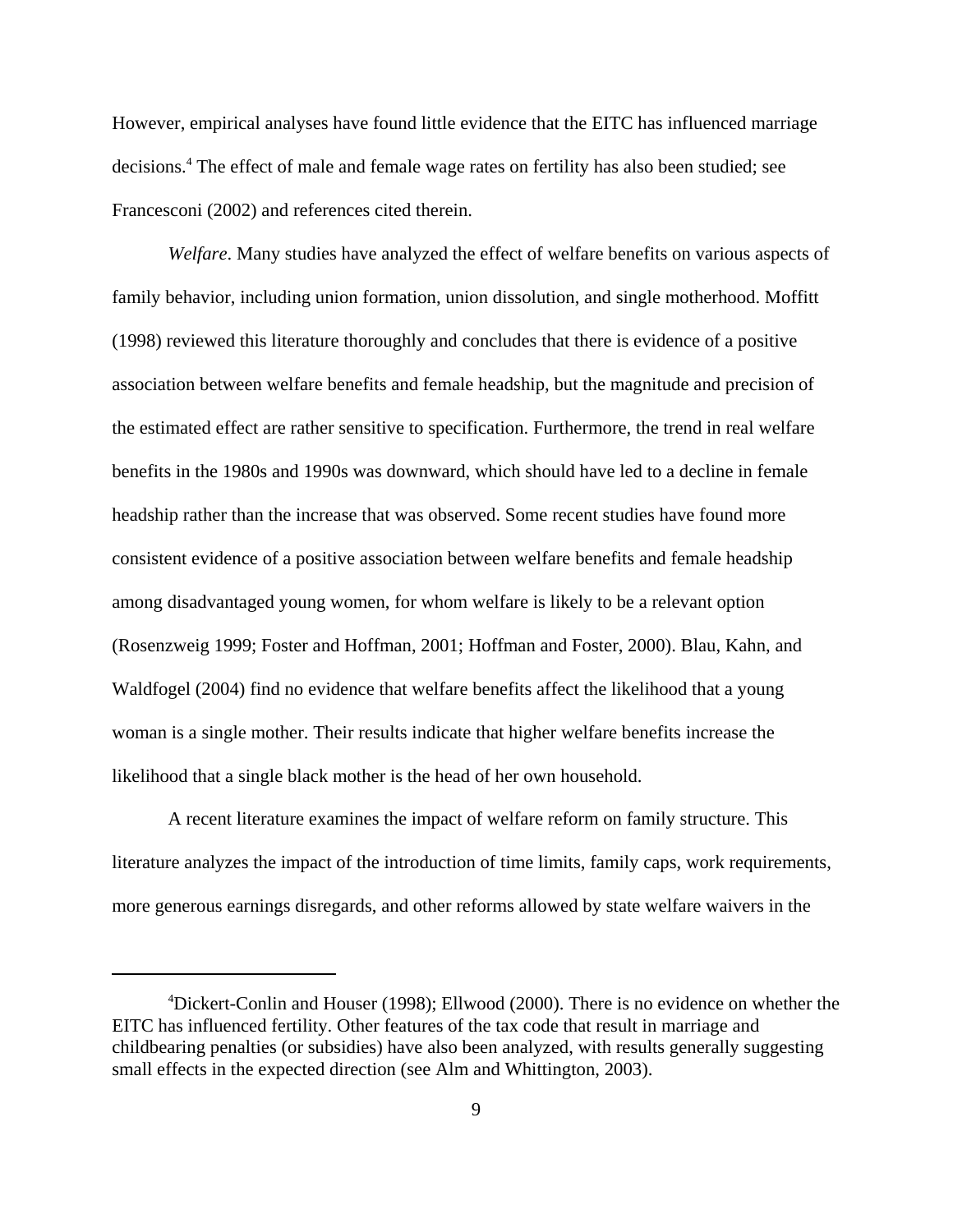late 1980s and early to mid 1990s, followed by enactment of the federal Personal Responsibility and Work Opportunity Reconciliation Act (PRWORA) in 1996. The majority of studies find that welfare reform caused an increase in marriage and a decrease in divorce (e.g. Acs and Nelson, 2004; Bitler et al., 2006; Gennetian and Miller, 2004) . However, evidence from social experiments undertaken as part of welfare reform shows no consistent impacts on union formation in the welfare population (Harknett and Gennetian, 2003), and there is evidence from a couple of studies that welfare reform actually caused a decrease in marriage (Bitler et al. 2004; Kaestner et al., 2003). Fitzgerald and Ribar (2004) find no significant impact of welfare reform on female headship, using SIPP data. Kearney (2004) finds no evidence that the family cap affects fertility. Lopoo and DeLeire (2006) report evidence that welfare reform caused the fertility rate of girls aged 15-17 to decline relative to the fertility rate of 18 year olds. This is attributed to the feature of welfare reform that required teenage mothers under age 18 to live with a parent or legal guardian in order to be eligible for welfare benefits. We include a measure of welfare reform in our analysis, but the women of the NLSY79 cohort were between the ages of 25 and33 when welfare reform began in the 1990s, so we cannot claim to be able to evaluate the impact of welfare reform at younger ages.

*Divorce laws and child support enforcement*. Many studies have analyzed the impact of unilateral divorce laws on the divorce rate and related outcomes. Peters (1986) finds no impact, but Friedberg (1998), Gruber (2004) and others do find a positive association. Wolfers (2004) reconciles these differences by showing that there is a positive short run impact of unilateral divorce but apparently no long run impact. This finding suggests the importance of dynamic considerations. Alesina and Giuliano (2006) find evidence that unilateral divorce reduces out of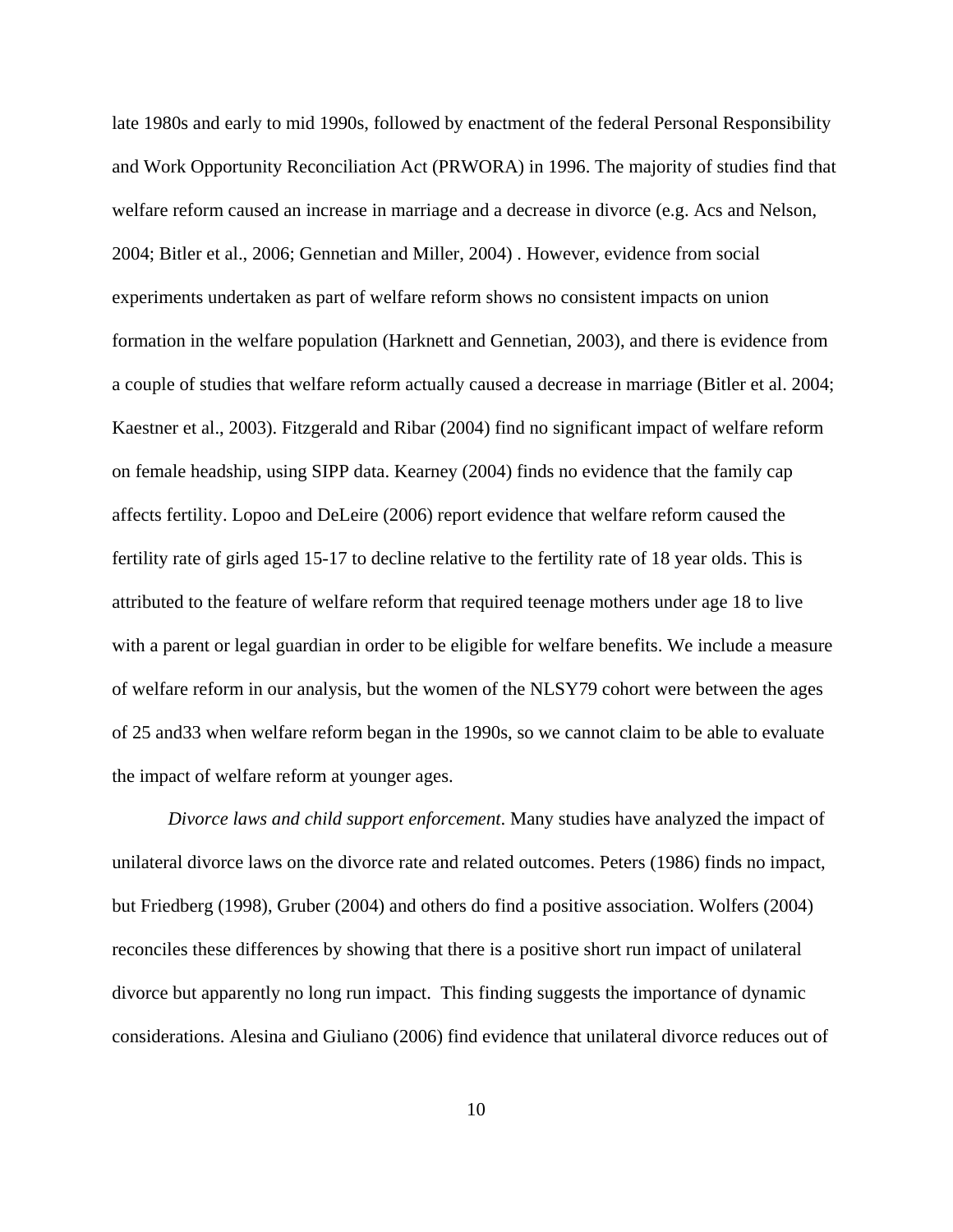wedlock fertility, with no impact on marital fertility. They interpret this as indicating that when it is easier to escape marriage, women who plan to have a child are more willing to do so within marriage.

A large literature examines the impact of changes over time in state child support enforcement (CSE) laws on demographic outcomes, using a variety of different measures of the strictness of these laws and the means used to enforce them. Most findings indicate that tougher CSE reduces the rate of out of wedlock childbearing, the divorce rate, and the prevalence of single mother families.<sup>5</sup>

*Marriage market*. Blau, Kahn, and Waldfogel (2000) analyze the impact of marriage market conditions on the prevalence of marriage among young women (ages 16-24). They find that a greater net supply of women in a given education/race group reduces the likelihood of marriage for white women but not for blacks. Marriage market conditions at ages 25-34 affect marriage for both whites and blacks. Wood (1995) finds a positive effect of the supply of "marriageable" black men on the prevalence of marriage among black women. However, the decline in the supply of such men in the 1970s can explain only a tiny fraction of the decline in marriage among black women.

This brief summary of a large literature suggests some possible reasons for the lack of consensus about the causes of family structure change noted by Ellwood and Jencks (2004). Many studies analyze one explanatory factor at a time, and focus on only one or two outcomes. The time period and population analyzed vary widely across studies, as does the set of control

<sup>5</sup> See Acs and Nelson (2004), Aizer and McLanahan (2006), Carlson et al. (2004), Case (1998), Garfinkel et al. (2004), Nixon (1997), and Plotnick et al. (2004).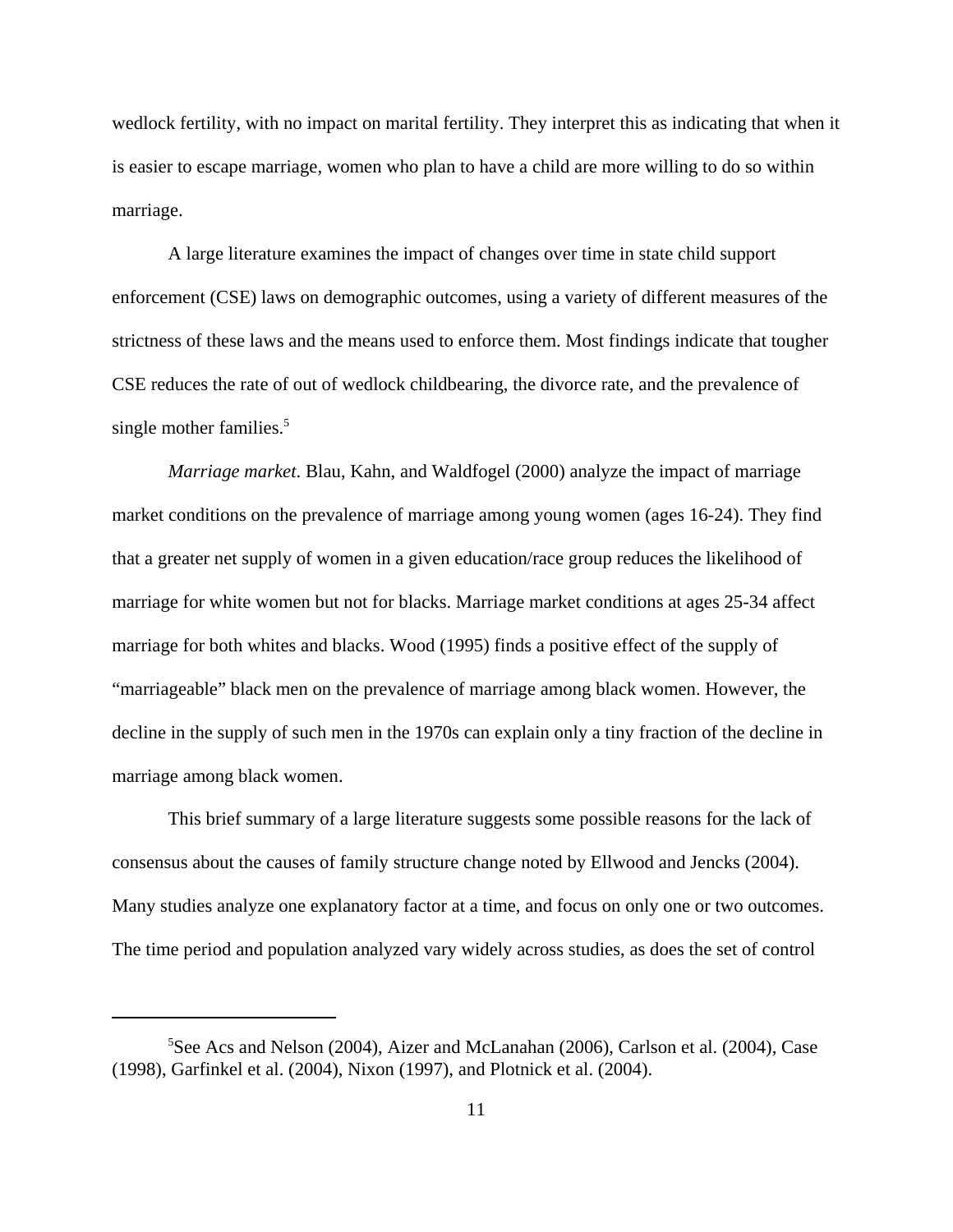variables. There has not yet been a study that examines all of the major proposed explanatory factors in a framework that allows the impact of these factors to be traced through from the demographic behavior of parents to the resulting family structure experiences of children. Our analysis fills this gap, and also goes beyond previous studies by incorporating the distinction between biological and step fathers. The dynamic specification and longitudinal data allow us to model state and duration dependence as well contemporaneous and dynamic interdependence between fertility and union choices. Controlling for unobserved heterogeneity across women allows us to give a causal interpretation to the effects of previous demographic decisions on current choices. Controlling for state and year fixed effects allows us to separate the impact of the explanatory factors of interest from other unobserved aggregate trends and cross-state differences.

### **3. Model**

Our goal is to understand the family structure experiences of children who reside with their biological mother. The family structures of interest are living with the biological mother and  $(1)$  the married biological father,  $(2)$  the cohabiting biological father,  $(3)$  a married step father, (4) a cohabiting step father, and (5) no man.<sup>6</sup> We assume that women become at risk of entering a union and conceiving a child at age 12. We use a discrete time framework in which the unit of time is a month. In a given month (*t*), woman *i*'s situation is characterized by a set of fixed characteristics  $X_i$  such as her race, ethnicity, and year of birth; the outcomes of previous

<sup>&</sup>lt;sup>6</sup> We do not distinguish living arrangements by the presence of grandparents or other non-parental adults (see Bitler et al., 2006, and DeLeire and Kalil, 2002).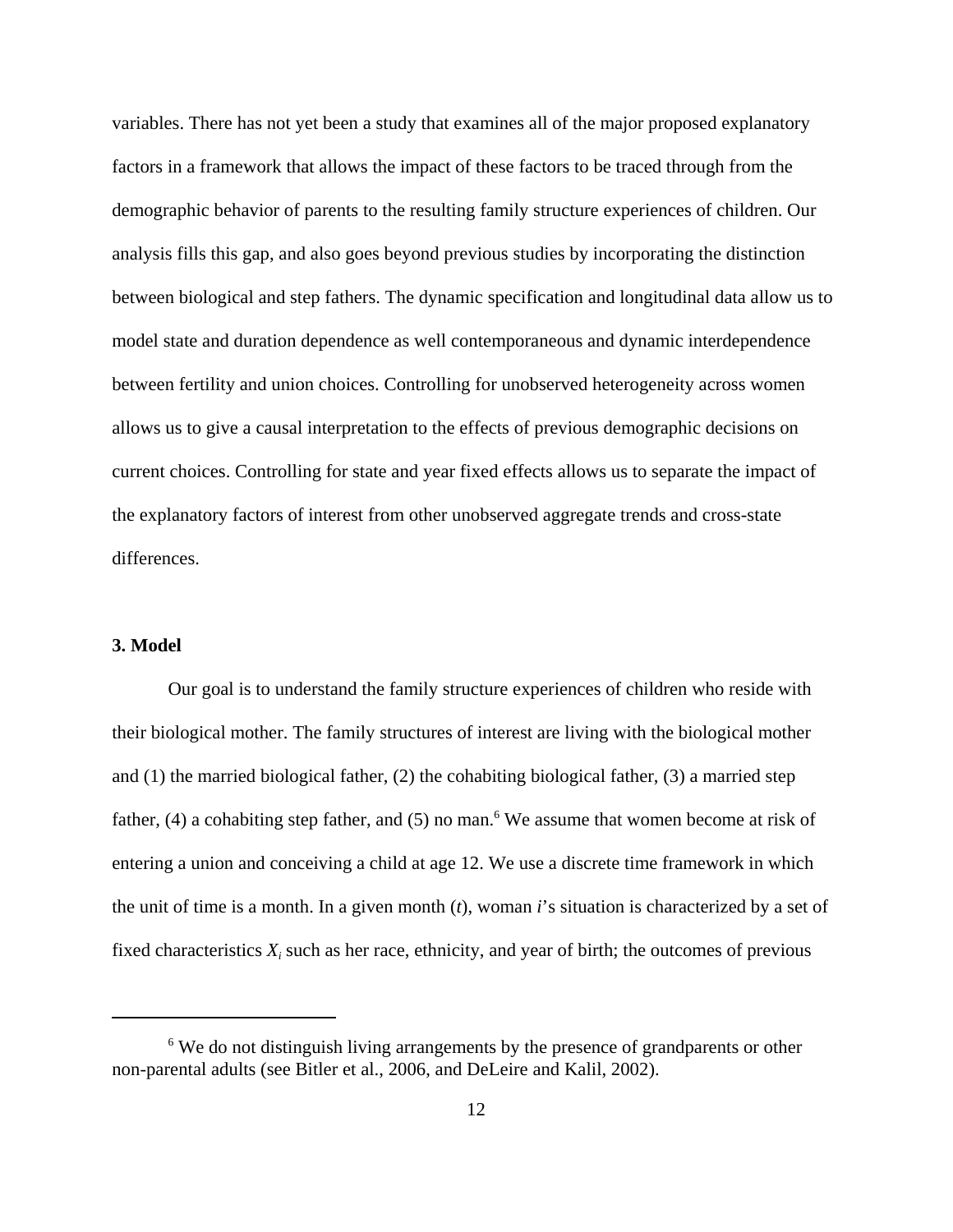childbearing and union formation and dissolution decisions  $Y_{it}$ , such as the number of children born and their ages, current marital and cohabitation status, and marital and cohabitation history; and a set of policy, labor market, and marriage market variables  $Z_{\text{int}}$ , some of which may be choice-specific (*j* is the indicator for choices, defined below). We do not model schooling and employment decisions, and we do not condition on the outcomes of previous education and employment decisions. We also do not model migration behavior, but we do condition on the state of residence.

Each period, a woman faces a set of childbearing and union options, from which she can choose one. Here and in what follows, a "union" refers to a co-residential romantic relationship, which may be a marriage or a cohabitation. For empirical tractability, we assume that at most one alternative can be selected from the choice set in a given month. The set of alternatives available to a woman in a given period depends on her previous choices. For example, if she is currently married, then the option of entering a marriage or cohabitation is not available. If she is currently pregnant, then conceiving a child is not an option. We assume that if she is in a cohabitation, then the only man whom she can marry in the current month is her partner. We also assume that if she is currently in a union, then the only man with whom she can conceive a child is her current spouse or partner. Let  $A(Y_{it})$  denote the set of alternatives available to a woman given the values of her state variables in period *t*. The alternatives are specified below. The value to a woman of choosing alternative *j* is specified as

$$
V_{ijt}^* = \beta_{1j} X_i + \beta_{2j} Y_{it} + \beta_{3j} Z_{ijt} + \beta_{4j} X_i Z_{ijt} + \beta_{5A} \mu_i + \epsilon_{ijt}, \quad j \in A(Y_{it})
$$
 (1)

where  $\mu_i$  is a permanent woman-specific effect, and  $\epsilon_{ijt}$  is an alternative-specific shock, assumed to be independently and identically distributed. Note that by including interactions among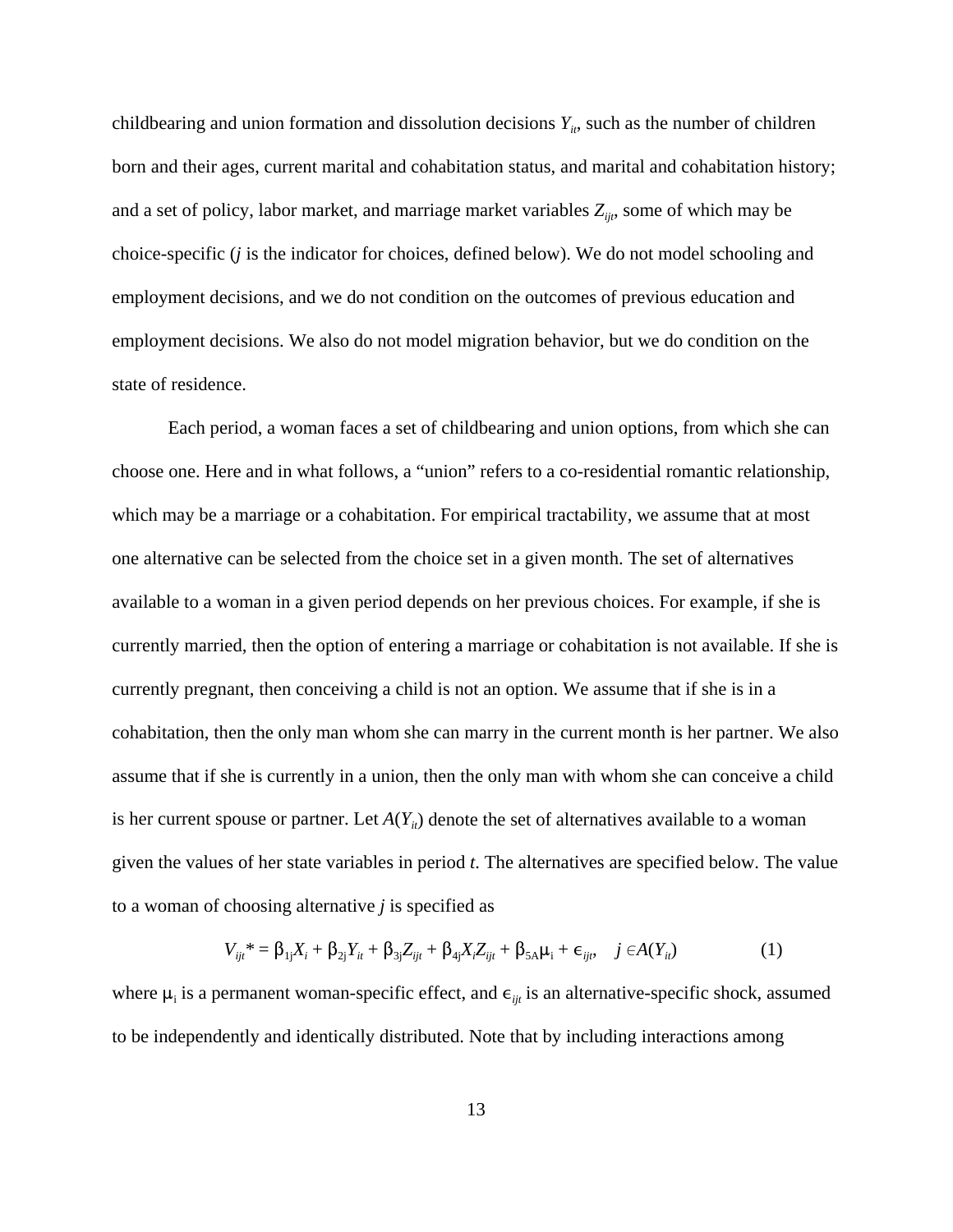elements of  $X_i$ , and  $Z_i$ , we allow for the possibility that policy and labor and marriage market variables affect different groups differently. If a woman chooses the alternative with the highest value to her, and if  $\epsilon_{ijt}$  follows the Type I Extreme Value Distribution, then the conditional (on  $\mu$ ) probability that she makes choice *j*,  $P_{ijt}$ , has the multinomial logit form:

$$
P_{ijt} = \exp\{V_{ijt}\} / \sum_{k \in A(Y_{ij})} \exp\{V_{ikt}\}
$$
 (2)

where  $V_{ijt} = V_{ijt}^*$  -  $\epsilon_{ijt}$ . The conditional likelihood function contribution for woman *i* is formed as the product over the months for which she is observed of choice probabilities for her observed choices, conditional on  $\mu$ . The unconditional likelihood contribution is the integral of the conditional likelihood over the distribution of  $\mu$ . The latter is treated as a discrete random effect with a two-point distribution. The model is thus a discrete-time multi-state competing risks multinomial logit model of childbearing, union formation and dissolution, and "father identity." The model is estimated by maximum likelihood.

The full set of alternatives, not all of which are available in a given month, is

- 1. Conceive a child with the current man
- 2. Conceive a child with a new man
- 3. End the current union and become single
- 4. Enter a cohabiting union with the current man
- 5. Enter a cohabiting union with a new man
- 6. Marry the current man
- 7. Marry a new man

We consider only conceptions that lead to a live birth. Conception is treated as a choice but the birth is treated as a censoring event that ends the current pregnancy. Thus the duration of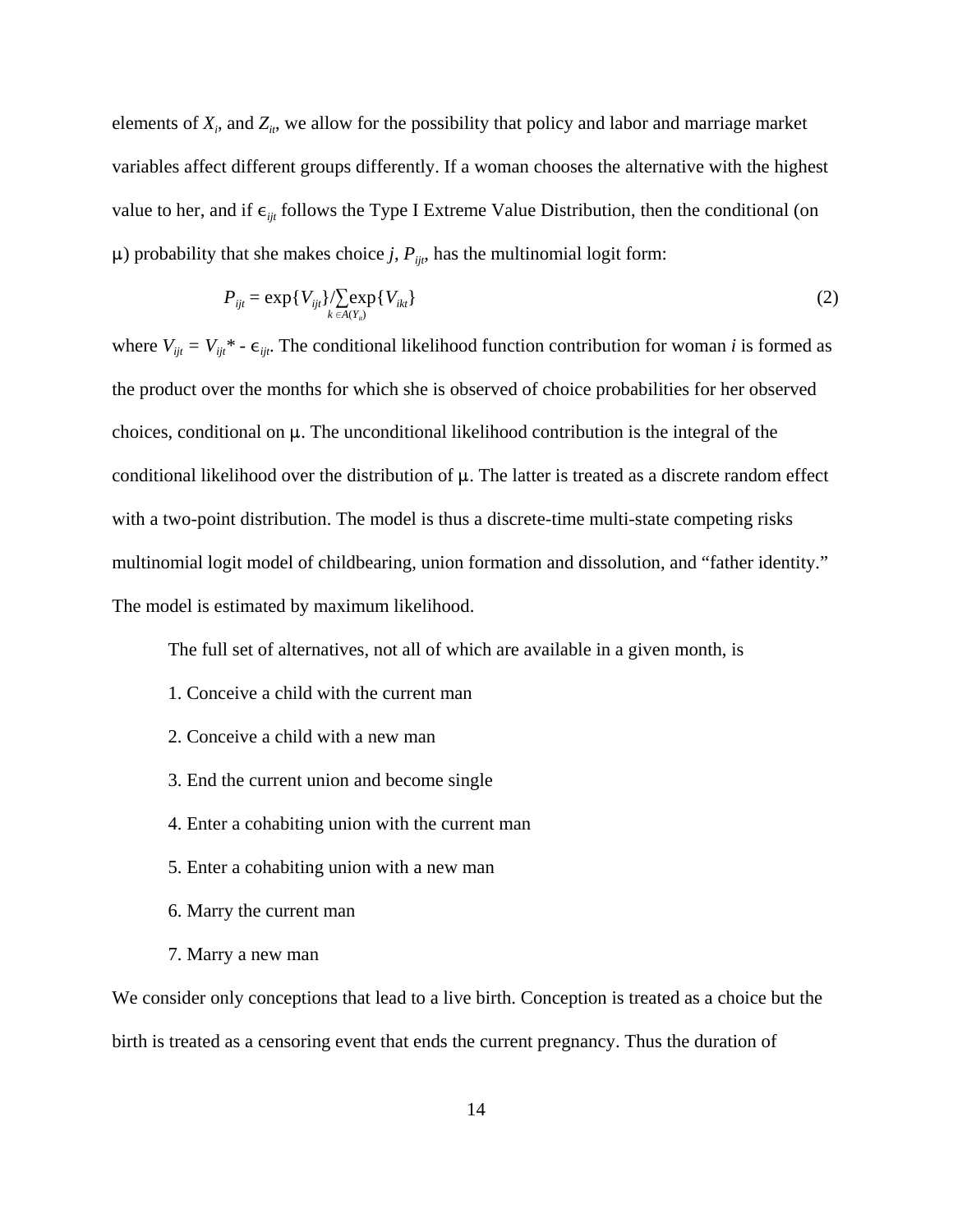pregnancy and the decision to terminate a pregnancy are not treated as choices. Twin births are treated as an exogenous random event. A *new* man is one who is not the father of any of a woman's children and with whom she has never lived. The *current* man is her partner or spouse if she is currently in a union. If she is not in a union, the current man is the father of her most recent child conceived since the end of her last union, if any, or since she began conceiving children if she has never been in a union. If she is not in a union and has not given birth to any children since the end of the previous union (or ever, if she has never been in a union), then there is no current man, and alternatives 1, 4, and 6 are not available. If she is currently in a union or pregnant, then we assume that only the current man is relevant: she can conceive a child and enter a union only with the current man, so alternatives 2, 5, and 7 are not available.

Distinguishing between a new man and the current man is important because the choice between the two determines which of a woman's children will reside with, or be at risk of residing with, the biological father, and which with a step father. This important distinction has rarely been made in analyses of family formation behavior (see Graefe and Lichter, 1999, for an exception). We impose one key assumption in order to make it feasible to model the choice between a new man and the current man. If a woman ends a union with the current man or if she has a child with a new man, then she is not at risk of conceiving a child or entering a union again with the former current man. With this assumption, there is at most one current man. If she could go back to a previous man after ending a union or giving birth to a child fathered by a different man, there would be too many men to keep track of.

The model is quite rich and flexible. It allows for observed and unobserved heterogeneity, state dependence, duration dependence, and other forms of history dependence.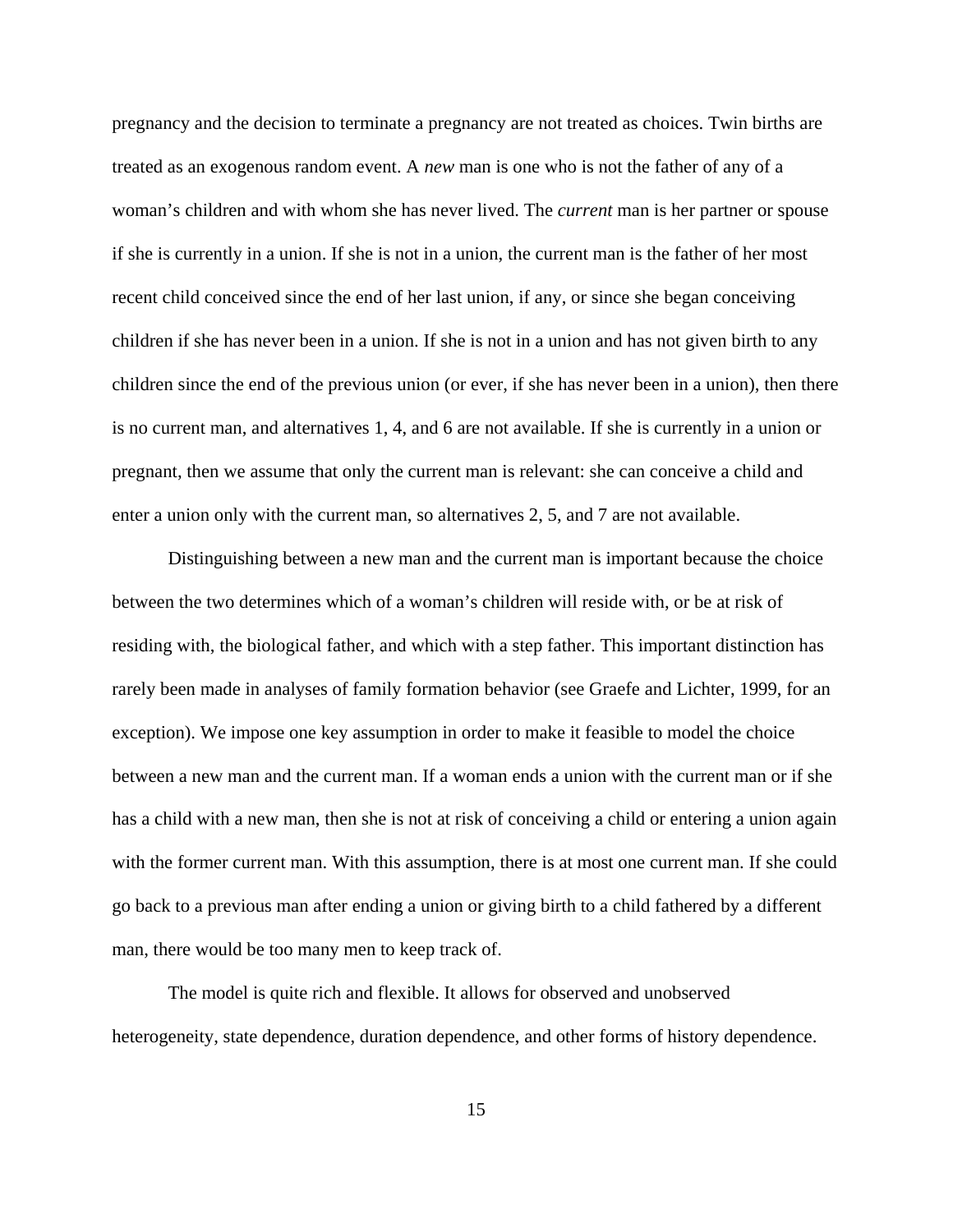The effects of policy and labor and marriage market conditions are allowed to vary by race and ethnicity.<sup>7</sup> In practice, the specification is restricted in various ways described below, in order to avoid an excessive number of parameters. But even after imposing restrictions, the model is quite rich and allows a great deal of flexibility in the effects of interest. After estimating the model, we use it to simulate event histories for a set of artificial women under alternative policy, labor market, and marriage market regimes. The simulations provide a convenient and straightforward way to interpret the estimates. The set of behaviors that we model allows us to trace the dynamics of the five family structures described above for all of a woman's children.

### **4. Data**

#### *A. NLSY79*

The NLSY79 began in 1979 with a sample of young men and women who were born between 1957 and 1964. They were interviewed annually from 1979 to1994 and biannually since 1994. We use data on female respondents through the 2004 interview, along with retrospective reports from the first interview about pre-1979 marriage and fertility behavior. The NLSY79 includes a representative cross-section sample and supplementary over-samples of blacks, Hispanics, low-income whites, and members of the armed forces. We exclude the low income white and armed forces supplementary samples, but the black and Hispanic supplementary samples are retained, and controls for race and ethnicity are included in the model. Here we briefly describe construction of the key variables; more details are available in Blau and van der

 $7$ Our specification, as is common in the literature, does not allow for anticipation effects, which would imply that leads in *Z* should be included in the model.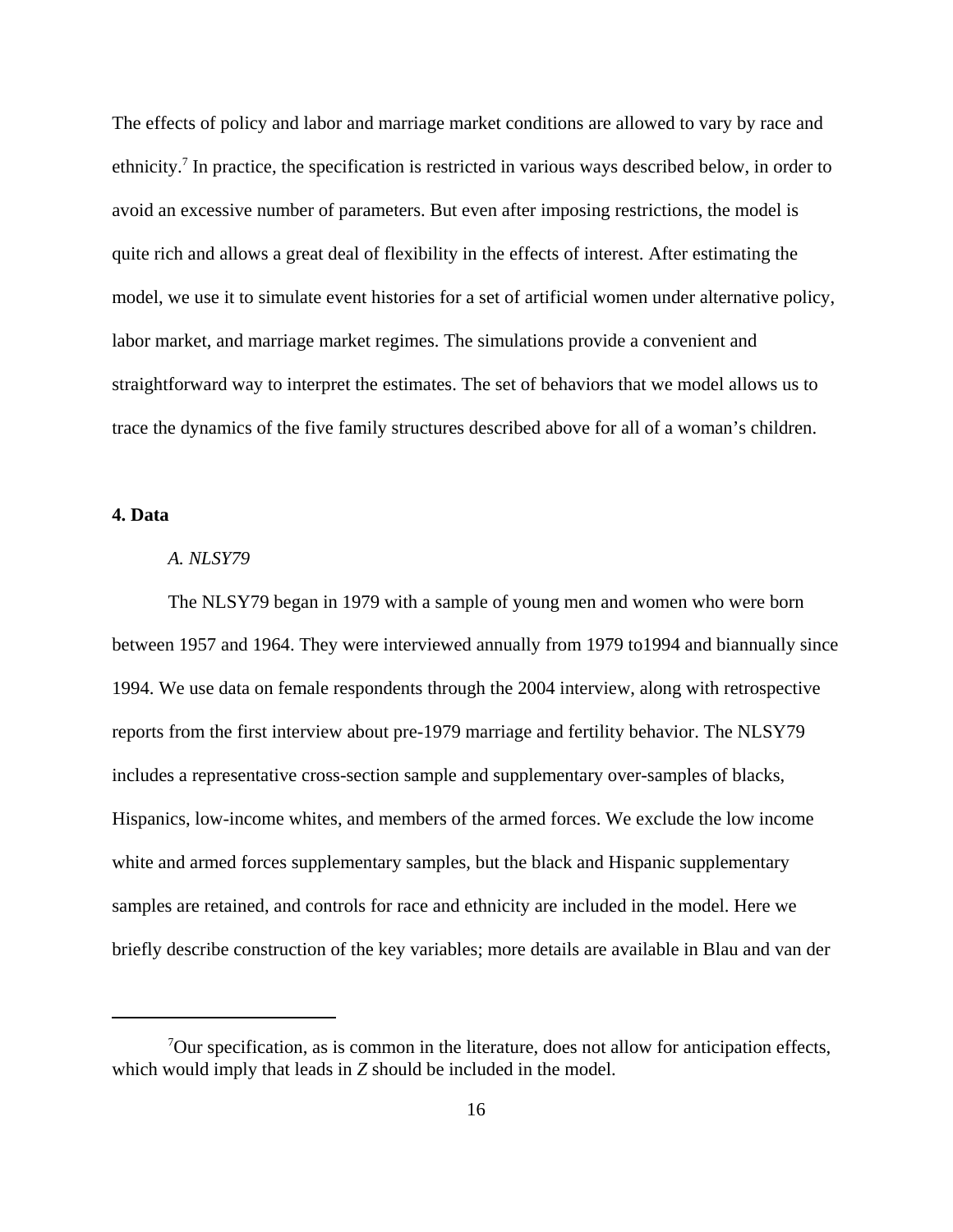Klaauw (2006).

In 1979, when the sample was between the ages of 14 and 22, the survey collected information on the beginning and ending dates (to the nearest month) of up to two marriages. In subsequent waves, information has been collected on up to three changes in marital status since the previous interview. We treat the date of separation as the date of the end of a marriage, since the issue of interest is the presence of a man in the mother's household. However, there are many temporary separations that are followed by reuniting. Modeling the process that determines whether a couple reunites after a separation would make an already rich analysis excessively complicated. Thus, we ignore temporary separations if the duration of the separation was less than or equal to two years. Cases in which a temporary separation lasted more than two years are censored at the date of separation and no information beyond the date is used in the analysis.8

The survey has collected information on cohabitation in several different ways, including snapshots of cohabitations in progress at each interview date; the starting date of cohabitations that were in progress at the interview date, beginning with the 1990 interview; the starting date of cohabitations that turned into marriages that were in progress at the interview date, also beginning with the 1990 interview; and both the beginning *and* ending date of cohabitations that did not turn into marriages, as of the 2002 interview. We combined information from the various reports to form as complete a cohabitation history as possible. The cohabitation and marriage histories were combined to form a complete union history. We performed extensive consistency checks on the union history, and examined and corrected many cases by hand (the resulting code

<sup>&</sup>lt;sup>8</sup>There is one exception to this rule: if a woman never had any children prior to the end of a temporary separation that exceeded two years, her record is not censored, since there are no children affected by the separation.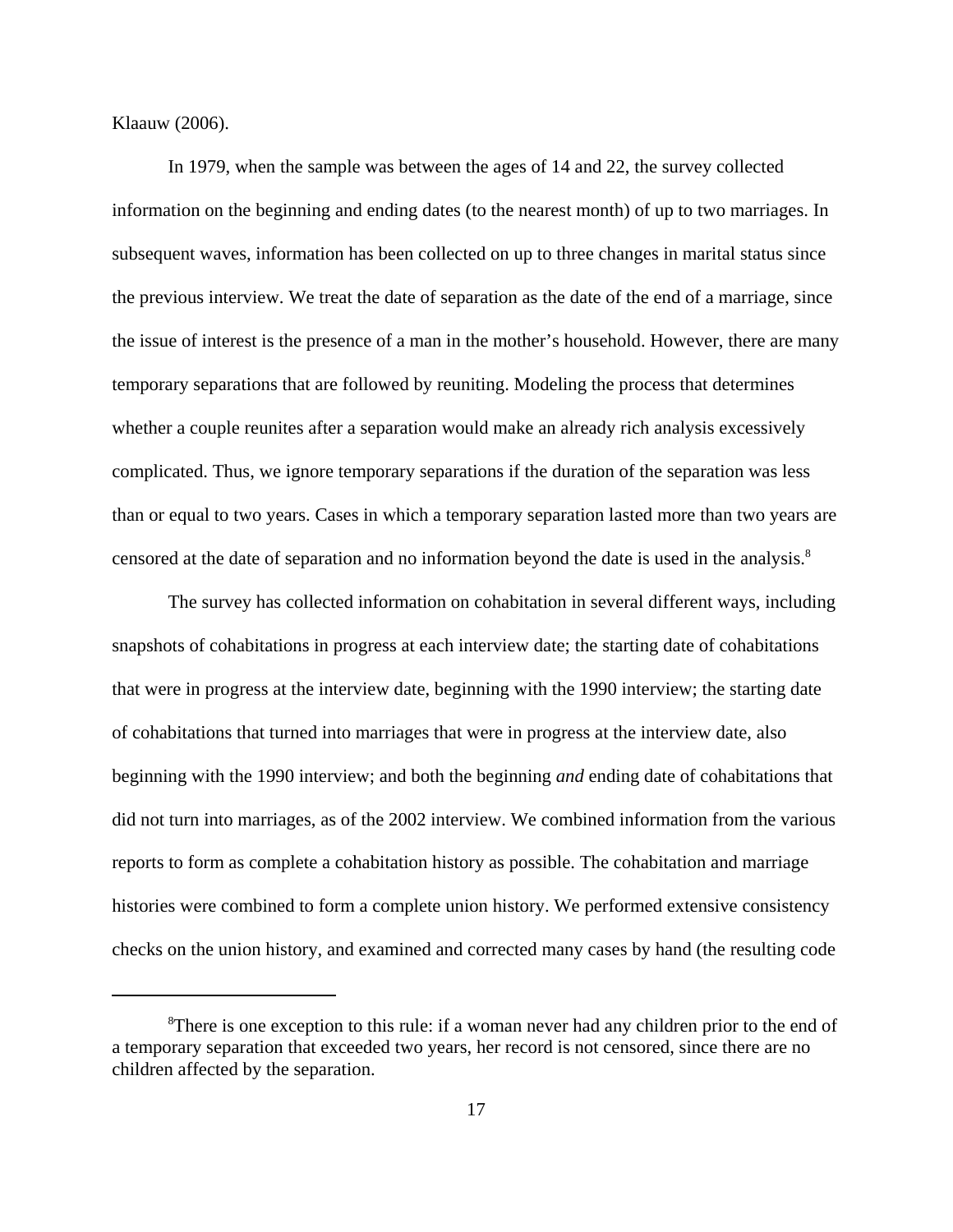is available on request). However, we dropped 401 cases with unresolvable inconsistencies.

The month and year of birth is reported for each child, and beginning in 1984 women were asked the month in which each pregnancy began. We use this information to identify the month of conception. If the month of conception is missing, we assume the conception occurred 9 months prior to the birth. Beginning with the 1984 interview, the mother is asked whether the child's biological father is present in the household, for each of her co-resident biological children. Thus, when a woman lives with a man before or during the conception and birth, identifying fathers is straightforward. The more difficult cases are those in which a woman who has given birth to a child since the end of her previous union (or since she began bearing children, if she has never been in a union) conceives and bears another child while single. In such cases, we need to identify whether the father of the new child was the same man who fathered her previous child, but we can do this only if she subsequently enters a union (and is interviewed while the union is still in progress). If she never enters a union following the birth of a child, we cannot determine whether the father of that child was the current man or a new man. Of the 1,086 cases in which a child was conceived and born to a single woman who had given birth to a child since the end of her previous union, we are able to identify whether the father is the current man or a new man in 35% of the cases. Rather than discard the remaining cases, we modify the likelihood function to account for both of the possibilities, weighted by the probability (from eq. 2) that the father was the current man or a new man. Details are available on request.

At each interview date we can determine from the household roster whether a given child is present in the mother's household. Modeling the processes that determine whether a child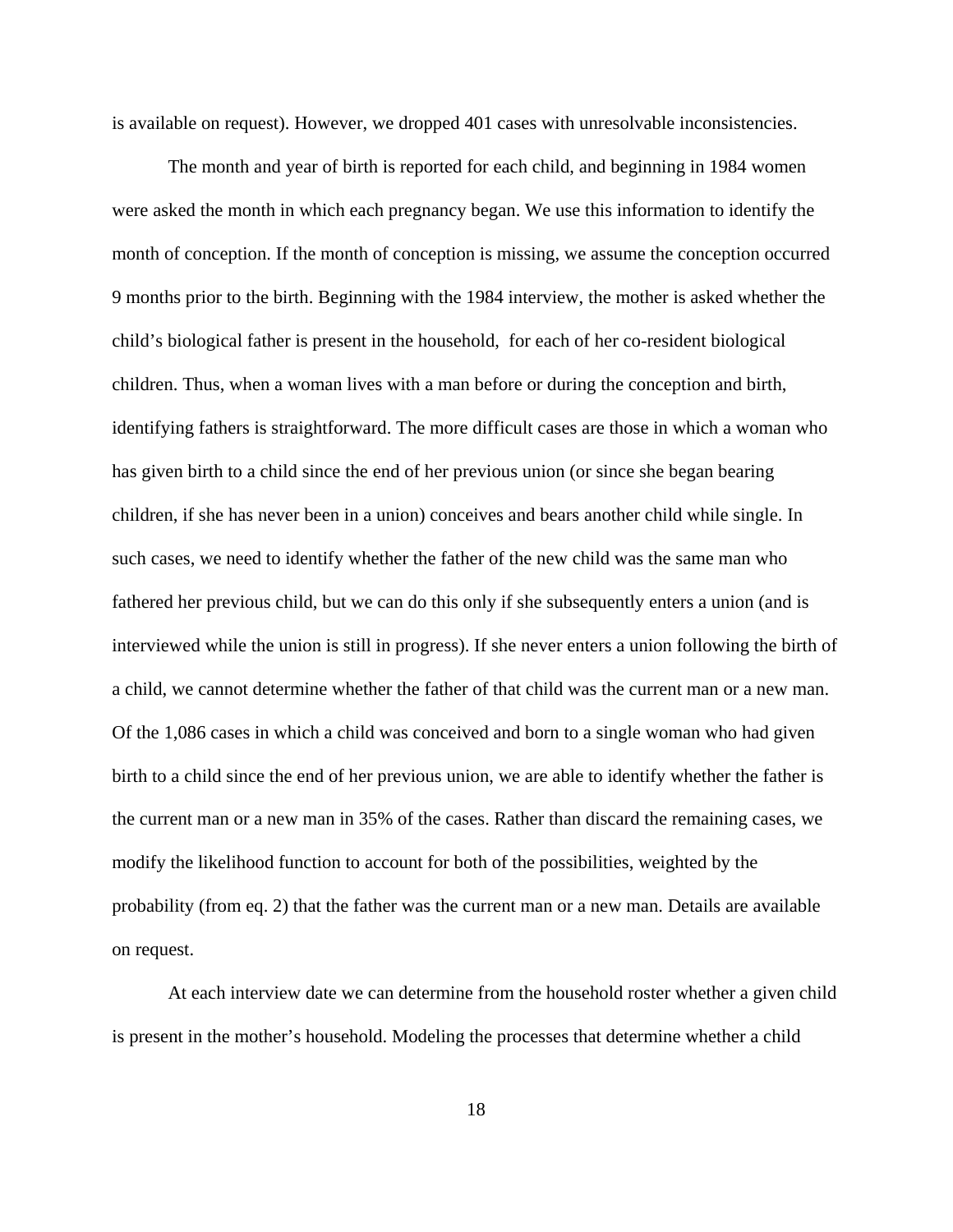lives with the biological mother would be interesting, but is beyond the scope of this paper. These processes are thus treated as exogenous, and the number of children present in the mother's household is adjusted when a child moves in or out. Cases in which a child is away at school or living part-time with the mother are treated as if the child is living with the mother. The death of a child is treated as a censoring event, and children's records are censored at age 18.

After dropping cases with incomplete data or unresolved inconsistencies, we are left with a sample of 4,476 women out of 4,926 eligible for inclusion.<sup>9</sup> Descriptive statistics on the final sample of 4,476 women are displayed in Table 1, separately for whites, blacks, and Hispanics. The variables in the upper panel of the table are background characteristics of the women that are included as explanatory variables in some specifications in the model. These include the mother's parent's education, an indicator for whether the mother lived with both biological parents at age 14, an immigration indicator, the woman's number of siblings, as well as indicators for blacks and Hispanics. Black and Hispanic women had on average significantly more disadvantaged backgrounds than white women, based on these measures.

The middle panel of Table 1 summarizes a few of the outcomes of the demographic processes modeled here. The sample women were aged about 40 on average as of the last observation.10 White women had given birth to an average of 1.71 children, and 21% had not

<sup>&</sup>lt;sup>9</sup>The omitted cases include the 401 cases described above with inconsistent marriage and cohabitation histories, and another 32 cases with problematic data on children and fathers. Another 17 cases are lost as a result of missing or inadequate data on contextual variables, described further below.

<sup>&</sup>lt;sup>10</sup>Women who attrited from the sample are included in the analysis, with attrition treated as an exogenous censoring event. Women who were interviewed in 2004 were between the ages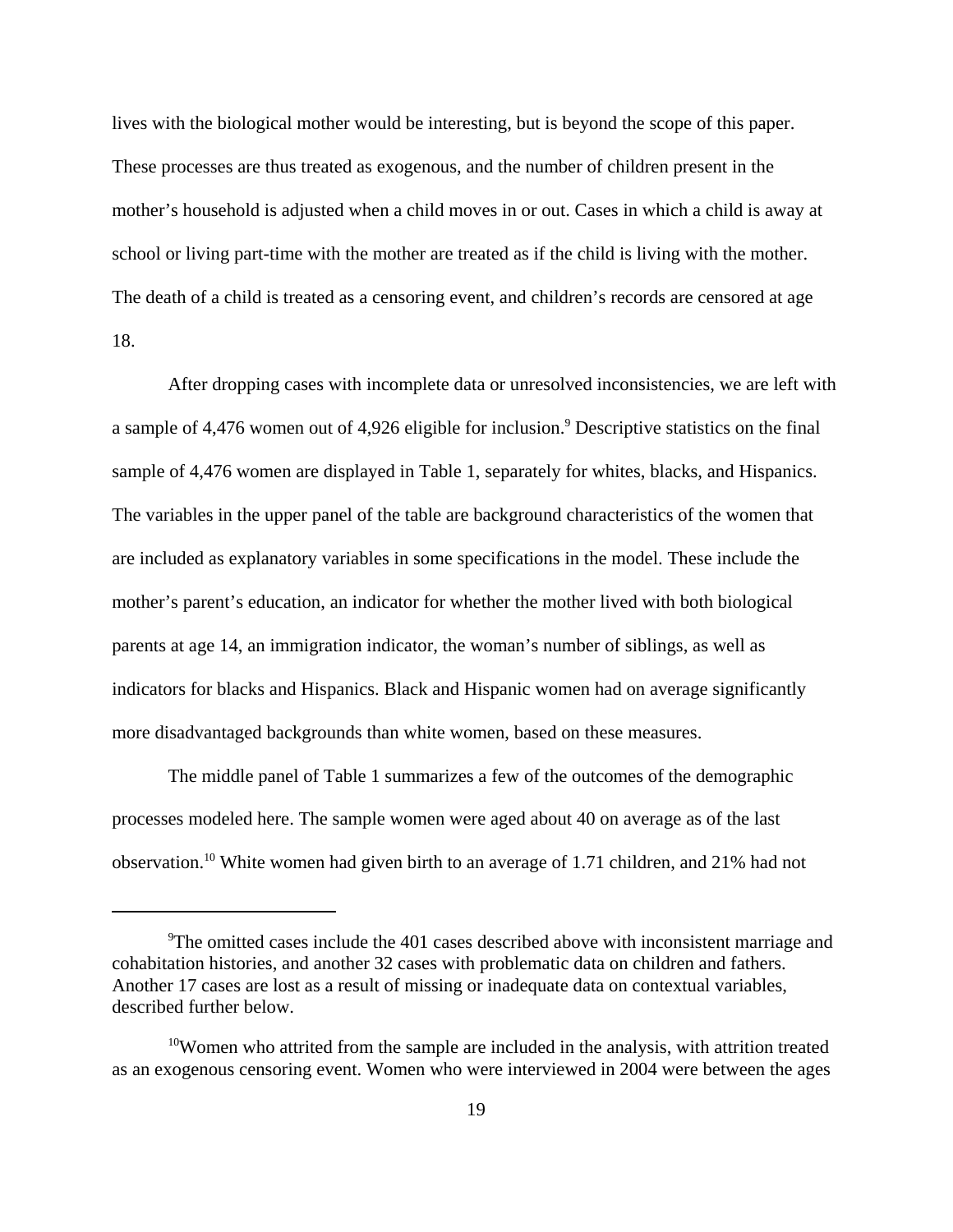given birth to any children as of the latest observation. Black and Hispanic women had about 0.2 to 0.3 more births on average than whites. Eighty nine percent of white women had ever been married, compared to 62% of black women and 82% of Hispanic women. Whites were also more likely to have ever cohabited.

The lower panel of Table 1 summarizes some of the family structure outcomes experienced by the 8,027 children born to the sample women through 2004. The children were aged 13-14 on average at the time of the last observation (after truncating at age 18; without truncating, they were 14-16). Thirty one percent of children of white mothers had ever lived with the mother and no man, compared to 76% of the children of black mothers and 45% of the children of Hispanic mothers. Most children of white and Hispanic mothers lived with both biological parents at some point in their childhood (94% and 85%, respectively), compared to about half of the children of black mothers. Children of black mothers were more likely to live with a stepfather and a cohabiting man compared to children of white and Hispanic mothers, but the differences are smaller in these cases.

### *B. Contextual Data*

The geo-coded version of the NLSY79 provides the state of residence at each survey date, and at the woman's birth and age 14. We collected data from a variety of sources on welfare benefits, welfare reform, child support enforcement, divorce laws, tax rates, and labor and marriage market conditions, and merged them with the NLSY79 by state and year. Here we briefly describe the key measures; the Appendix documents the data sources and describes how

of 39 and 47, but women who attrited before 2004 were younger at the time of their last observation, which explains why the average age at the last observation is only 40.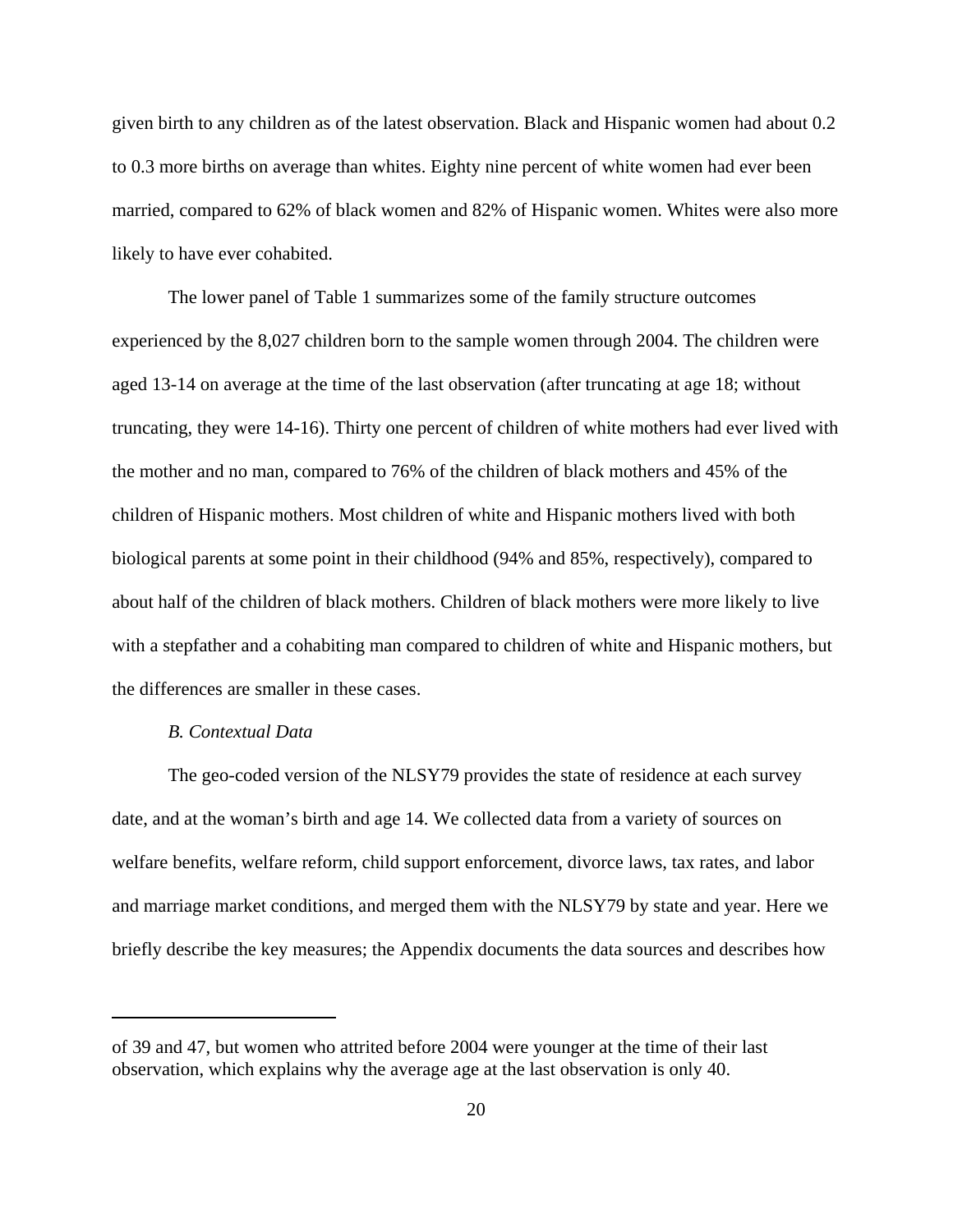state of residence was assigned for non-survey years.

The real AFDC/TANF plus Food Stamp benefit for a family of four (single mother with three children under 18) with no other income is used as a measure of welfare generosity. The Personal Consumption Expenditure Deflator (PCED) was used to convert nominal dollar amounts into year 2000 real equivalents. Figure 1 shows the aggregate time trend of welfare benefits, with state-year observations weighted by their prevalence in our NLSY sample. Welfare benefits declined in real terms over much of the sample period, with a couple of episodes of relative stability. The month and year of implementation of major welfare waivers and the Temporary Assistance for Needy Families (TANF) program for each state are used to characterize welfare reform. The welfare reform variable indicates the presence of any major change in welfare rules authorized by a waiver or TANF.<sup>11</sup> The timing of welfare reform is shown in Figure 2.

The intensity of a state's child support enforcement efforts is measured by three variables commonly used in the literature: the amount of child support payments collected by the state enforcement agency per dollar of administrative expenditure; administrative expenditure per child support case; and the number of paternities established per out of wedlock birth. Aggregate trends in these variables are shown in Figures 3. The federal child support enforcement program began in 1976, and all of these variables are set equal to zero in earlier years. Child support enforcement has increased substantially over time, at somewhat different rates for each measure.

The month and year of passage of unilateral divorce laws were taken from Gruber (2004),

 $<sup>11</sup> TANF$  was implemented by all states, while not all states requested a welfare waiver.</sup> TANF incorporated many of the rule changes implemented by various states as part of their waivers. TANF was implemented by states between 1996 and 1998.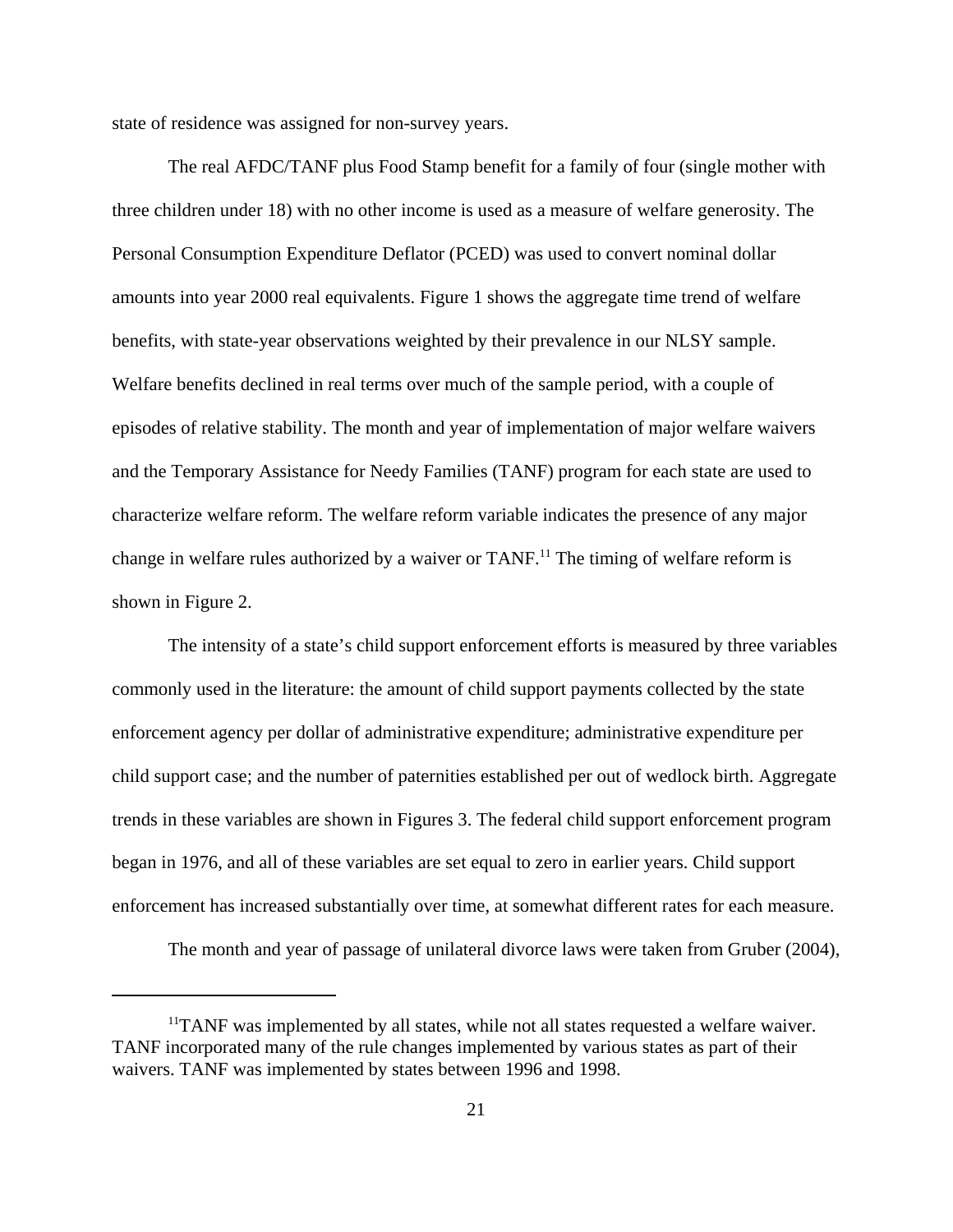which is an update of Friedberg's (1998) data. Figure 4 shows that most of the action in terms of passage of such laws is in the 1970s, but there were occasional cases in the 1980s and 1990s in which states passed a unilateral divorce law.

The TAXSIM program provided by the National Bureau of Economic Research (NBER) was used to compute the average tax rate for alternative filing statuses and numbers of children. The program accounts for all major features of the tax code, including the EITC and (beginning in 1977) state taxes. Rather than conditioning on the woman's observed income, we specify an arbitrary real income level that is used for all women in all years. This ensures that the only variation in the tax rate is due to tax code variation over time and across states. Two different income levels were used (in separate specifications): the real equivalent of the year 2000 poverty line for a family of three, and the real equivalent of 2000 median family income. The average tax rate characterizes the implications of alternative marriage and childbearing choices for take home income better than the marginal tax rate. The average tax rate is treated in our analysis as a choice-specific variable that depends on the marital status and number of children associated with each alternative a woman faces. Current marital status and number of children are lagged outcomes of the choice processes, but their potential endogeneity is accounted for in our estimation approach because of the inclusion of a permanent unobserved heterogeneity term. Thus, in our analysis the tax rate varies over time, across states, and by fertility and marital status. Figures 5 and 6 illustrate trends in tax rates for selected filing statuses and numbers of children. Figure 5 shows rapid growth in the tax subsidy to children for low-income women beginning in the 1980s. Much of this growth is a result of large expansions of the EITC, which provides benefits almost exclusively to low-income families with children (and is refundable;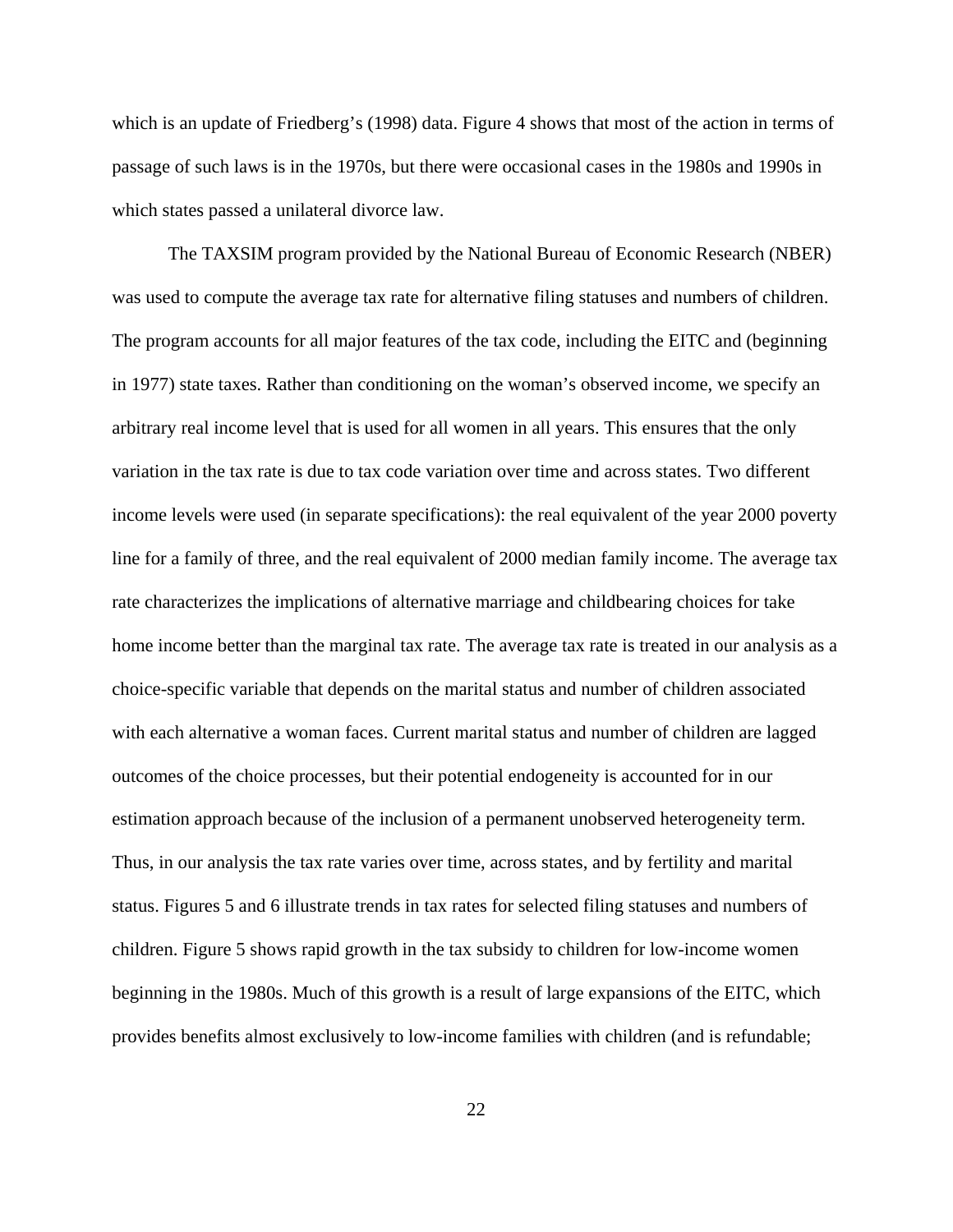hence the possibility of a negative average tax rate). There is a marriage subsidy for childless low-income women, but not for women with one child. Figure 6 shows that child subsidies in the tax system are much smaller for median-income women, particularly if married, but there has been some growth over time in the tax subsidy to children. However, marriage subsidies are quite large at median income, both with and without children.

The last set of contextual variables characterize labor and marriage markets conditions in each state-year cell. The unemployment rate is used as measure of the state of the business cycle. The female wage rate is measured by the mean real full time average hourly earnings of women aged 16-45, separately for whites, blacks, and Hispanics. The state-year-specific mean wage rate is constructed separately for whites, blacks, and Hispanics using data from the Current Population Survey (CPS) by dividing weekly earnings in the survey week by hours of work per week. The age group 16-45 spans the (employment-eligible) age range of the NLSY sample in the years for which we have data. In order to avoid introducing composition effects into the wage trends, we regression-adjust wages for education and age. The wage measures used here are standardized to a constant level of education (high school graduate) and age (26-30). In order to smooth out spurious fluctuations due to small sample size in some cells, we use a three year moving average of wage rates, within state-sex-race/ethnicity groups. Wages differ significantly by race and ethnicity, and we exploit this in order to provide additional exogenous variation. The male wage rate is constructed in the same way. Note that the wage rate is *not* choice-specific: it is not conditioned on marital status or fertility. It is also not conditioned on the education or other human capital characteristics of the women in our sample. Figures 7a-c show that the malefemale wage gap narrowed for all three groups through the mid 1990s, especially for Hispanics,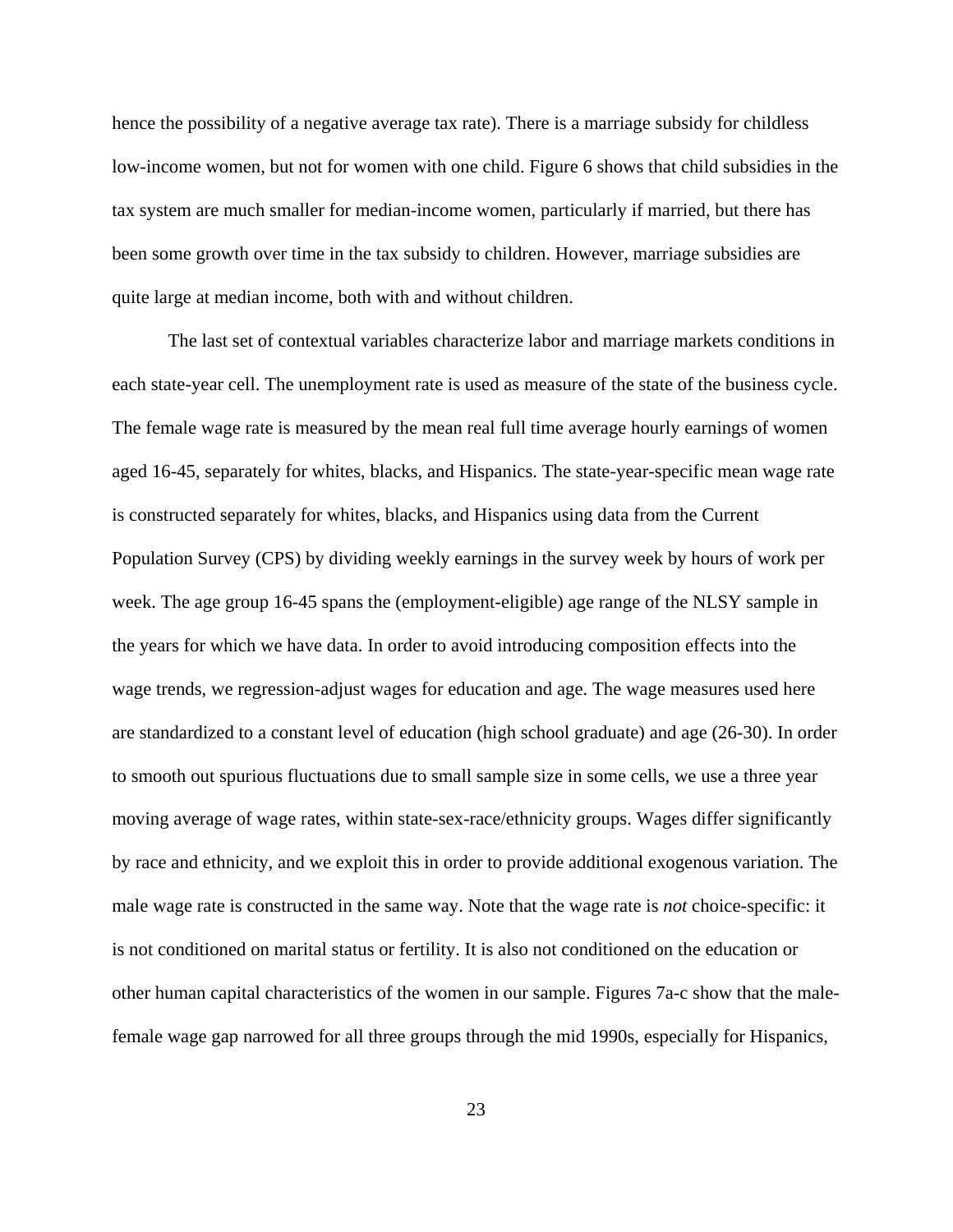but has been relatively constant more recently. In absolute terms, female wages have been growing relatively rapidly recently, and male wages began growing as well in recent years after a long period of stagnation. However, only for white and Hispanic females are mean real wages higher today than in the 1970s.

The sex ratio (male/female) is constructed from the CPS, using year-state-agerace/ethnicity-specific counts. In this case, we limit the female CPS sample to the age range of the NLSY sample in a given year, and the male sample to an age range two years older than the female age range, to account for the average age gap between spouses. In order to avoid using excessively noisy data, we used a three year moving average, and then applied a minimum cell size criterion of 30 for both wage rates and the sex ratio. We lose 5.4% of the potential NLSY person-month observations as a result of this criterion, with the loss disproportionately larger for blacks and Hispanics. Figure 8 illustrates the trend in the sex ratio by race and ethnicity. There is no discernable trend for any of the groups, but there is a sharp drop in the late 1970s for all three groups. This may be due to the change from the May CPS as a data source in 1970-1978 to the Merged Outgoing Rotation Group files as a source for 1979-2004. There is no other obvious explanation for the sharp changes, and the reason for the apparent difference in measurement across the two sources is unclear (see the Appendix for documentation). The size of the drop is relatively uniform across states (not shown), so inclusion of period dummies in the model will ensure that this measurement issue does not have an undue influence on the results.

The figures shown here emphasize the time series variation in the contextual variables, but there is also a substantial amount of cross-sectional variation in many of them as well. To illustrate, Table 2 shows the  $R^2$  from two regressions of each of the contextual variables: one on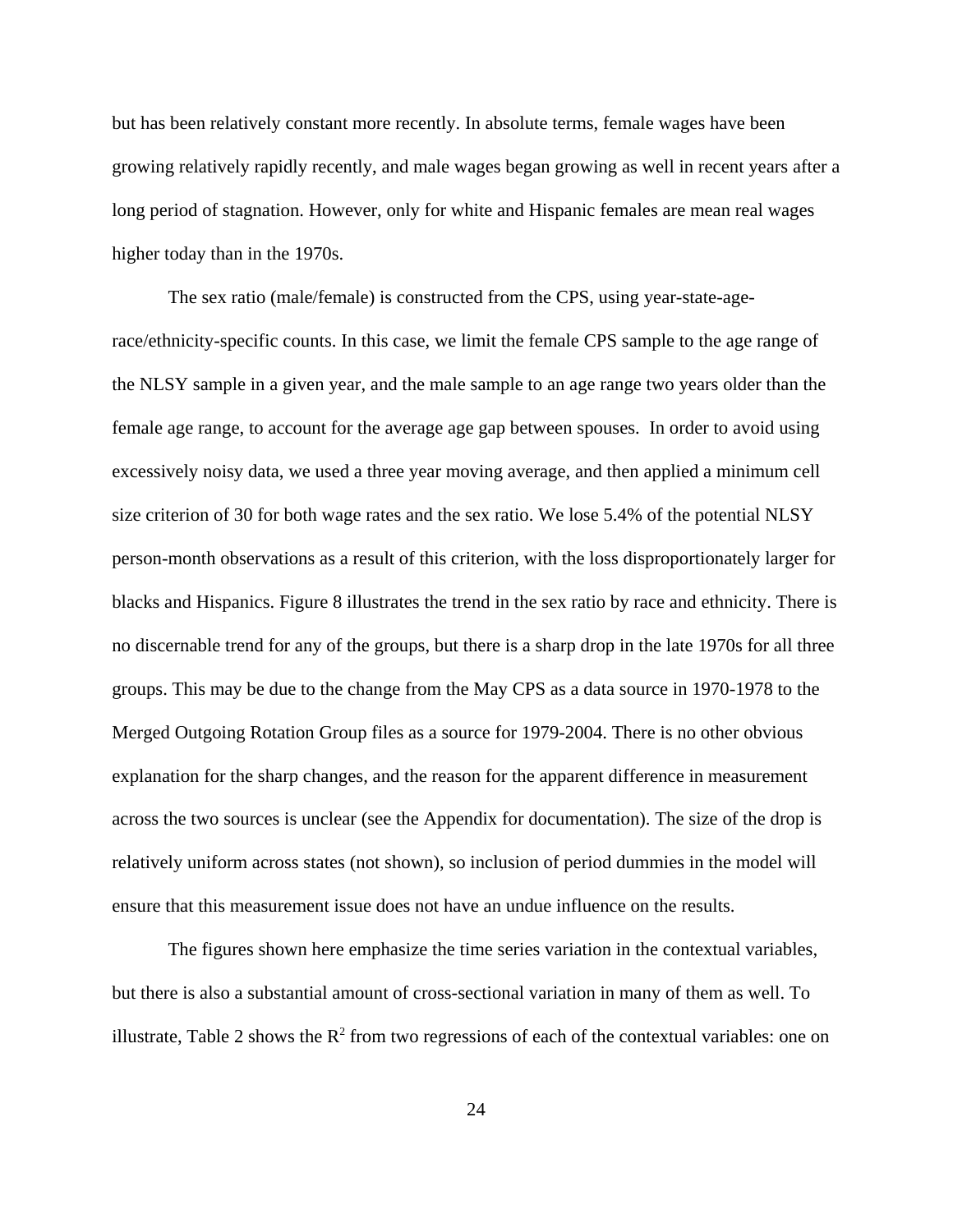year and race/ethnicity fixed effects, and the second on year, race/ethnicity, and state fixed effects. Variation across states accounts for a major part of the overall variation in welfare benefits, child support enforcement, unilateral divorce, the unemployment rate, and wage rates. State-level variation is less important for welfare reform, the sex ratio, and tax rates. It is also worth noting that even after accounting for period, race/ethnicity, and state or region fixed effects, all of which are included in our analysis, there is a reasonable amount of remaining variation in most of the contextual variables, ranging from 5-15% of the total variation for welfare benefits, unilateral divorce, welfare reform, and several of the tax rates, to over 50% for the sex ratio.

### **5. Results**

We estimated several different specifications of the model in order to examine sensitivity of the results to alternative controls for time trends and cross state differences. The model is nonlinear and has a large number of parameters, so it has not yet been possible to incorporate full sets of state fixed effects and calendar year fixed effects. The estimates reported here are for the richest specification we have been able to estimate. It includes a quadratic time trend as well as dummies for five year periods<sup>12</sup>, census region dummy variables (nine regions), and dummies for the six largest states. The only individual-level exogenous variables included are dummies for the woman's race (black) and ethnicity (Hispanic), a linear term for her date of birth and a quadratic in her age. We estimated other specifications that included background characteristics

 $12$ For some, relatively infrequently chosen choices, the effects of five year period dummies could not be estimated, so ten year periods are used instead for those cases.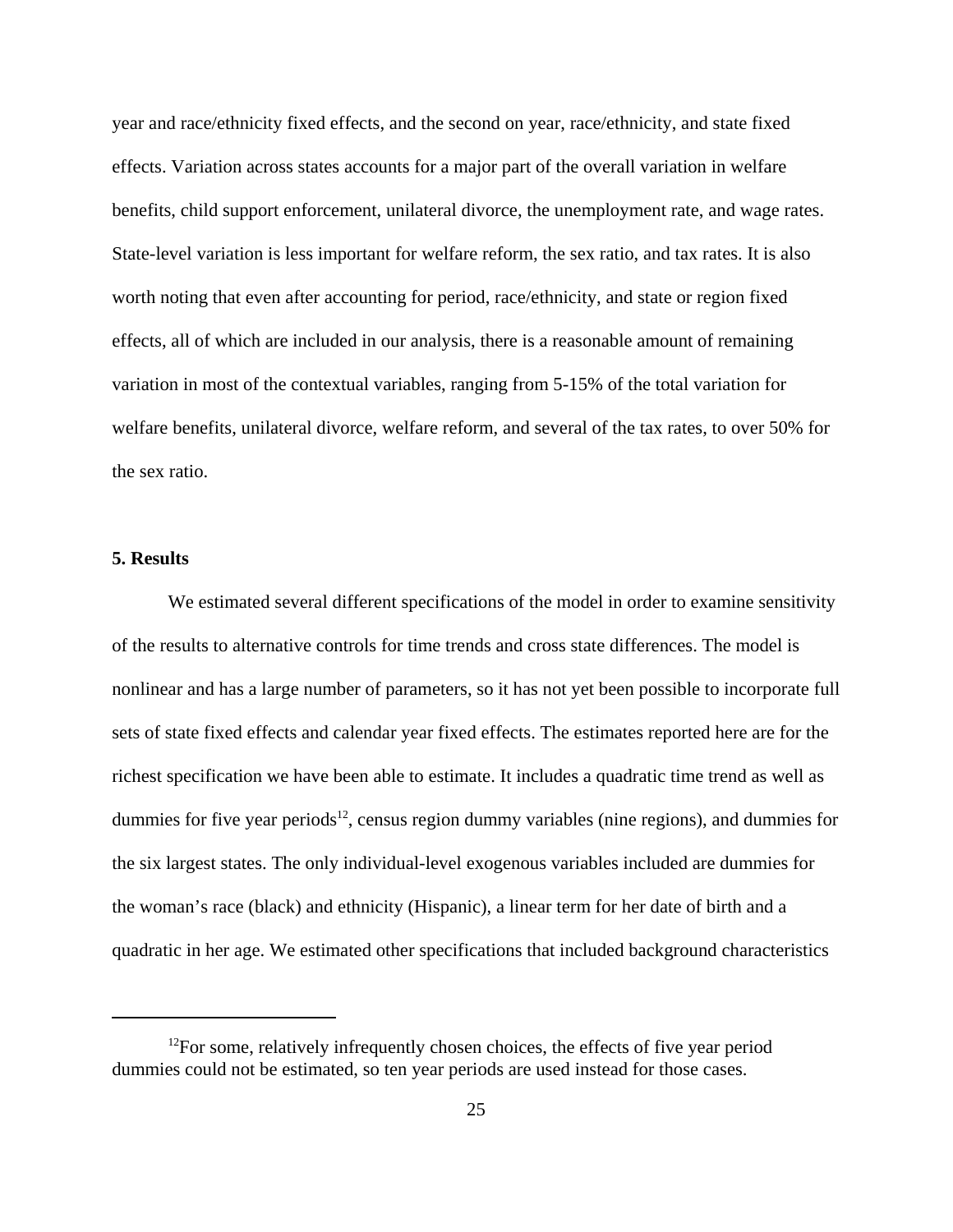of women, such as the family structure in which she resided at age 14, as well as her education and Armed Forces Qualification Test score. The estimated effects of the contextual variables were not sensitive to inclusion of these covariates.

The specification includes several outcomes of previous fertility, marriage, cohabitation, and choice-of-man decisions, including the number of children born to date, the number of children fathered by the current man, if any, the number of marriages and cohabitations, whether a single woman was in a cohabitation or a marriage in her previous spell, quadratics in the ages of her youngest and oldest children, and quadratics in the duration of her current marriage, cohabitation spell, union spell, single spell, and pregnancy. In the interests of empirical tractability we imposed a substantial number of exclusion restrictions in cases in which a given parameter consistently had small and statistically insignificant effects. However, the contextual variables are not excluded from any of the parameter vectors. We found that the effects of several of the contextual variables differed substantially by race and ethnicity. Thus, interactions between dummies for black and Hispanic and several of the contextual variables are included.

 The parameter estimates and standard errors on the contextual variables are shown in Table 3.<sup>13</sup> The magnitudes of the parameters and in some cases even the signs are not directly informative about the size and signs of the effects of interest, so we do not discuss them in detail. It is worth noting that there are a total of 207 parameters on the contextual variables, of which 26 are estimated to be significantly different from zero at the 10% level. The majority of the significant parameters involve interactions with race or ethnicity.

<sup>&</sup>lt;sup>13</sup>See Blau and van der Klaauw (2006) for discussion of results for the individual-level variables from a similar specification without the contextual variables.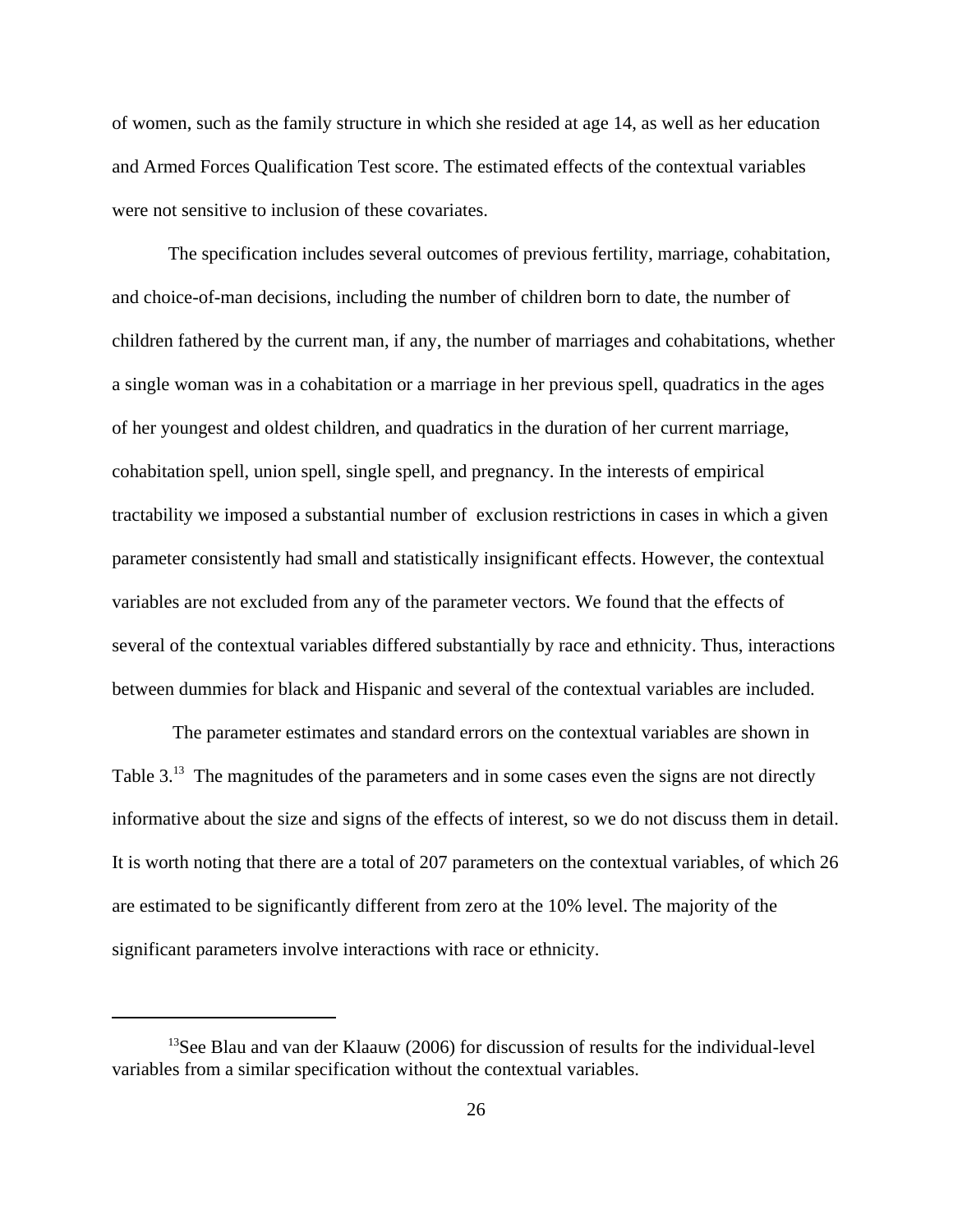We use the parameter estimates to simulate the life histories of 10,000 artificial women of each race/ethnicity who are subject to the risks characterized by the model. Each woman starts out single and with no children at age 12 . The estimated parameters are used to compute the probability of each of the three events that can occur to a single woman aged 12 with no children (enter a cohabitation, enter a marriage, conceive a child). A uniform random number generator determines which, if any, event occurs, depending on the value of the random draw compared to the event probabilities. If the event is conceiving a child, a pregnancy duration is randomly assigned according to the observed distribution of pregnancy durations in the sample. The  $Y_{it}$ variables are updated according to which event, if any, occurred, and the process is repeated for the next month. If pregnant, the birth occurs at the assigned duration. The process continues to age 45 of the woman. $14$ 

In the baseline simulation the contextual variables are set equal to their sample means, shown in Table 2.<sup>15</sup> A one standard deviation increase is simulated separately for each continuous variable (see Table 2 for the standard deviations), and the effect of changing the value from zero to one is simulated for the binary variables (welfare reform and unilateral divorce).16 Table 4 shows simulation results for selected outcomes of women, separately for whites, blacks, and Hispanics. These outcomes are closely related to the family structure

 $14$ As in the data, some children are not observed for their entire childhood in the simulations. The simulated data for children are truncated at age 18. In the simulations, there are no deaths, no twin births, and no children who move in or out of the mother's household.

<sup>&</sup>lt;sup>15</sup>The simulated women are assumed to have been born in January 1961 and to live in California. These assumptions determine the values of the period, region, and state effects, but do not affect the values of the contextual variables used in the simulations.

<sup>&</sup>lt;sup>16</sup>The procedure is a bit different for the tax rate simulations: see the note to Table 4.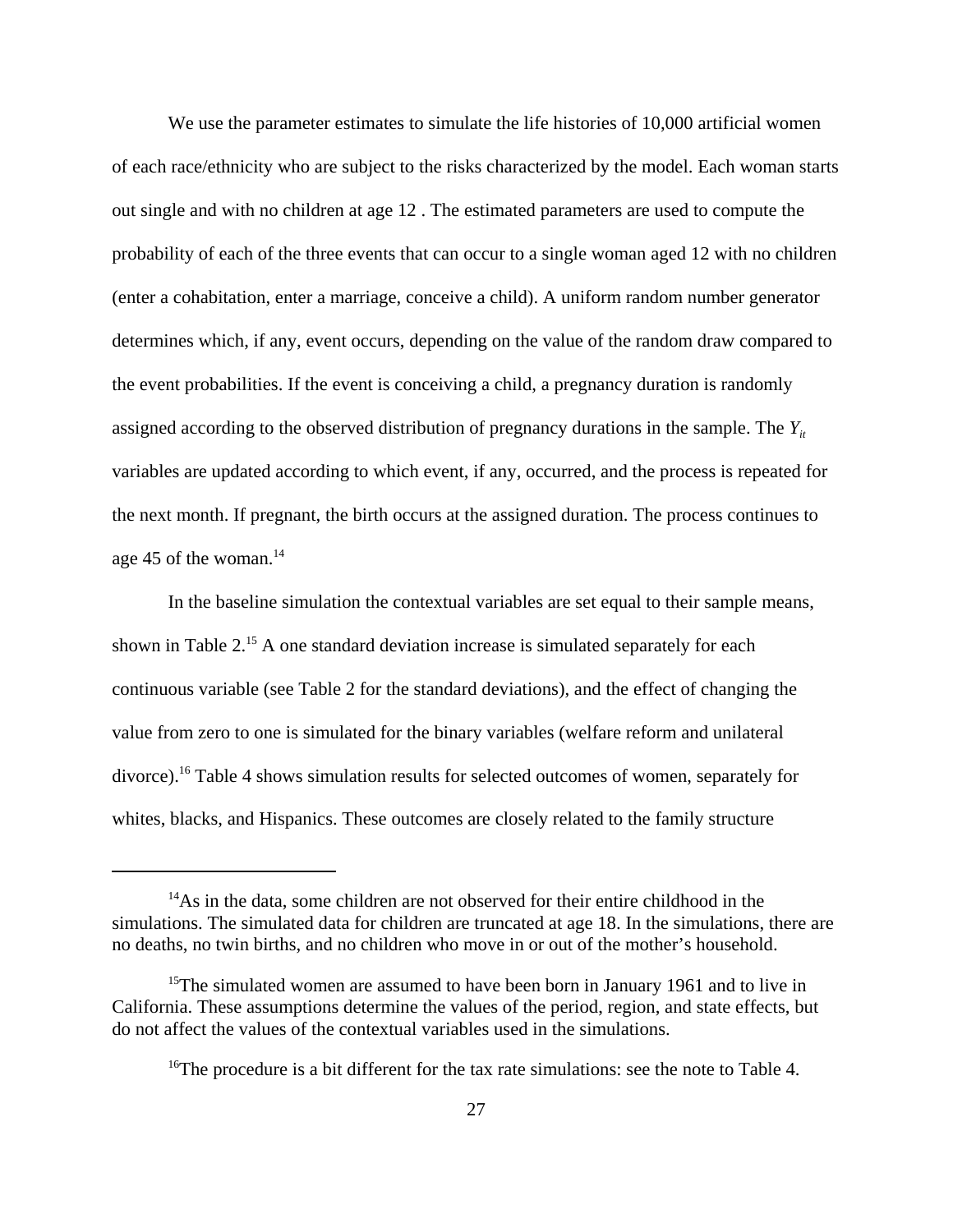experiences of children, which are discussed below. And these are the outcomes examined most frequently in previous studies, so we can compare our findings for these outcomes to the literature. The first row of each panel shows the mean outcomes in the baseline simulation. The remaining rows show the changes in the mean outcomes resulting from each simulation.

A one standard deviation increase in the monthly welfare benefit is estimated to cause age at first birth to increase by .108 for whites, and to decrease by .040 and .186 for blacks and Hispanics, respectively. The effect on the number of children ever born is -.040 for whites, -.081 for blacks, and .066 for Hispanics. All of these effects are quite small, consistent with findings from previous research that welfare benefits have little impact on fertility (see the discussion in Section 2). Welfare benefits are also estimated to have small effects on the union formation and dissolution outcomes shown in Table 4. The largest effect is an increase of .049 in the probability of ever cohabiting for Hispanics, but the parameter estimates underlying this effect are not significantly different from zero.

Welfare reform, on the other hand, is estimated to have large effects on fertility, reducing age at first birth by more than one year for all three groups, and increasing the number of children ever born by .415 for whites and .058 for Hispanics, but decreasing children ever born by .147 for blacks. The effects of welfare reform on union formation and dissolution are also relatively large for all three groups: increases of .070 to .099 in the probability of every marrying (as of age 45). The probability of ever cohabiting declines for whites by .119 and for blacks by .031, and rises by .040 for Hispanics. The probability of ever divorcing (conditional on ever marrying) falls a bit for whites, and increases by .076 for blacks and .096 for Hispanics. The probability of ever remarrying, conditional on divorce, rises substantially for all three groups.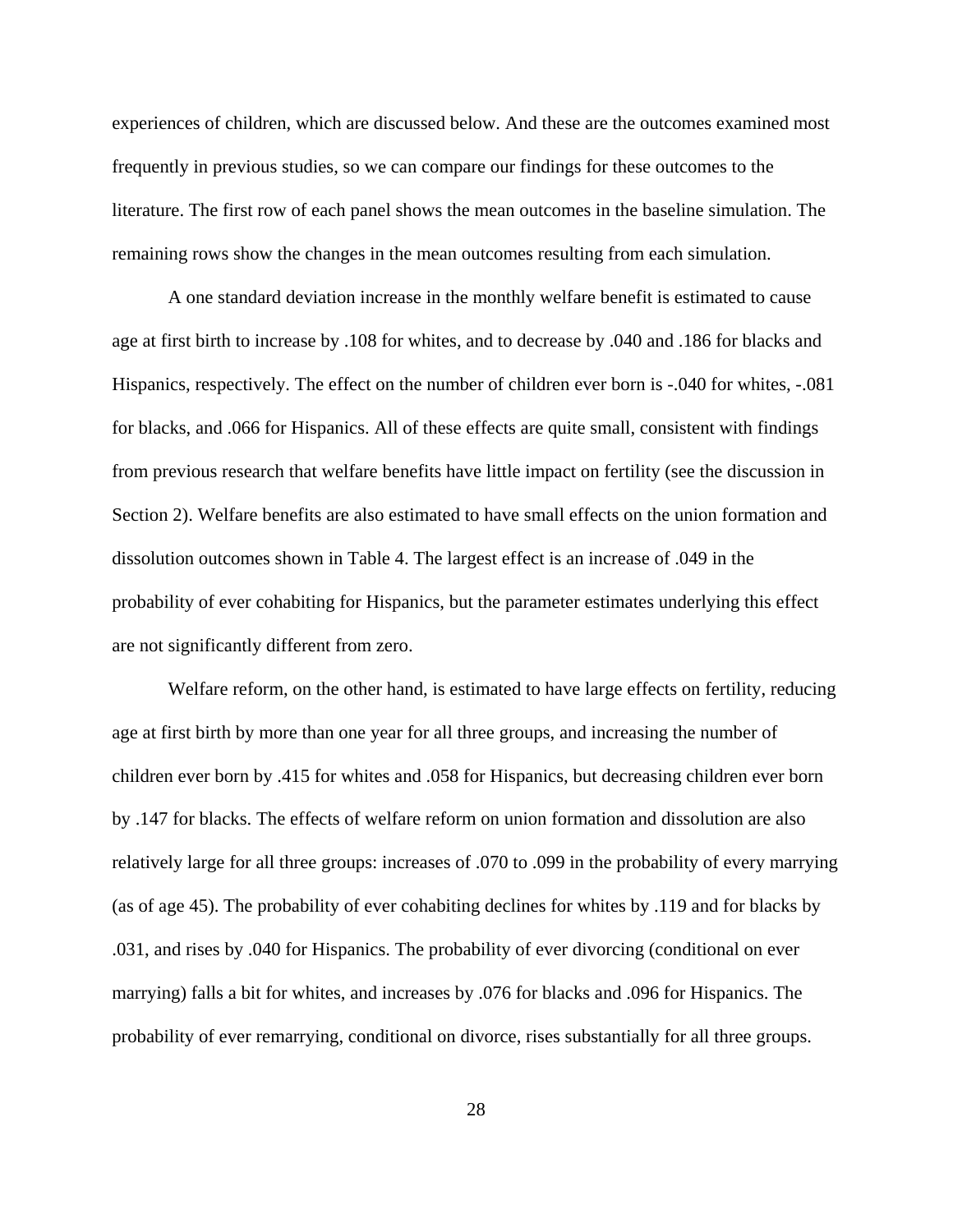The increase in marriage and decline in divorce are consistent with the findings of several previous studies of welfare reform, though as noted in Section 2 there is some dispute about those findings. We are not aware of any previous studies of the effect of welfare reform on fertility. The large effects of welfare reform are robust across all of the specifications estimated to date. However, richer controls for state and time effects are needed (dummy variables for every state and year) before we can be confident that these large effects are not caused by unobserved heterogeneity across states or by other unmeasured time trends. And as noted above, the women in the NLSY79 cohorts were in their 20s and 30s when welfare reform began in the early 1990s, so we do not claim that the effects estimated here can be applied to other cohorts.

The consequences of welfare reform for the family structure experiences of children cannot easily be directly inferred from these results. We explore these consequences in depth below, but a summary measure is included in the last column of Table 4: whether a woman ever had a child with no man present in the household. Welfare reform is estimated to have decreased the probability of this outcome for white women by .031, but increased it by .064 for black women and by .018 for Hispanic women.

A one standard deviation increase in the male wage rate is estimated to have some fairly large effects on white women, but none of the underlying coefficient estimates are significantly different from zero. Several of the black and Hispanic interactions are statistically significant, however, and the simulated effects are in some cases quite large. A higher male wage rate increases the number of children ever born to black women by .169, and reduces the age at first birth by .131. Cohabitation rises, ever-married remains unchanged, and the incidence of divorce falls. On balance, there is little change in the probability that a black woman ever has children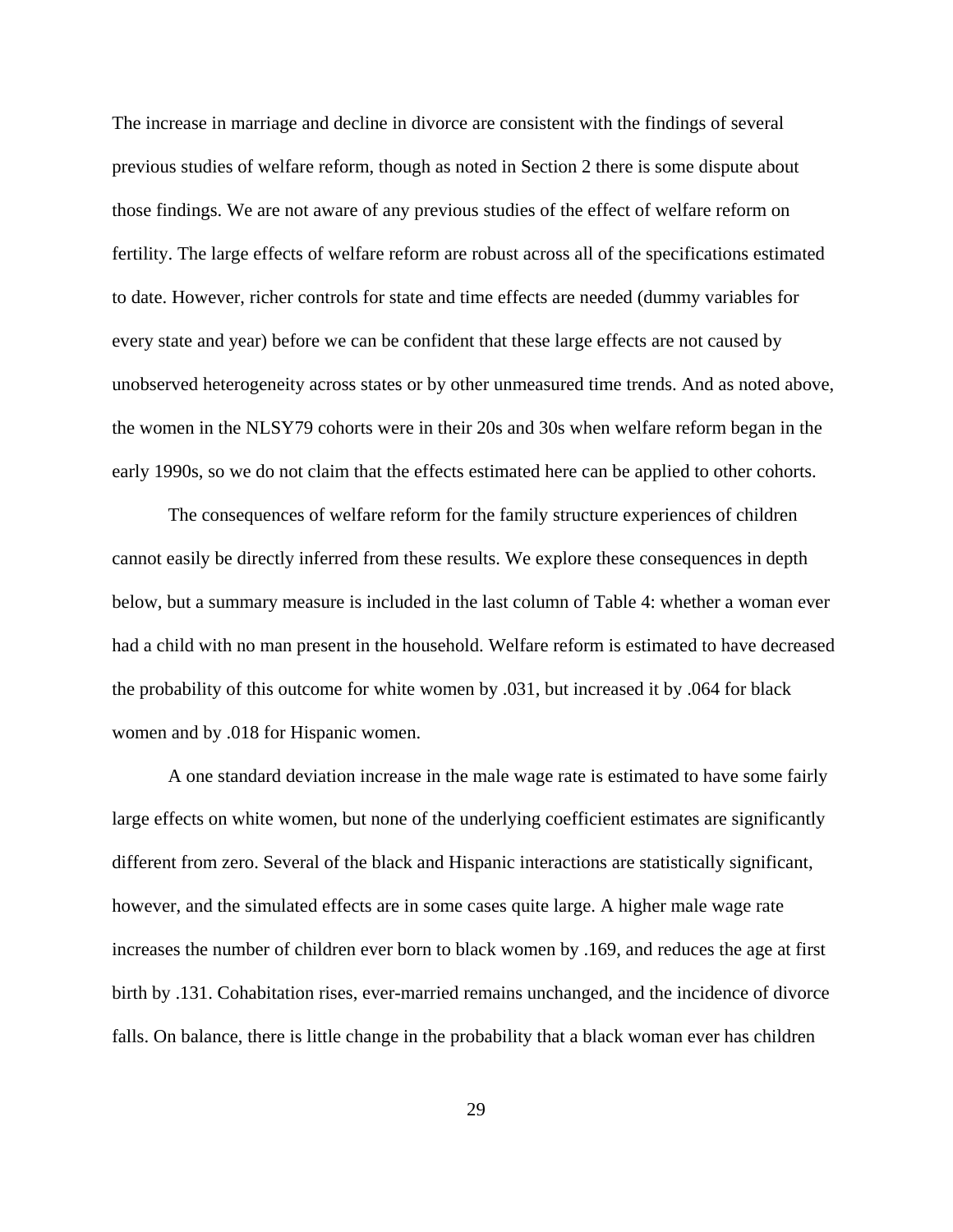with no man present. For Hispanic women, a higher male wage rate increases fertility, marriage, and remarriage, and reduces divorce. The net effect is a substantial decline of .139 in the probability that a Hispanic woman ever has children with no man present. Previous findings reported in the literature indicate a negative effect of the male wage rate on female headship, consistent with our results for Hispanics.

A higher female wage rate generally has effects that are of the opposite sign from those of the male wage rate. As with the male wage rate, the effects are not significantly different from zero for whites, but for blacks and Hispanics a higher female wage rate has negative effects on fertility that are significantly different from zero. Children ever born decline by about 0.1 for blacks and Hispanics. Marriage and remarriage decline as well, and divorce increases. All of these findings are consistent with results in previous studies. The net effect is a .044 increase in the probability that a black woman ever has children with no man present, and a .151 increase for Hispanic women.

 Unilateral divorce laws are estimated to increase the incidence of divorce for whites and blacks, but to reduce it for Hispanics. All three of the underlying coefficient estimates are significantly different from zero. The increase in divorce is consistent with the findings of several previous studies, but as noted above, there is some disagreement about the size of the effect. Unilateral divorce increases fertility for whites and Hispanics, but reduces fertility by a small amount for blacks. The increase in fertility is consistent with some of Gruber's (2004) findings. Unilateral divorce increases the probability that a woman ever has children with no man present by .079 for whites and .018 for blacks, and decreases it by .114 for Hispanics.

The simulated effects of average tax rates are expressed in the form of a comparison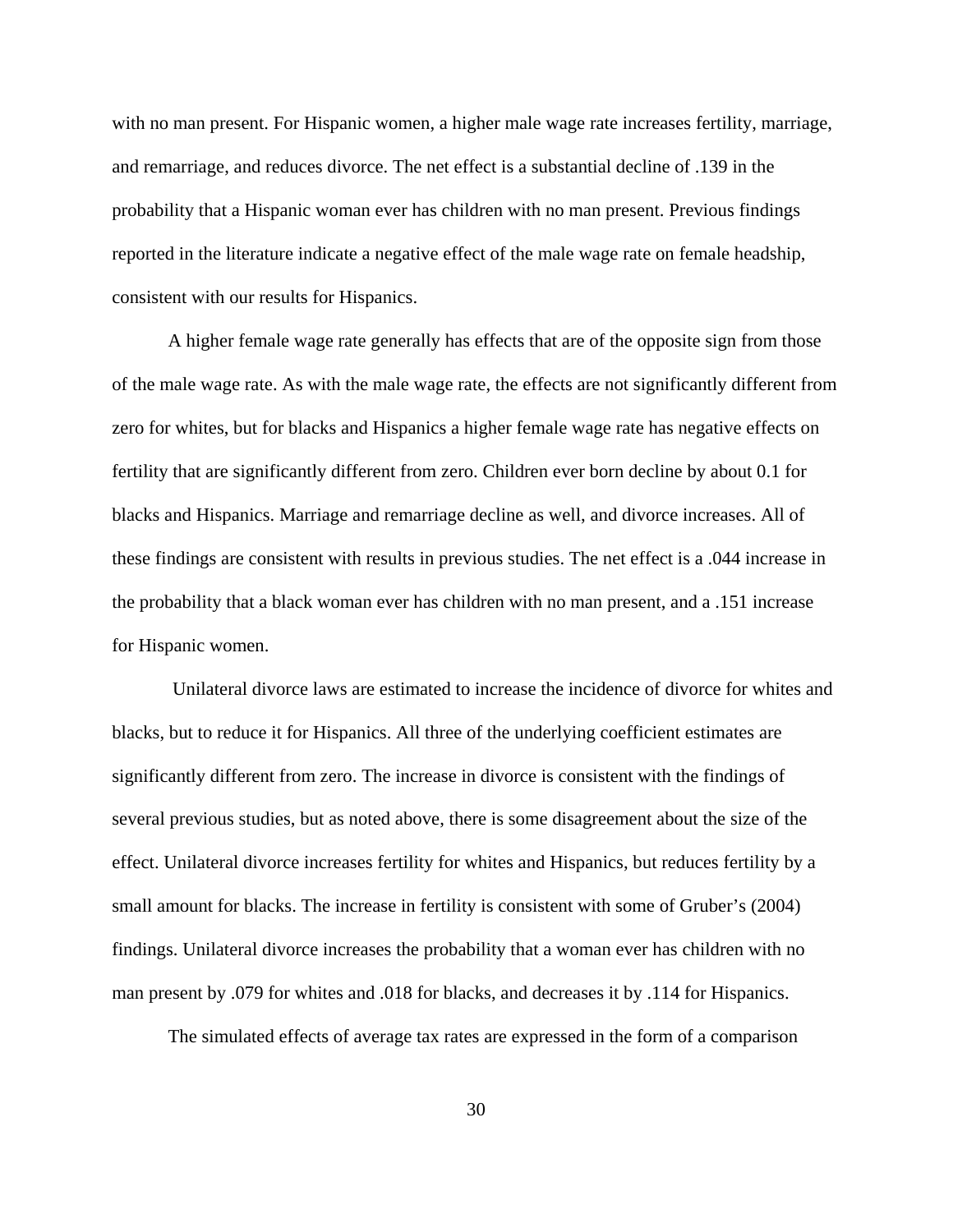between a hypothetical scenario in which there is no tax gain from marriage (implemented by setting tax rates for single women equal to those for married women) and the mean observed tax gain from marriage, and similarly for the tax gains from having additional children. The counterfactual in the latter simulation is all tax rates set to the zero-children level, for married and single women, respectively. The tax gain from marriage is estimated to have very small effects on the incidence of marriage for all three groups, consistent with findings of previous studies that focused specifically on the EITC. The tax gains from children are estimated to increase children ever born by a small amount, but to reduce the age at first birth by a fairly large amount in some cases. Compared to the hypothetical no-tax-gain scenario, the observed mean tax gain to children conditional on marriage causes a decline in the probability that a white woman ever has children with no man present by .071, and the observed mean tax gain to children conditional on being single causes a decline in the probability by .176. These are rather large effects. The effects for blacks and Hispanics are much smaller.

The effects of child support enforcement (CSE) are generally quite small across all outcomes and measures of CSE. There are also small effects of the sex ratio and the unemployment rate. However, we have not yet explored whether the effects of these variables differ significantly by race or ethnicity.

Table 5 summarizes simulation results for several family structure outcomes of children. Welfare reform is estimated to have had a large impact on the family structure experiences of children of black mothers, decreasing the incidence of ever living with the biological father by .203, increasing the incidence of ever living with no father by .134, and increasing the incidence of ever living with a step father by .165. The probability that a child's mother was single at birth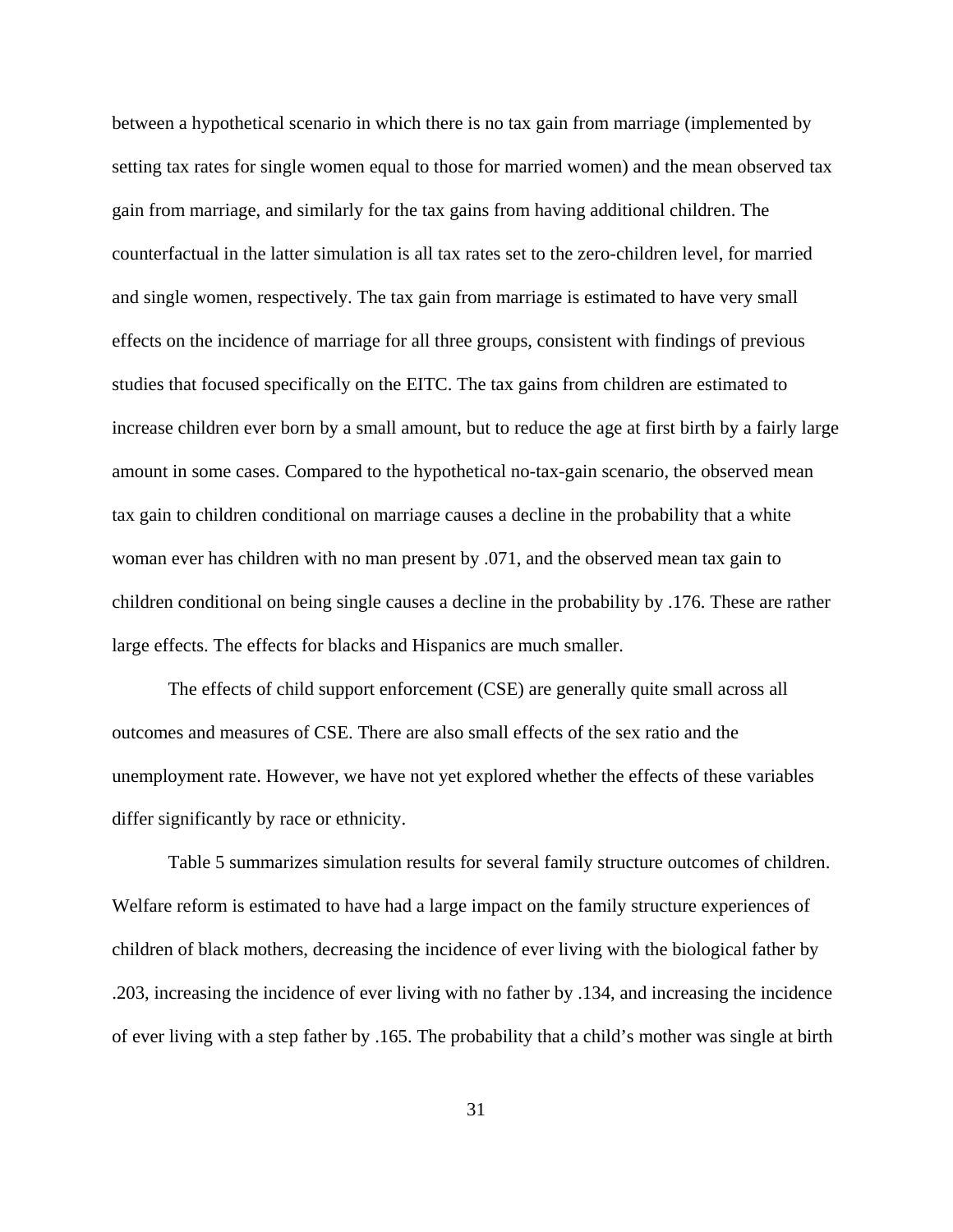increases by about 0.2. These results reflect the higher divorce and re-marriage rates that were reported in Table 4. The effects are much smaller and often of a different sign for whites and Hispanics. Unilateral divorce is estimated to have increased the incidence of children of Hispanic mothers living with the biological father by .055, and reduced the incidence of no father and step father by .118 and .087, respectively. A higher male wage rate has similar impacts for children of Hispanic mothers, with much smaller effects for children of white and black mothers. A higher female wage rate has the opposite effects, and the effects are again relatively large for Hispanics, and in this case also for blacks, but much smaller for whites. Finally, the tax gains from having a child while single *decreases* the incidence of children of white mothers ever living with no father. This somewhat surprising result may be a consequence of the fact that a higher tax gain to children while single substantially increases the incidence of cohabitation for children of white mothers.

A richer view of the effects of the contextual variables can be gained by examining family transition patterns generated by the simulations. Figure 9 shows how a one standard deviation increase in the female wage rate affects age-specific annual transition rates in living arrangements of children, along two dimensions: father status (biological, step) and union status (married, cohabiting, single).<sup>17</sup> For children of white mothers, all of the effects are small, as noted previously, and there is very little impact of the female wage rate on the cumulative amount of time spent with the biological father and a step father (shown in the last two panels of

 $17$ Changes in father status and union status are of course not mutually exclusive events. For example, a divorce and exit of the biological father would both result from a divorce in which the husband was the biological father of at least one child in the mother's household. We present results separately for union and fatherhood transitions in order to avoid the excessively large number of graphs that would result from a full cross classification.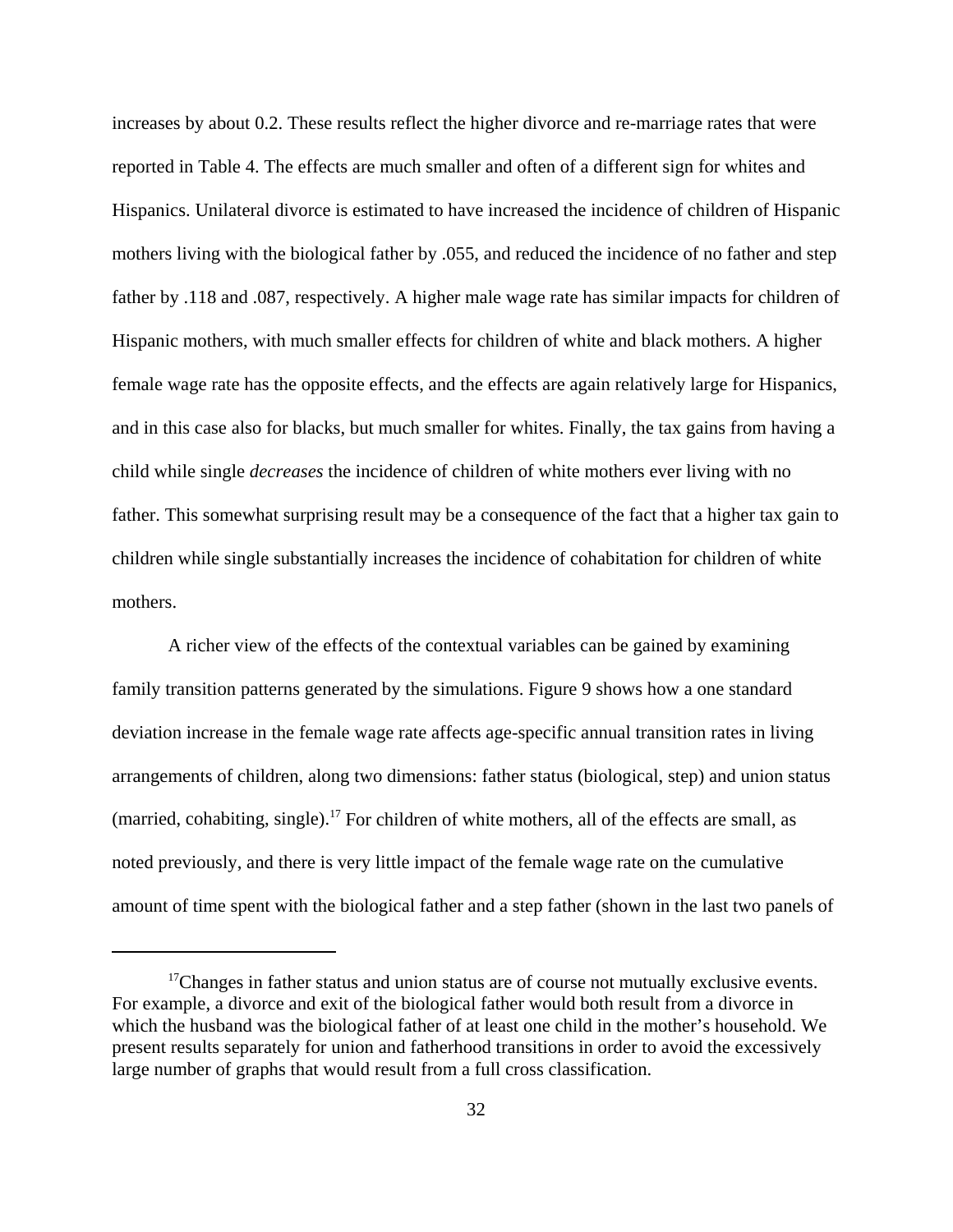Figure 9a). The effects for children of black mothers are larger: a higher female wage rate reduces the risk of the biological father entering the household and increases the risk of his exit. The result is a decrease of over one year in cumulative time spent by a child up to age 18 with the biological father present, from an already low base of about four years. The main union transition rate changes that produce this decrease are an increase in the divorce rate and a higher rate of dissolution of cohabitations. Entry and exit rates of stepfathers both increase with a higher female wage rate, with little net effect on time spent with a stepfather. The effects of a higher female wage rate for Hispanics are quite similar to those for blacks, with the exception that cumulative time spent with a stepfather increases by about half a year.

We analyzed the effects of several of the other contextual variables on transition patterns, but in order to avoid lengthening an already long paper we summarize the results here without presenting the underlying figures (the figures are available on request). The main channel through which a higher male wage rate affects family structure is a lower divorce rate (for blacks and Hispanics; there is a slight increase in divorce for whites). The net effects on cumulative time spent living with the biological father and step father are very small for children of white and black mothers. The effects are sizeable for children of Hispanic mothers: a one standard deviation increase in the male wage rate increases time spent living with the biological father by about two years, and reduces time spent living with step father by about one year. There is a small increase in the rate of entry of the biological father, but most of the effect occurs through a lower exit rate.

Welfare reform is estimated to have had small effects on family structure for children of white and Hispanic mothers, but a large impact for children of black mothers. Welfare reform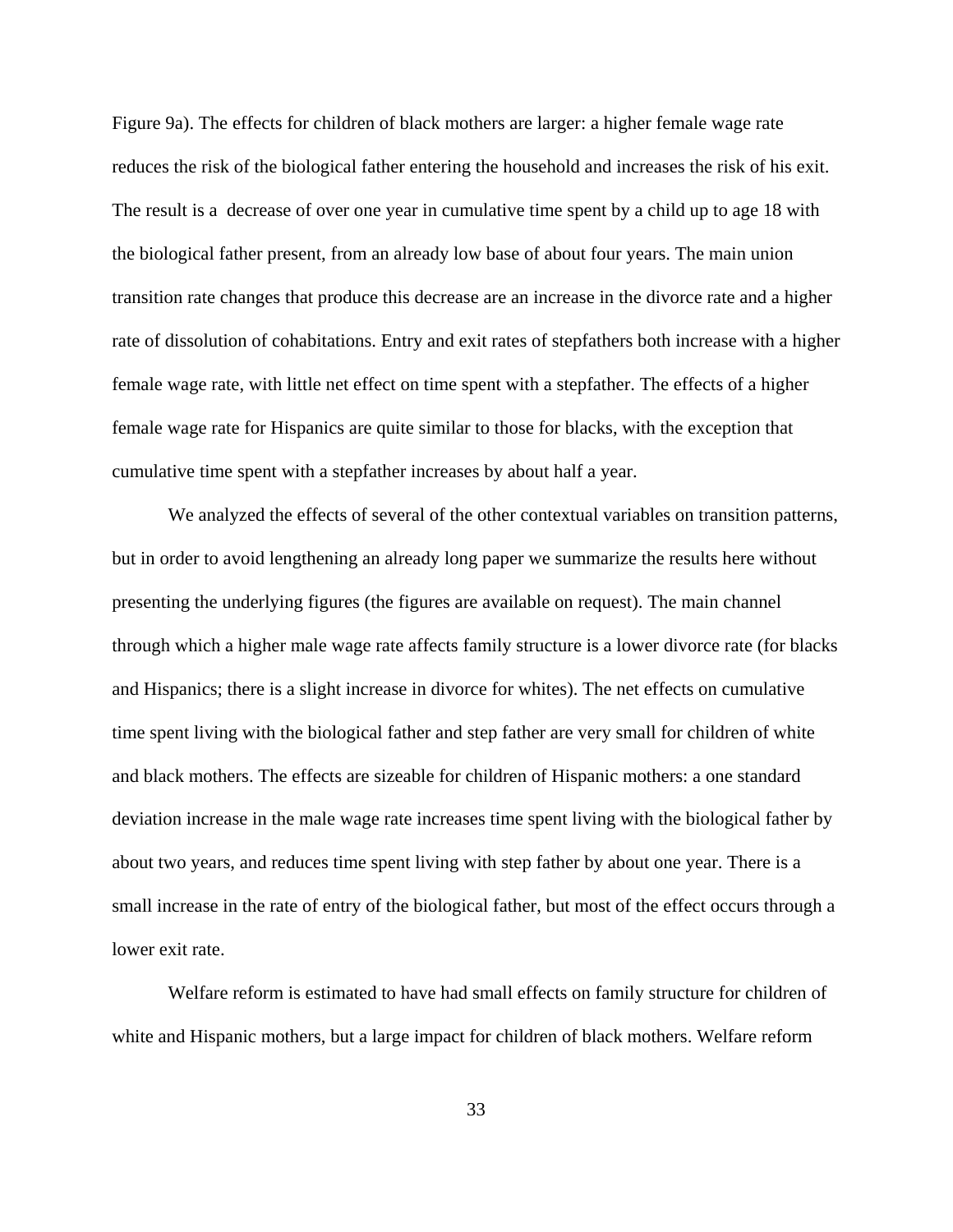reduced the rate of entry and substantially increased the exit rate of the biological father, and also significantly increase the risk of entry of a stepfather. These changes resulted from an increase in the marriage rate, but only for stepfathers, and an increase in marital dissolution. The net effect was a decrease of about 2.5 years in time spent with the biological father and an increase of about two years in time spent with a step father. These are large increases, particularly in percentage terms.

Unilateral divorce laws are estimated to have had small effects on family structure for children of white and black mothers, but a large impact for children of Hispanic mothers. For Hispanics, unilateral divorce laws increase the transition rate from single to cohabitation and from cohabitation to marriage, but not the transition rate from single to married. This is one of the few instances in which cohabitation plays an important role in family structure transitions. Unilateral divorce also substantially decreases the dissolution of both cohabiting and marital unions. This could be explained by selection effects, whereby a lower cost of divorce leads to more selective entry into marriage. The entry rate of the biological father increase, the exit rate decreases, and both the entry and exit rates of step father decline. The result is an increase of about two years in time spent with the biological father, and a decline of about one year in time spent with a step father.

An increase in the tax benefit of an additional child conditional on being married causes an increase in time spent with the biological father of about one year for children of white and black mothers, and about half a year for children of Hispanic mothers. Time spent with a step father declines slightly for all three groups. The entry and exit rates of step fathers declines for all three groups, but the other channels differ. For whites, a decline in the exit rate of the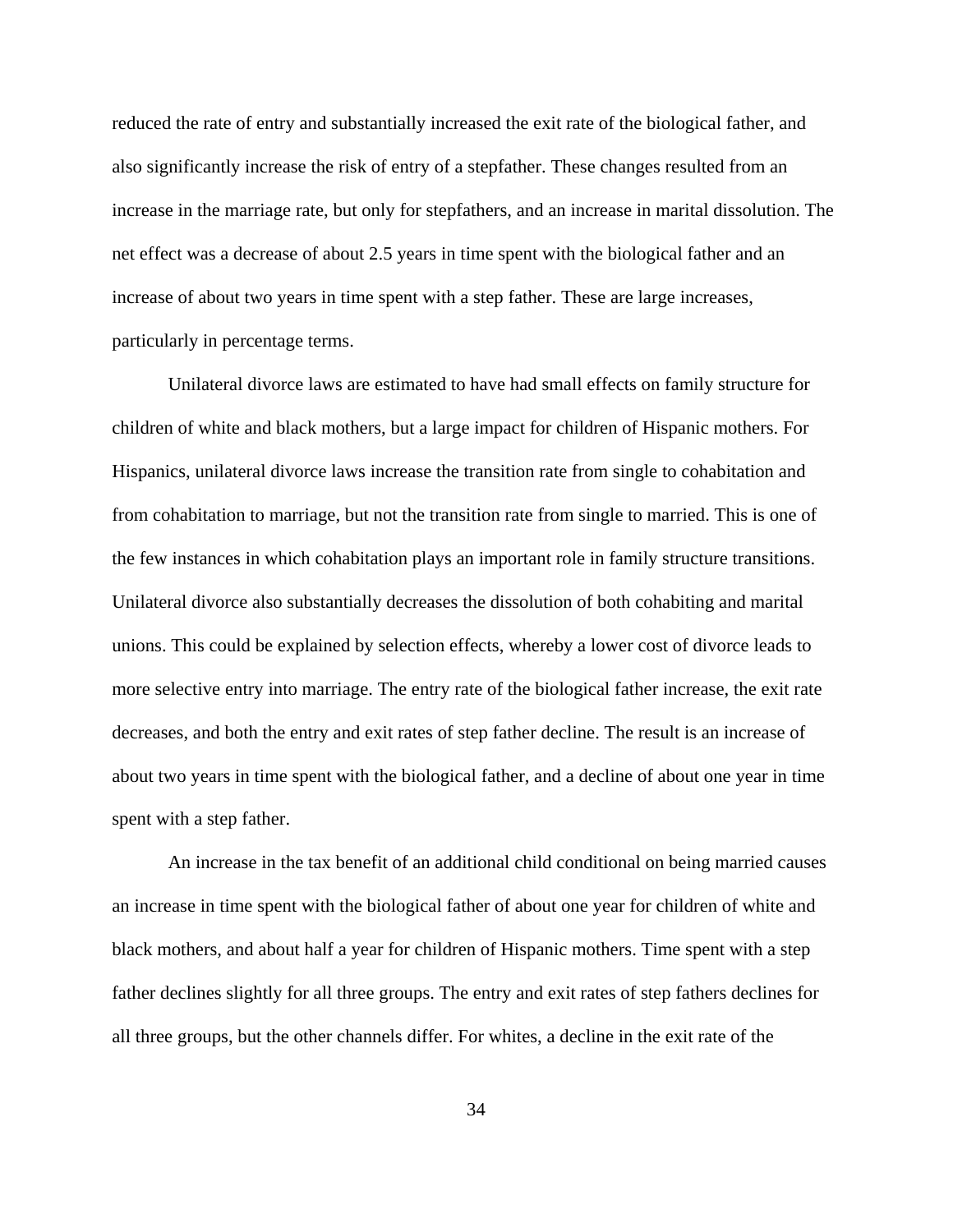biological father and a decline in divorce are significant contributors. For blacks, a large increase in the transition rate from cohabitation to marriage is the main channel, and for Hispanics this channel as well as an increase in the transition rate from single to married are bother important.

An increase in the tax benefit of an additional child conditional on being single causes a decline in time spent with the biological father by about two years for whites, .75 years for blacks, and one year for Hispanics. Time spent with a step father increases by about one year for whites but changes very little for blacks and Hispanics. There are some common causes across the three groups: increases in both the entry and exit rates of step fathers. But there are also some factors specific to each group: a large increase in the divorce rate and exit rate of the biological father for whites; and a large decrease in the transition rate from cohabitation to marriage for blacks and Hispanics.

### **6. Conclusions**

The evidence presented here suggests that the family structure experiences of the children of women born from 1957 to 1964 have been influenced by the tax gain associated with childbearing, welfare reform, unilateral divorce laws, and the wage rates available to men and women in the labor market. The results suggest that other contextual variables such as child support enforcement efforts, the level of welfare benefits, the tax gain to marriage, the sex ratio, and the unemployment rate had little impact on the family structure experiences of these children. The methods we use to produce this evidence are rather new, and we view as encouraging the consistency between our findings and those of most previous studies, for the outcomes that can be compared. But we readily acknowledge several important limitations that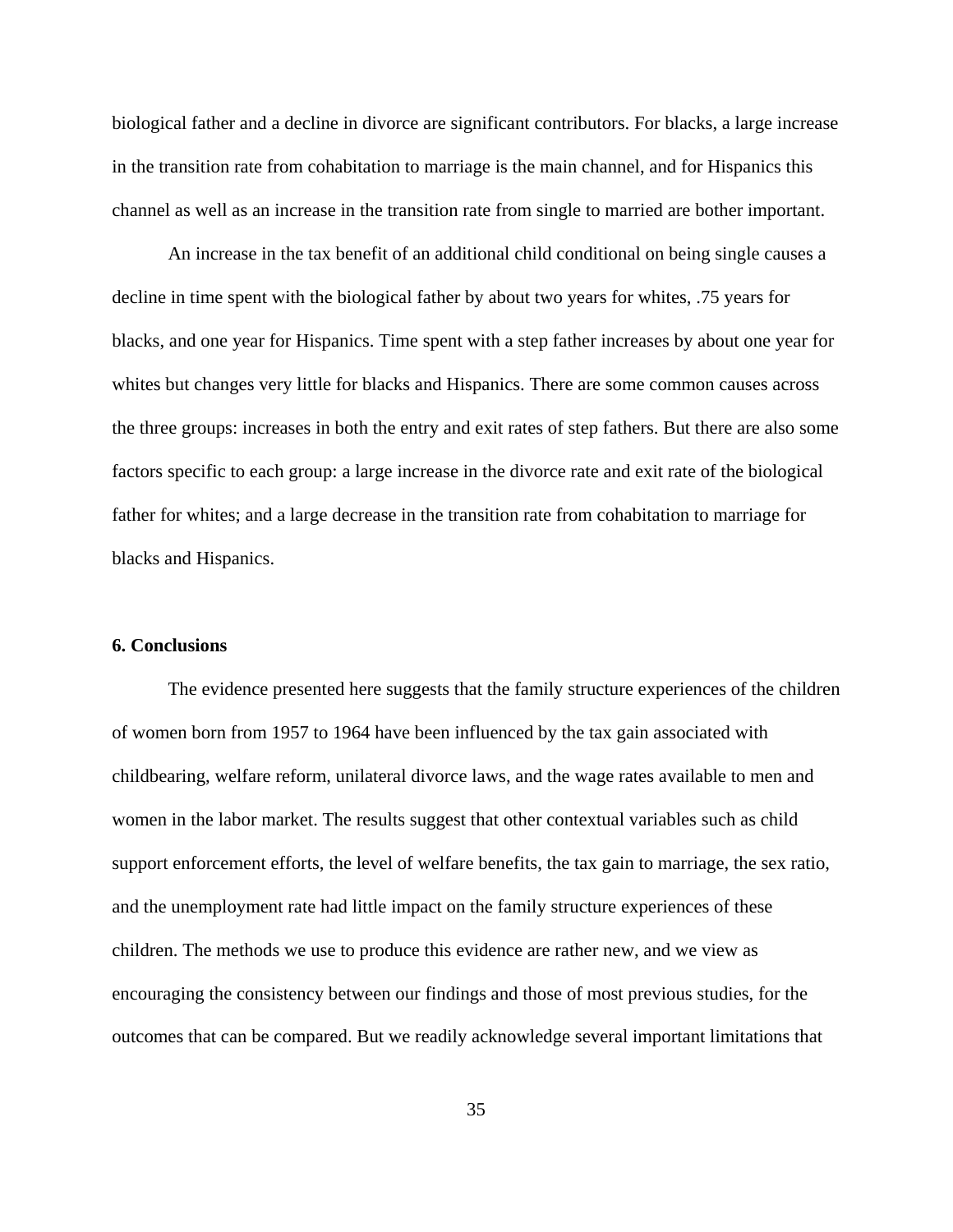make any strong conclusions or generalizations based on the results premature at best.

First, while we have included a rich set of geographic and calendar time controls, we have not yet been able to control for a full set of state fixed effects and a full set of calendar year fixed effects. Such controls are not a panacea for all forms of unobserved differences across states and over time that could be confounded with variation in the contextual variables. But these controls are common in the literature, and are especially important for inferences about the effects of welfare reform and unilateral divorce, for which implementation took place during a relatively short period of time. We plan to extend our controls for unobserved state and time fixed effects in the next draft of the paper.

Second, our results apply only to a narrow range of birth cohorts, and it is difficult to see how to generalize them. Ideally, we would do a cross cohort counterfactual analysis of how much of the difference in family structure outcomes across birth cohorts of women the model can account for by differences in the values of the contextual variables to which the cohorts were exposed. However, there is not enough variation in outcomes across the eight birth cohorts within the NLSY79 for such an analysis, and there are no other cohorts with sufficient information on the outcomes of interest. Thus, the best we might be able to do along these lines is to compare the predicted outcomes of the NLSY79 cohort under two alternative counterfactual scenarios: one in which the cohort was exposed to the early 1970s values of the contextual variables for their entire childbearing years, and another in which the cohort was exposed to the early 2000s values of the contextual variables for their entire childbearing years. We intend to explore such scenarios in the next draft.

Finally, while our model is rich, it omits some potentially important channels through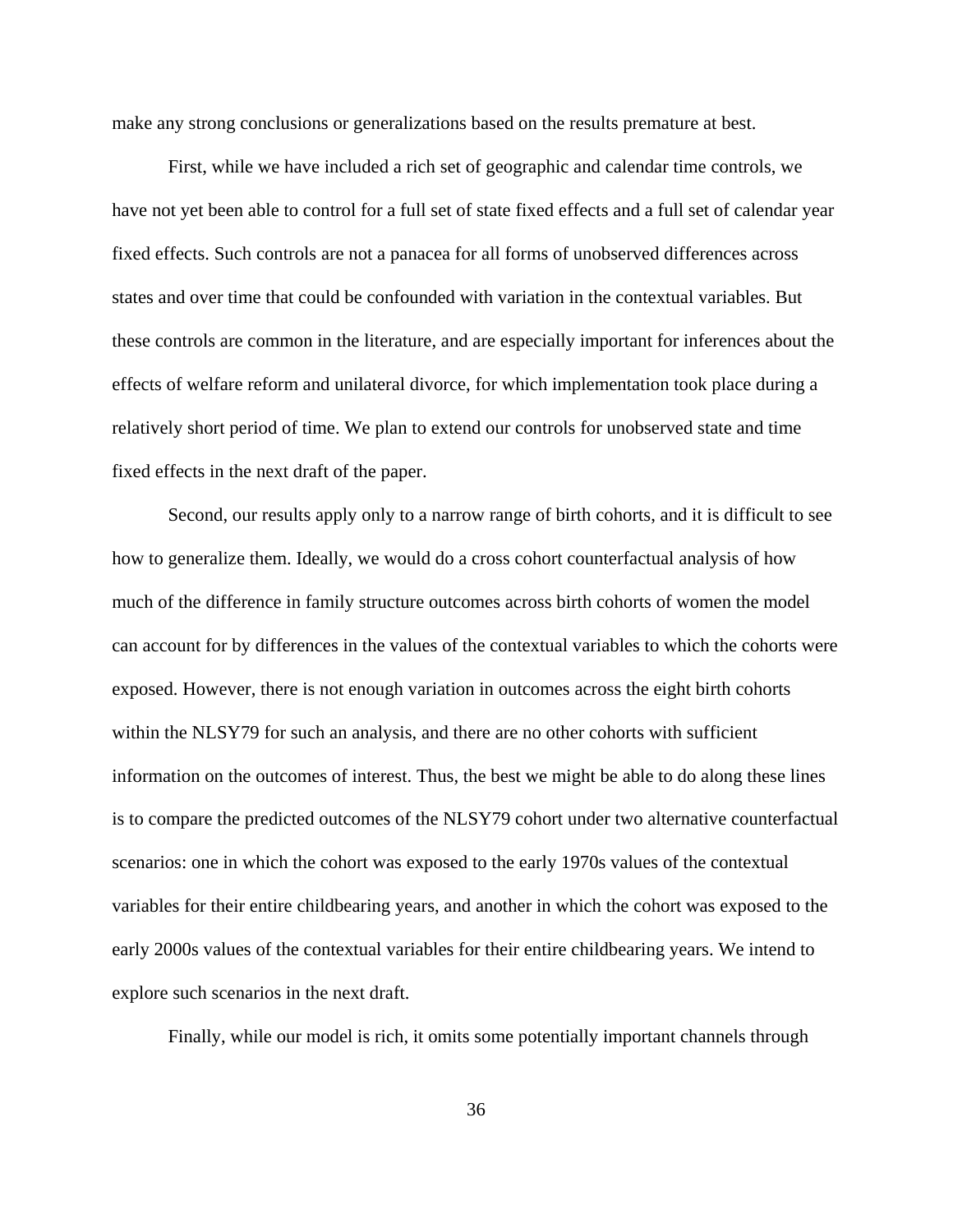which the contextual variables could affect family structure outcomes. We do not model time spent by children living without the biological mother, nor do we model the presence of other members other than fathers and siblings. Temporary separations are ignored as well. And a potentially very important channel through which several of the contextual variables may operate is the labor market, suggesting the need to model employment choices. All of these channels are worth exploring in future work.

The motivation for our analysis was the challenge offered by Ellwood and Jencks (2004) to develop new approaches to analyzing the determinants of family structure change. We believe that our analysis has been successful in responding to several of their suggestions for new directions in this field. We treat marriage and childbearing as distinct decisions that interact in potentially complex ways to produce single parenthood; we distinguish between delay and permanent avoidance of marriage and childbearing; we include cohabitation in the analysis; we avoid restrictive functional forms in dynamic models; and we explain differential family structure change by race, though not yet by family background or education. But we have not yet been successful in using our modeling approach to explain changes across cohorts in family structure. This remains an important challenge for us and other researchers. Another important challenge that we are pursuing in ongoing research is to develop a theoretical model that can provide an explanation and interpretation of the main results, including the often large differences across racial and ethnic groups.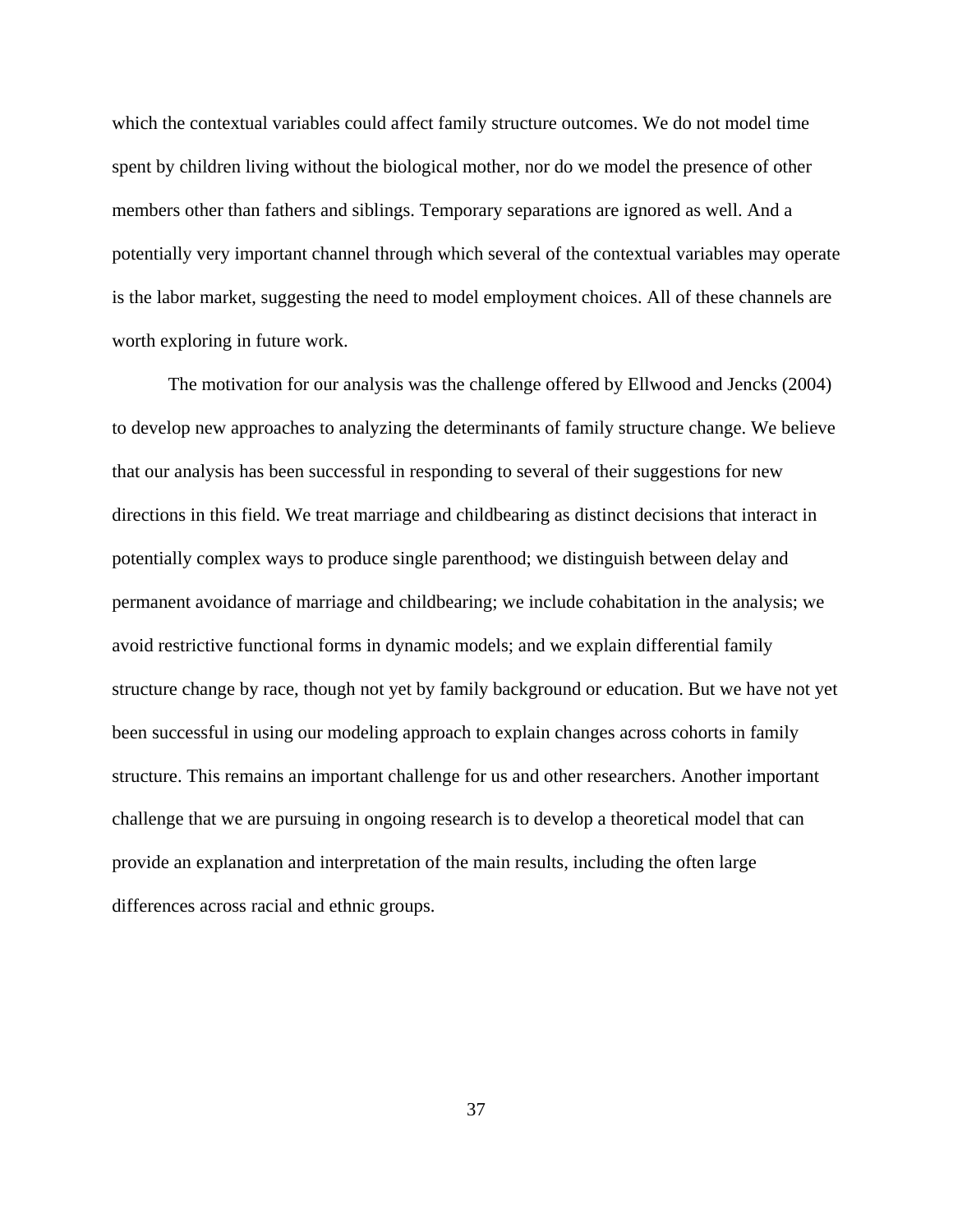#### Appendix

*Wage rates*. The mean full time hourly wage rate was computed for men and women aged 16-45 by year, state, and race/ethnicity from the Merged Outgoing Rotation Group (MORG) files of the Current Population Survey (CPS) for 1979-2004, and from the May CPS files for 1970-1978. The wage rate is computed by dividing weekly earnings by hours of work per week. Cases were included in the computation only if weekly earnings were at least \$150 (in year 2000 dollars), hours of work were at least 30, and the resulting hourly wage rate was between \$2.00 and \$200.00. Weekly wages were topcoded at \$999 from 1970-1988, \$1,923 from 1989-1997, and \$2,884 from 1998 on. Wages were deflated using the Personal Consumption Expenditure Deflator (PCED, base year 2000). The sampling weight provided in the CPS files was used in the calculations. Before 1977, some states are not separately identified, so for those years the mean wage for the group of states (by sex, year, and race/ethnicity) is assigned to each state in the group.

Weekly earnings are given in categorical form before 1973 in the May CPS files. The midpoint of each category is used in this case, with \$600 assigned for the highest category in 1972 (when the lower limit is \$500), and \$300 assigned in 1970-1971 (when the lower limit of the highest category is \$200). In the 1973-1978 May CPS files, the continuous weekly earnings variable is missing for some cases, but the categorical version of earnings is also on the file for those years. If the categorical variable is not missing, it is used to compute the wage when the continuous measure is missing (the categories are the same in 1973-1978 as in 1972). Hispanic ethnicity is not identified in the May CPS in 1970-1972. The real 1973 means by state were used for 1970-72 for Hispanics.

38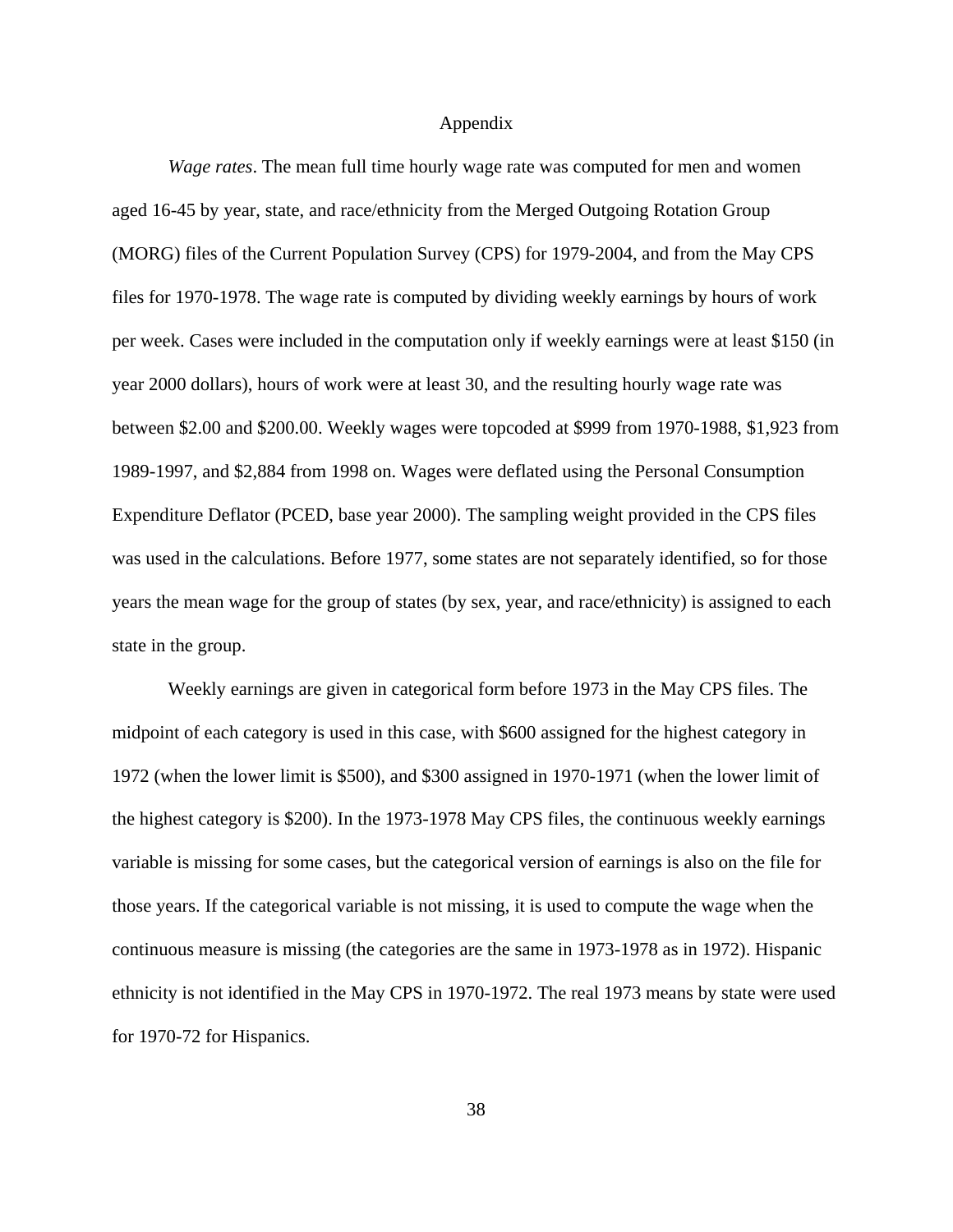The wage rate is regressed on education dummies (four groups), age dummies (six groups), and state of residence, separately by year, sex, and race/ethnicity. A wage rate is predicted for each employed individual, holding education constant at high school graduate and age constant at 26-30. Wages are then averaged within state-year-sex-race/ethnicity cells. In order to smooth out spurious fluctuations due to small sample size in some cells, we use a three year moving average of wage rates, within state-sex-race/ethnicity groups. Cells with fewer than 30 cases (after averaging) are omitted.

*Sex Ratio*. The sex ratio (males/females) is computed by state, year, and race/ethnicity using the CPS MORG files for 1979-2004 and the March CPS supplements for 1970-1978. The ratio is computed using females who are in the same age range at the interview date as the NLSY cohort in a given year, and males who are two years older than the females. Sample weights are used. Hispanic ethnicity is not identified in the March CPS in 1970, so Hispanics are assigned the 1971 sex ratio for 1970. The MORG files contain individuals aged 16 and above, so in 1979 the sex ratio excludes females aged 14 and 15 and their male counterparts (aged 16-17), and in 1980 the sex ratio excludes females aged 15 and males aged 17. We use a three year moving average of the sex ratio, within state-sex-race/ethnicity groups. Cells with fewer than 30 cases (after averaging) are omitted.

*Child Support Enforcement*. Data on administrative expenditure, caseloads, paternity establishments, and child support collections by state agencies were collected from annual reports to Congress by the Office of Child Support Enforcement, and the Green Book. Data on out of wedlock births for some years were collected from the National Center for Health Statistics Vital Statistics data. Data on out of wedlock births for 2004 are not available. Out of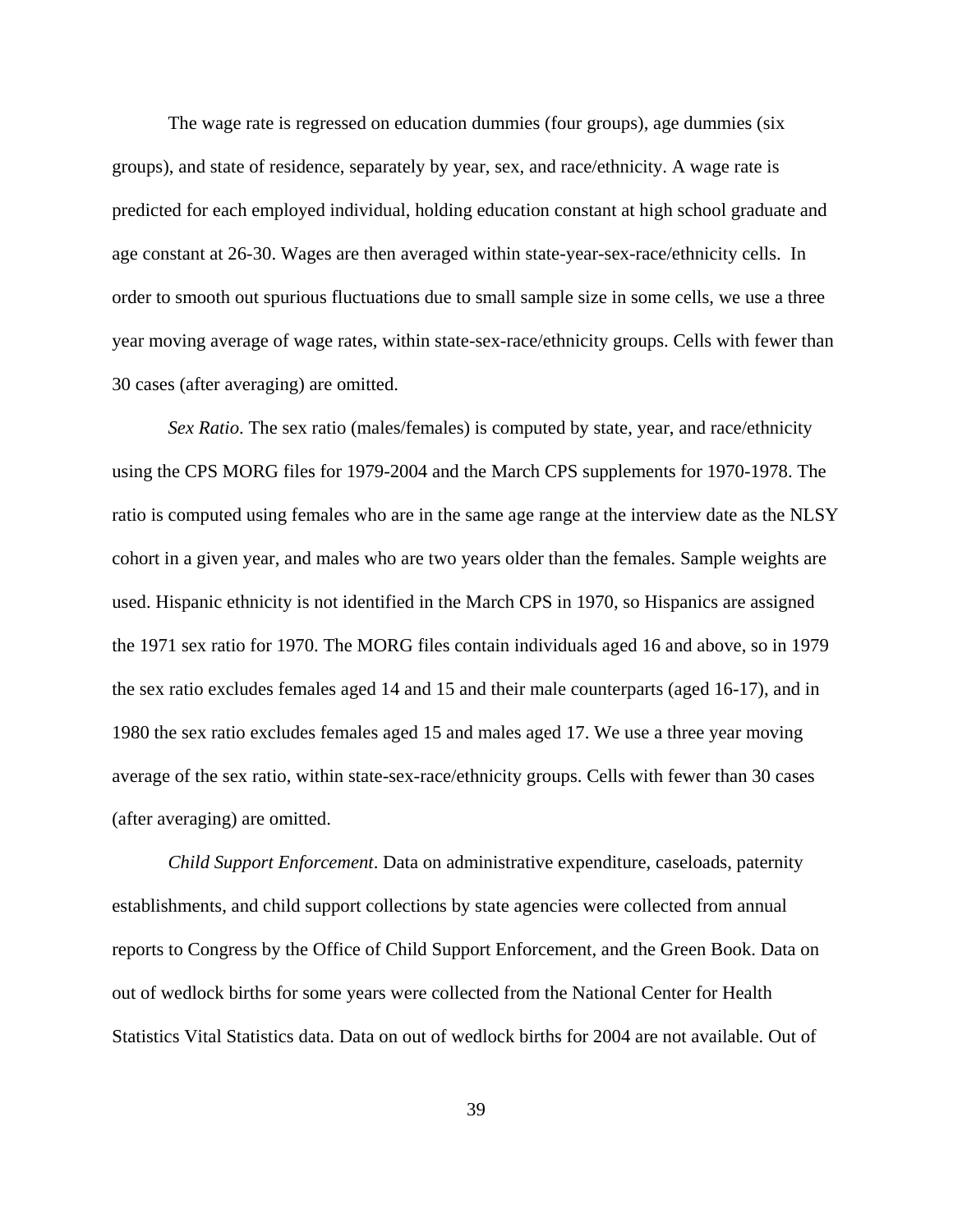wedlock births for 2004 are estimated by applying the state-specific fraction of births that were out of wedlock in 2003 to the state total number of births in 2004. In some of the early years of the Child Support Enforcement program (1976-1980), the paternity establishment rate is missing for some states. The missing years were assigned either the overall state mean, or the predicted value from a state-specific regression with a time trend. Caseload data are not available for 1976 and 1977, the first two years of the program. The 1978 values are used for 1976 and 1977. All child support variables are set equal to zero for 1970-1975.

*Welfare Benefit*. Data for the AFDC/TANF cash benefit for a family of four with no income are from Robert Moffitt's welfare benefits file for the years 1970-1998. Data for 1999- 2004 are from the 2004 Green Book, the Congressional Research Service (2005), and the Urban Institute's Assessing the New Federalism web site. In some recent years data are only available for a family of three. The benefit for a family of four was estimated by applying the statespecific ratio of benefits for households of size and three and four, which are both available for 1996-1998 and 2003-2004. The Food Stamp guarantee for a family of four is from Moffitt's data base for 1970-1998, updated with data from the web site of the Food and Nutrition Service.

*Welfare Reform*. The timing of implementation of welfare waivers and TANF are from the web site of the Office of the Assistant Secretary for Planning and Evaluation, Department of Health and Human Services.

*Divorce Laws*. The year of passage of a unilateral divorce law is from Gruber (2004), Table 1.

*Tax Rates*. Tax rates are computed using the NBER's TAXSIM program. Tax rates were computed for two income levels: the poverty line for a family of three (one adult and two related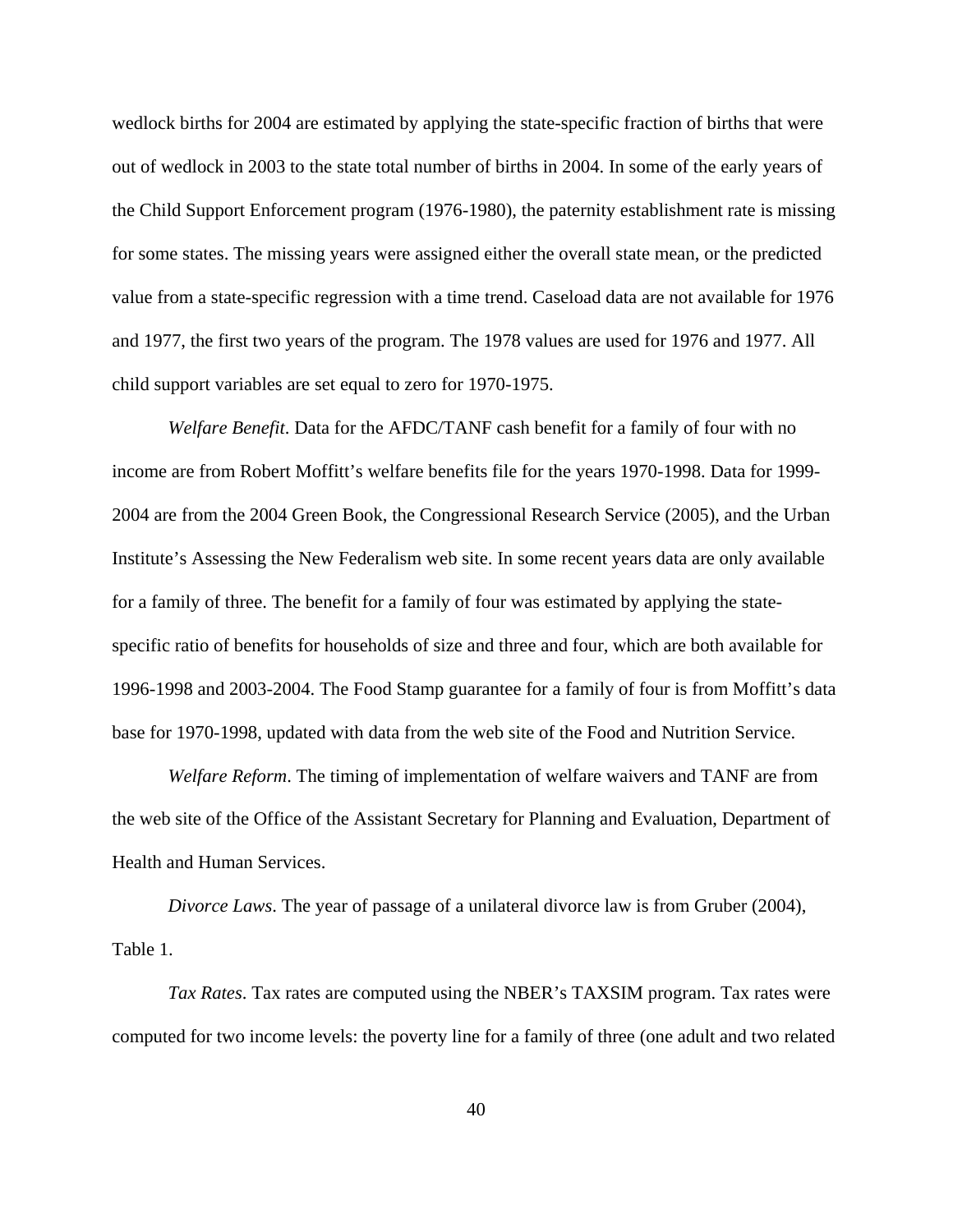children) in 2000 (\$13,874), and for median family income in 2000 (\$50,372), both adjusted for inflation in other years. All income was assumed to be from earnings. Child care expenditure for a poor family was assumed to be 23% of income, and for a median-income family 6% of income (Johnson, 2005). All children were assumed to be under 17 for purposes of the child tax credit. Taxes were computed for alternative numbers of children (0-9) and filing statuses (single, head of household, and married filing jointly). State taxes are included from 1977-2004, but are not included for 1970-1976. In married families, 60% of earnings were allocated to the husband and 40% to the wife.

*Other Aggregate Variables*. The state-year-specific unemployment rate is taken from the Moffitt data base, updated after 1998 with data from the BLS web site.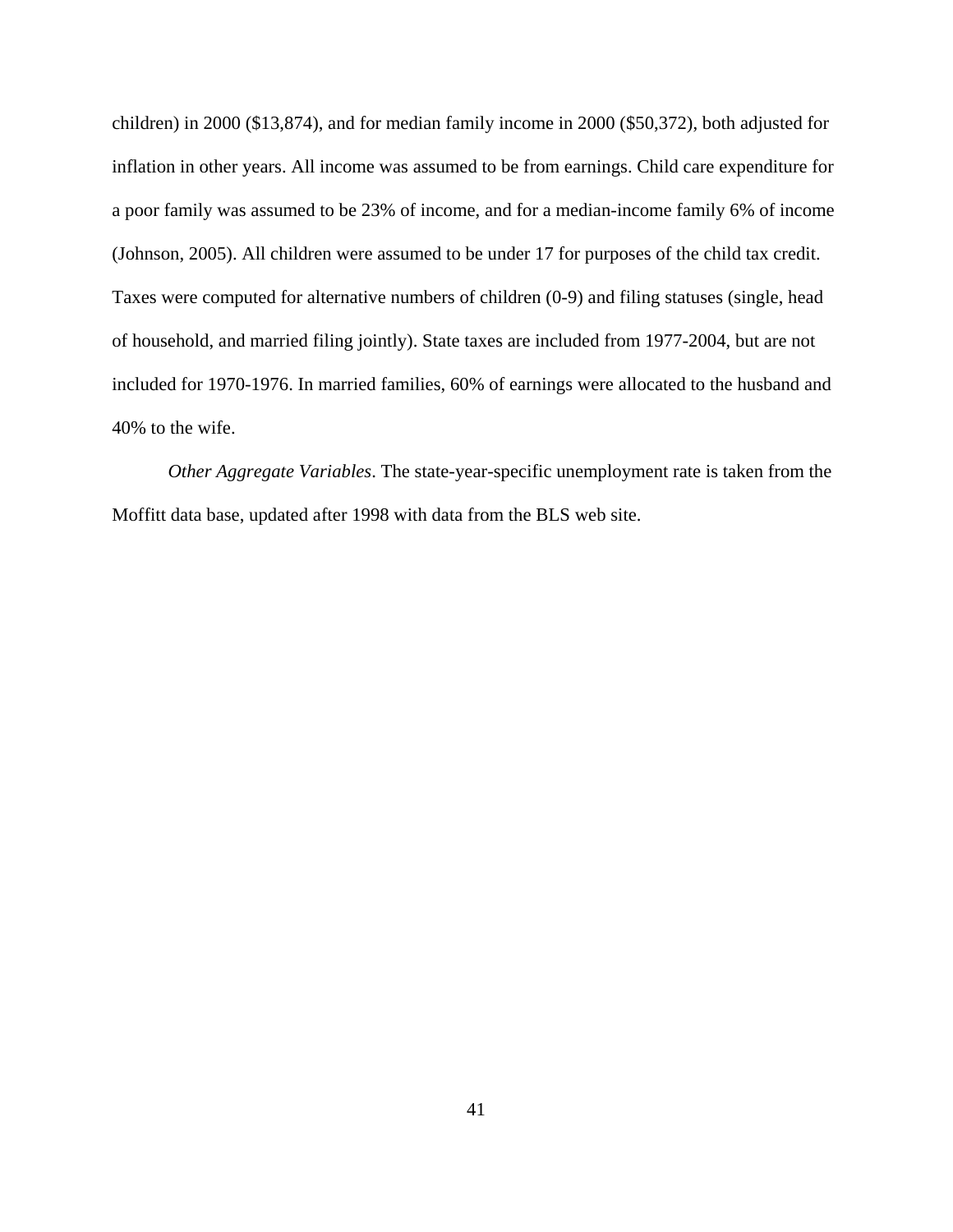### References

Acs, Gregory, and Sandy Nelson. 2004. "Changes in living arrangements in the 1990s: Do welfare policies matter?" *Journal of Policy Analysis and Management* 23 (2): 273-290.

Aizer, Anna, and Sara McLanahan. 2006. "The impact of child support on fertility, parental investments, and child well-being," *Journal of Human Resources* 41 (1): 28-45.

Alesina, Alberto, and Paola Giuliano. 2006. "Divorce, Fertility, and the Shot Gun Marriage," NBER Working Paper 12375, July.

Akerlof, George, Janet Yellin, and Michael Katz. 1996. "An analysis of out-of-wedlock childbearing in the United States," *Quarterly Journal of Economics* 111 (2): 277-318.

Alm, James, and Leslie Whittington. 2003. Shacking Up or Shelling Out: Income Taxes, Marriage, and Cohabitation," *Review of Economics of the Household* 1: 169-186.

Becker, Gary S. 1981. A Treatise on the Family, Cambridge: Harvard University Press.

Bitler, Marianne, Jonah Gelbach, Hillary W. Hoynes, and Madeline Zavodny. 2004. "The impact of welfare reform on marriage, and divorce," *Demography* 41 (2): 213-236.

Bitler, Marianne, Jonah Gelbach, and Hillary W. Hoynes. 2006. "Welfare reform and children's living arrangements," *Journal of Human Resources* 41 (1): 1-27.

Blau, David, and Wilbert van der Klaauw, 2006. "A demographic analysis of the family structure experiences of children in the United States," working paper, University of North Carolina at Chapel Hill.

Blau, Francine, Lawrence Kahn, and Jane Waldfogel. 2000. "Understanding young women's marriage decisions: the role of labor and marriage market conditions," *Industrial and Labor Relations Review* 53 (4): 624-647.

Blau, Francine, Lawrence Kahn, and Jane Waldfogel. 2004. "The Impact of Welfare Benefits on Single Motherhood and Headship of Young Women: Evidence from the Census," *Journal of Human Resources* 39 (2), Spring: 382-404.

Bumpass, Larry, and Hsien-Hen Lu. 2000. "Trends in Cohabitation and Implications for Children's Family Contexts in the United States." *Population Studies* 54: 29-41.

Bumpass, Larry James Sweet, and Andrew Cherlin. 1991. "The Role of Cohabitation in Declining Rates of Marriage." *Journal of Marriage and the Family* 53 (Nov.): 913-27.

Carlson, Marcia, Irwin Garfinkel, Sara McLanahan, Ronald Mincy, and Wendell Primus. 2004. "The effects of welfare and child support on union formation," *Population Research and Policy*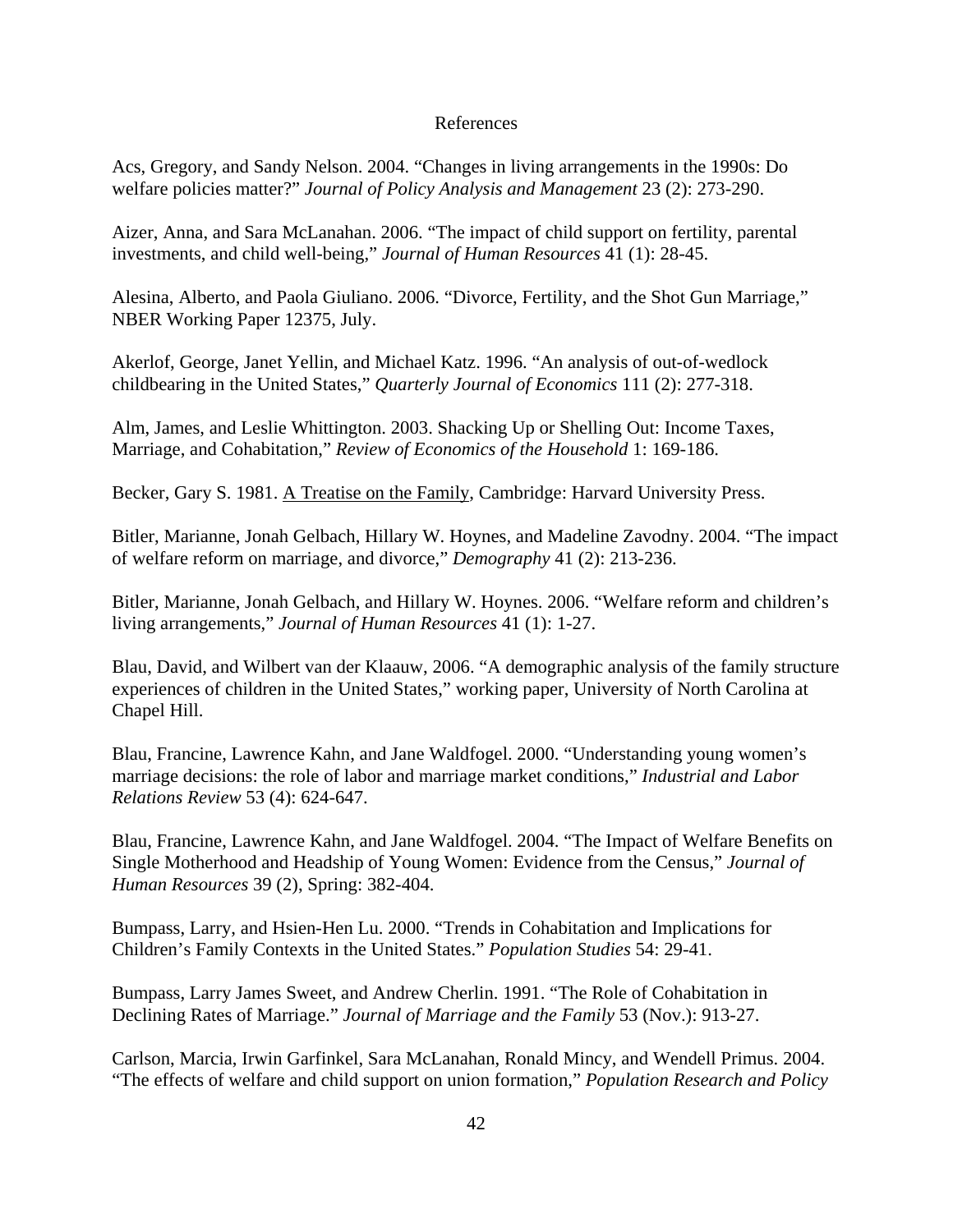*Review* 23: 513-542.

Case, Anne. 1998. "The effects of stronger child support enforcement on nonmarital fertility," in Irwin Garfinkel, Sara S. McLanahan, Daniel R. Meyer, and Judith A. Seltzer (eds.) Fathers Under Fire: The Revolution in Child Support Enforcement, New York, The Russell Sage Foundation: 191-215.

Cherlin, Andrew. 1999. "Going to Extremes: Family Structure, Children's Well-Being, and Social Science." *Demography* 36 (4): 421-8.

Congressional Research Service. 2005. "TANF cash benefits as of January 1, 2004," CRS Report RL32598, September 12, Library of Congress.

DeLeire, Thomas, and Ariel Kalil. 2002. "Good things come in threes: single-parent multigenerational family structure and adolescent adjustment," *Demography* 39 (2): 393-413.

Dickert-Conlin, Stacy, and Scott Houser. 1998. "Taxes and transfers: A new look at the marriage penalty," *National Tax Journal* 51 (2): 175-217.

Ellwood, David T. 2000. The impact of the earned income tax credit and social policy reforms on work, marriage, and living arrangements," *National Tax Journal* 53 (4, Part 2): 1063-1105.

Ellwood, David T. and Christopher Jencks. 2004. "The Spread of Single-Parent Families in the United States Since 1960," in Daniel P. Moynihan, Timothy M. Smeeding, and Lee Rainwater (eds.) The Future of the Family, New York: Russell Sage Foundation, 25-65.

Fields, Jason And Lynne Casper. 2001. "America's Families and Living Arrangements." U.S. Census Bureau, Current Population Reports P20-537, June.

Fitzgerald, John, and David Ribar. 2004. "Welfare reform and female headship," *Demography* 41 (2): 189-212.

Foster, E. Michael, and Saul D. Hoffman. 2001. "The Young and the Not Quite So Young: Age Variation in the Impact of AFDC Benefits on Nonmarital Childbearing," in Lawrence L. Wu and Barbara Wolfe (eds.) Out of Wedlock: Causes and Consequences of Nonmarital Fertility, New York: Russell Sage Foundation, 173-201.

Francesconi, Marco. 2002. "A joint dynamic model of fertility and work of married women," *Journal of Labor Economics* 20 (1), Part 1: 336-380. Friedberg, Leora. 1998. "Did unilateral divorce raise divorce rates? Evidence from panel data," *American Economic Review* 88 (3): 608-627.

Garfinkel, Irwin, Huang Chien-Chung, Sara McLanahan, and Daniel Gaylin. 2003. "The roles of child support enforcement and welfare in non-marital childbearing," *Journal of Population*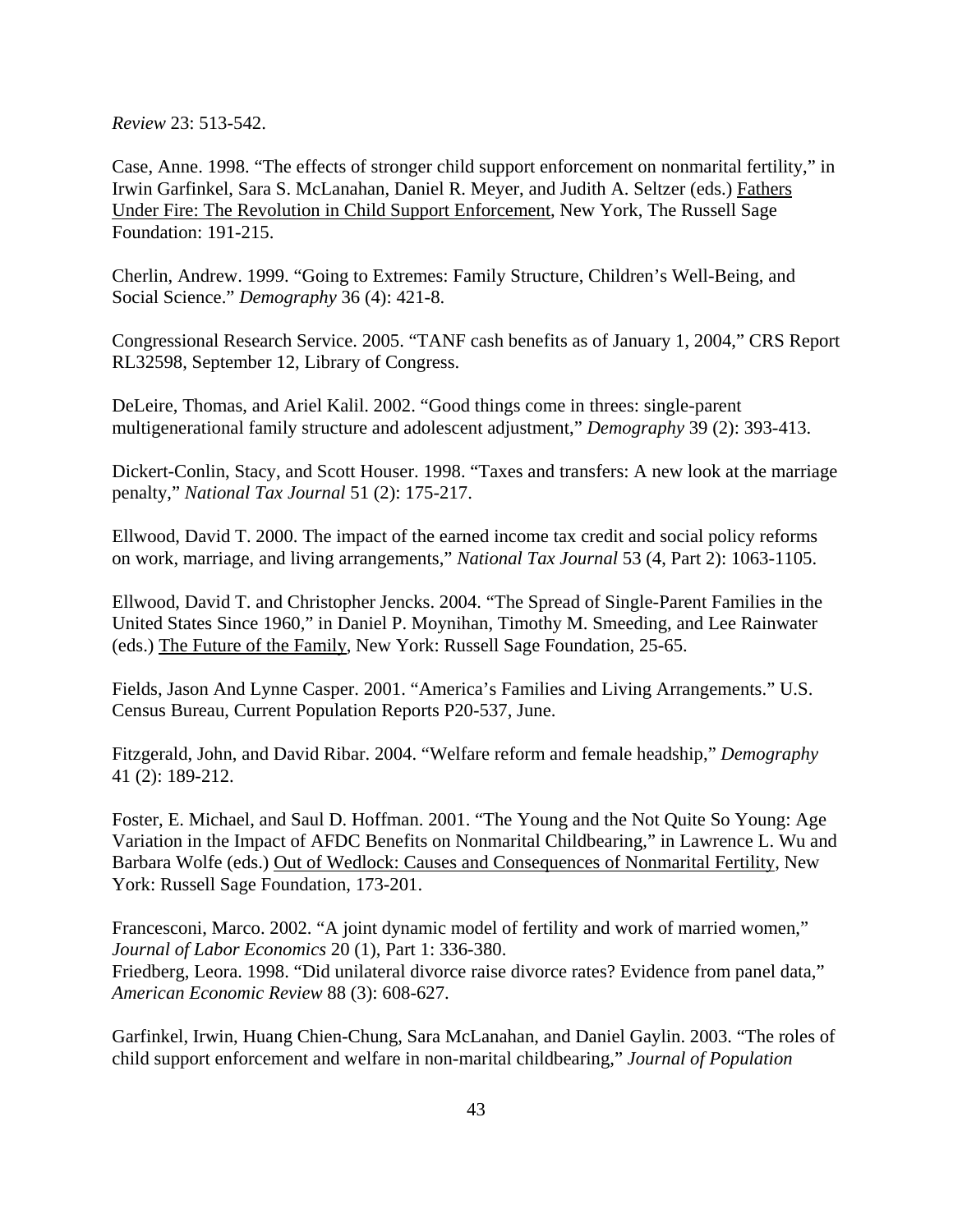*Economics* 16: 55-70.

Gennetian, Lisa A., and Cynthia Miller. 2004. "How welfare reform can affect marriage: evidence from an experimental study in Minnesota," *Review of Economics of the Household* 2: 275-301.

Graefe, Deborah, and Daniel Lichter. 1999. "Life Course Transitions of American Children," *Demography* 36 (2): 205-18.

Gruber, Jonathan. 2004. "Is making divorce easier bad for children? The long-run implications of unilateral divorce for children," *Journal of Labor Economics* 22 (4): 799-834.

Hotz, V. Joseph, and Karl Scholz. 2003. "The Earned Income Tax Credit," in Robert A. Moffitt (ed.) Means Tested Transfer Programs, Chicago: University of Chicago for the National Bureau of Economic Research,

Harknett, Kristen, and Lisa Gennetian. 2003. "The effect of an earnings supplement on union formation," *Demography* 40 (3): 451-478.

Hoffman, Saul D., and E. Michael Foster. 2000. "AFDC benefits and nonmarital births to young women," *Journal of Human Resources* 35 (2): 376-391.

Johnson, Julia O. 2005. "Who's Minding the Kids? Child Care Arrangements: Winter 2002," U.S. Census Bureau Current Population Reports P70-101, October.

Kaestner, Robert, Sanders Korenman, and June O'Neill. 2003. "Has Welfare Reform Changed Teenage Behaviors?" *Journal of Policy Analysis and Management* 22 (2): 225-248.

Kearney, Melissa Schettini. 2004. "Is There An Effect of Incremental Welfare Benefits on Fertility Behavior? A Look at the Family Cap," *Journal of Human Resources* 39 (2), Spring: 295-325.

Lopoo, Leonard M., and Thomas DeLeire. 2006. "Did Welfare Reform Influence the Fertility of Young Teens?" *Journal of Policy Analysis and Management* 25 (2), 275-98.

Martin, J., B. Hamilton, S. Ventura, F. Menaker, and M. Park. 2002. "Births: Final Data for 2000." National Center for Health Statistics, National Vital Statistics Reports, 50 (6), Feb. 12.

Moffitt, Robert A. 1998. "The effect of welfare on marriage and fertility," in Robert A. Moffitt (ed.) Welfare, The Family, and Reproductive Behavior: Research Perspectives Washington D.C.: National Academy Press: 50-97.

Moffitt, Robert A. 2001. "Welfare Benefits and Female Headship in U.S. Time Series," in Lawrence L. Wu and Barbara Wolfe (eds.) Out of Wedlock: Causes and Consequences of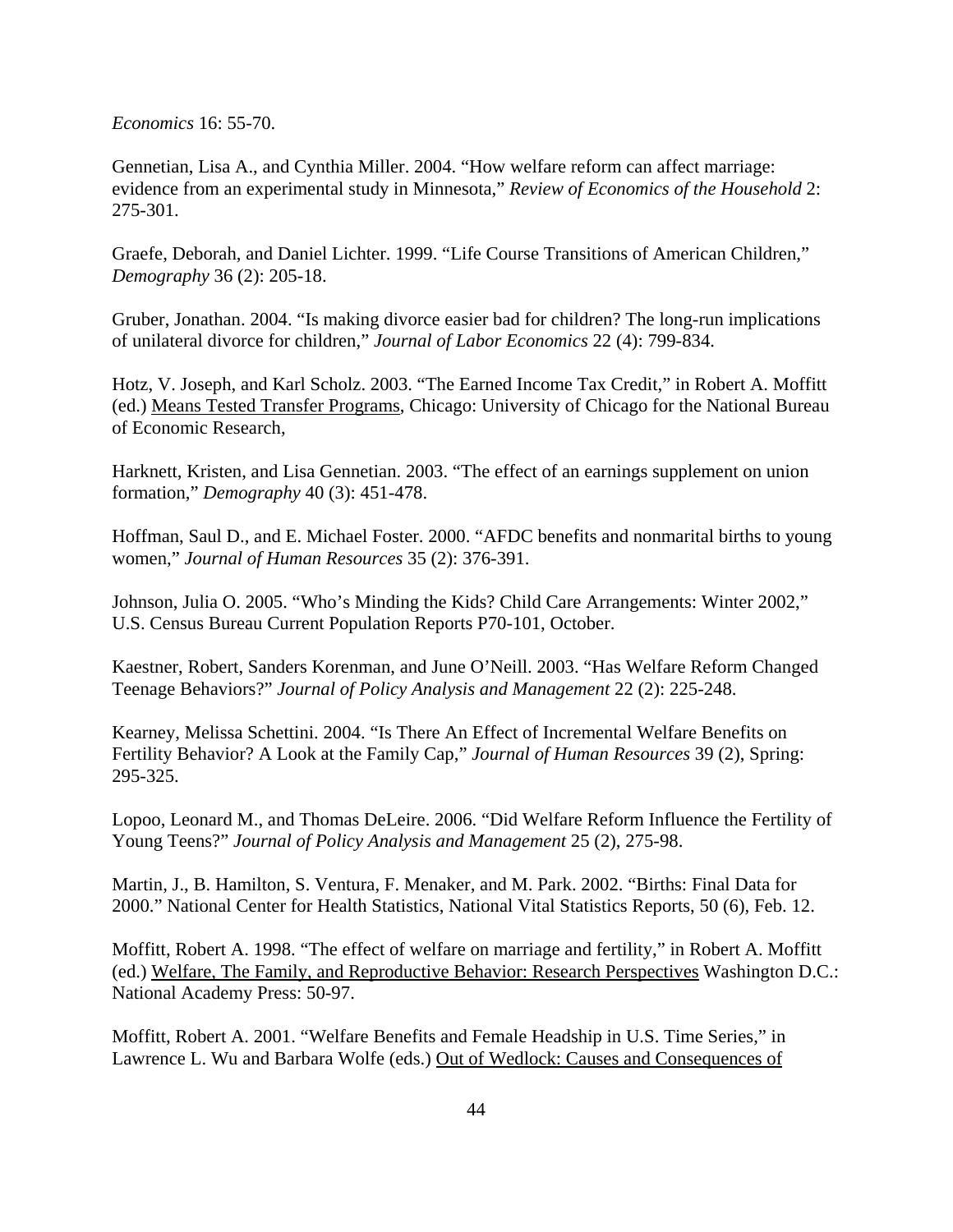Nonmarital Fertility, New York: Russell Sage Foundation, 143-172.

Nixon, Lucia. 1997. "The Effect of Child Support Enforcement on Marital Dissolution," *Journal of Human Resources* 32 (1): 159-181.

Peters, H. Elizabeth. 1986. "Marriage and divorce: Informational Constraints and private contracting," *American Economic Review* 76 (3): 437-454.

Plotnick, Robert, Irwin Garfinkel, Sara McLanahan, and Inhoe Ku. 2004. "Better Child Support Enforcement: Can It Reduce Teenage Premarital Childbearing?" *Journal of Family Issues* 25 (5), July: 634-657.

Rosenzweig, Mark. 1999. "Welfare, Marital Prospects, and Nonmarital Childbearing," *Journal of Political Economy* 107 (6, part 2): S3-32.

Willis, Robert. 1999. "A Theory of Out of Wedlock Childbearing," *Journal of Political Economy* 107 (6, Part 2): S33-64.

Wolfers, Justin. 2004. "Did unilateral divorce laws raise divorce rates? A Reconciliation and New Results," NBER Working Paper 10014.

Wood, Robert. 1995. "Marriage rates and Marriageable Men: A Test of the Wilson Hypothesis," *Journal of Human Resources* 30 (1): 163-193.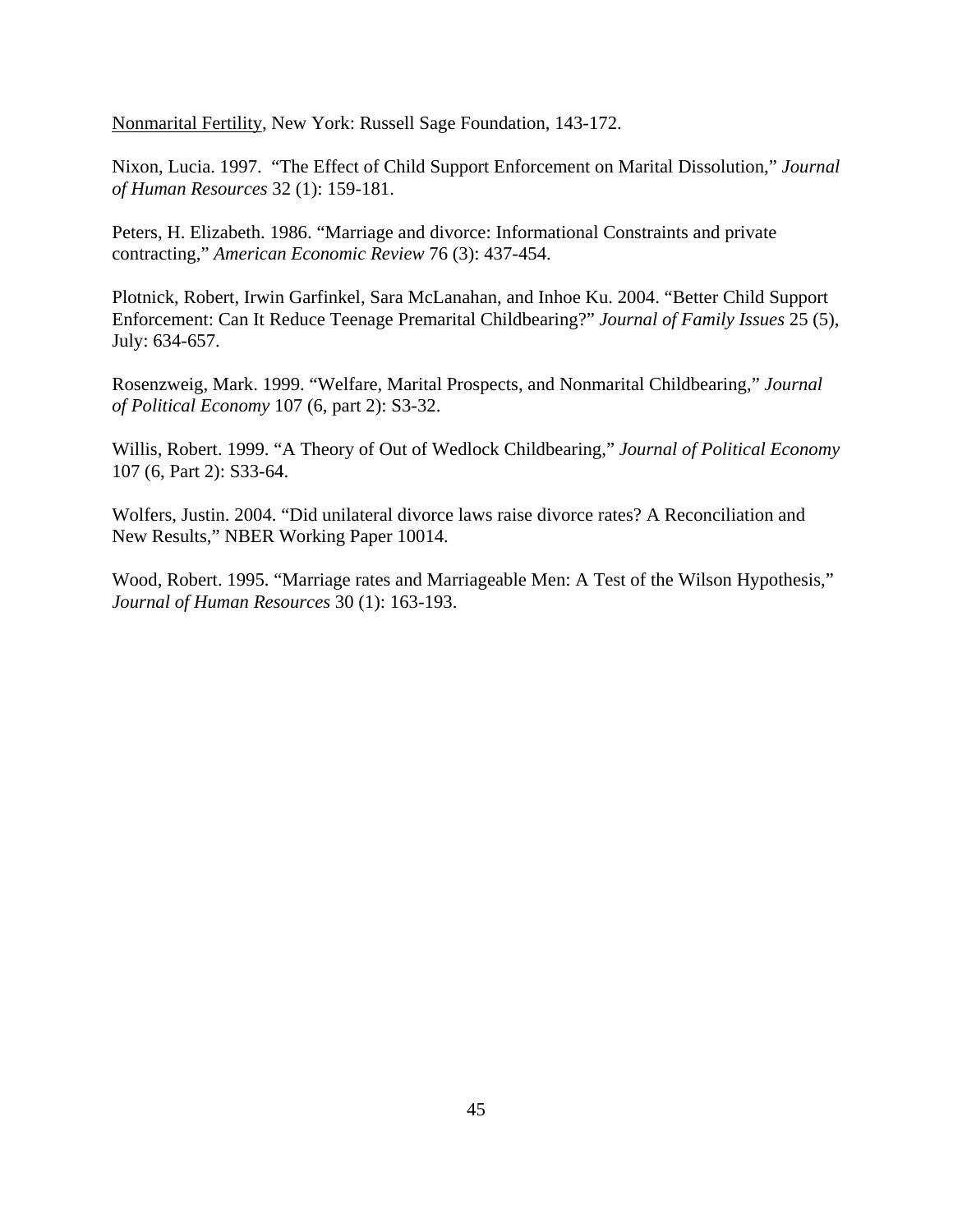|                                                    | White | <b>Black</b> | Hispanic |
|----------------------------------------------------|-------|--------------|----------|
| <b>Background Characteristics of women</b>         |       |              |          |
| Father's years of education                        | 12.2  | 10.1         | 8.2      |
| Mother' years of education                         | 11.9  | 10.7         | 7.9      |
| Woman lived with both biological parents at 14     | 0.79  | 0.50         | 0.68     |
| Number of siblings                                 | 3.1   | 4.7          | 4.5      |
| Immigrant                                          | 0.031 | 0.025        | 0.261    |
| Other characteristics of women                     |       |              |          |
| Completed education                                |       |              |          |
| Armed Forces Qualification Test score (percentile) |       |              |          |
| Demographic outcomes of women                      |       |              |          |
| Number of children                                 | 1.71  | 1.89         | 1.99     |
| No children                                        | 0.21  | 0.18         | 0.17     |
| Ever married                                       | 0.89  | 0.62         | 0.82     |
| Ever cohabited                                     | 0.43  | 0.36         | 0.39     |
| Age at last observation                            | 40.5  | 39.6         | 40.1     |
| Number of women                                    | 2,292 | 1,338        | 846      |
| Family structure outcomes of children              |       |              |          |
| Ever lived with no father                          | 31.0  | 76.1         | 45.0     |
| Ever lived with stepfather                         | 17.8  | 28.1         | 23.6     |
| Ever lived with biological father                  | 94.0  | 52.0         | 84.9     |
| Ever lived with cohabiting father                  | 13.8  | 26.8         | 23.1     |
| Age of child at last observation                   | 12.9  | 14.0         | 13.3     |
| Number of children                                 | 3,864 | 2,496        | 1,667    |

Table 1: Descriptive Statistics on Individual Variables

Notes: Father's and mother's education are missing for some cases. The statistics reported are for non-missing cases only. The child outcomes are censored at age 18.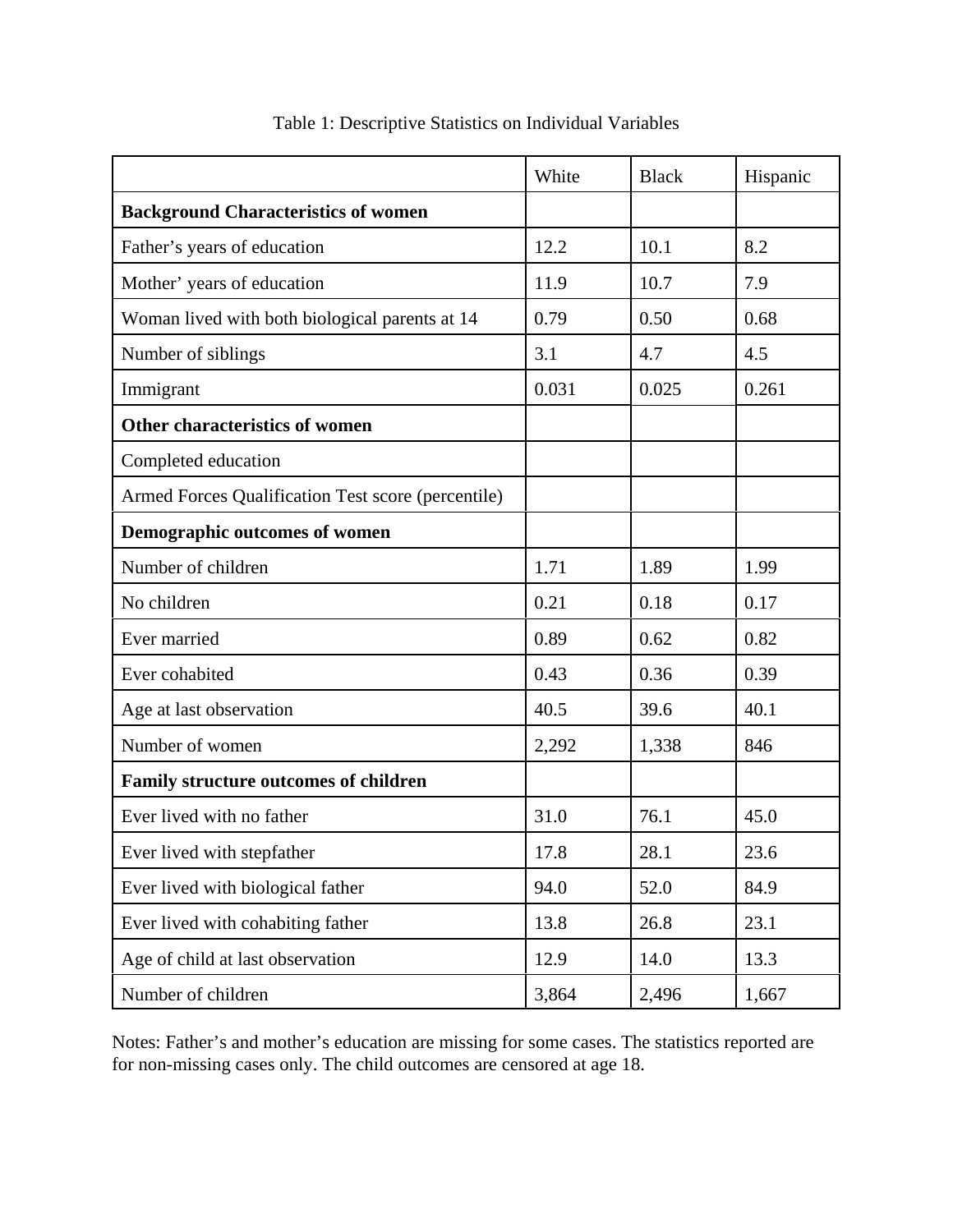|                                                                          | Mean  | <b>SD</b> | $R^2$ in regression<br>on year and<br>race/ethnicity<br>fixed effects | $R^2$ in regression on<br>year, race/ethnicity,<br>and state fixed<br>effects |
|--------------------------------------------------------------------------|-------|-----------|-----------------------------------------------------------------------|-------------------------------------------------------------------------------|
| Welfare benefit                                                          | 1013  | 265       | 0.19                                                                  | 0.93                                                                          |
| Paternity establishment rate per<br>out of wedlock birth                 | .348  | .279      | 0.40                                                                  | 0.55                                                                          |
| Child support collections per<br>dollar of administrative<br>expenditure | 3.02  | 2.15      | 0.33                                                                  | 0.76                                                                          |
| Administrative expenditure per<br>child support enforcement case         | .130  | .103      | 0.69                                                                  | 0.81                                                                          |
| Unilateral divorce law in effect                                         | .552  |           | 0.06                                                                  | 0.97                                                                          |
| Welfare reform in effect                                                 | .210  |           | 0.88                                                                  | 0.89                                                                          |
| Unemployment rate                                                        | 6.51  | 2.16      | 0.52                                                                  | 0.71                                                                          |
| Sex ratio (male to female)                                               | .952  | .112      | 0.43                                                                  | 0.50                                                                          |
| Male wage rate                                                           | 12.12 | 1.80      | 0.46                                                                  | 0.86                                                                          |
| Female wage rate                                                         | 9.70  | 1.30      | 0.16                                                                  | 0.80                                                                          |
| Average tax rate (ATR), married<br>no children                           | .170  | .018      | 0.49                                                                  | 0.56                                                                          |
| ATR, married one child                                                   | .061  | .062      | 0.91                                                                  | 0.93                                                                          |
| ATR, single no children                                                  | .228  | .023      | 0.72                                                                  | 0.89                                                                          |
| ATR, single one child                                                    | .077  | .065      | 0.85                                                                  | 0.88                                                                          |

Table 2: Summary Statistics on Contextual Variables

Note: Unit of observation is a state-year-race/ethnicity cell. Observations are weighted by the cell sample size in the NLSY sample. Average tax rates facing married women with 2-9 children are .030, .028, .027, .027, .026, .026, .025, and .025, respectively. Average tax rates facing single women with 2-9 children are .035, .031, .030, .028, .028, .027, .027, and .026, respectively.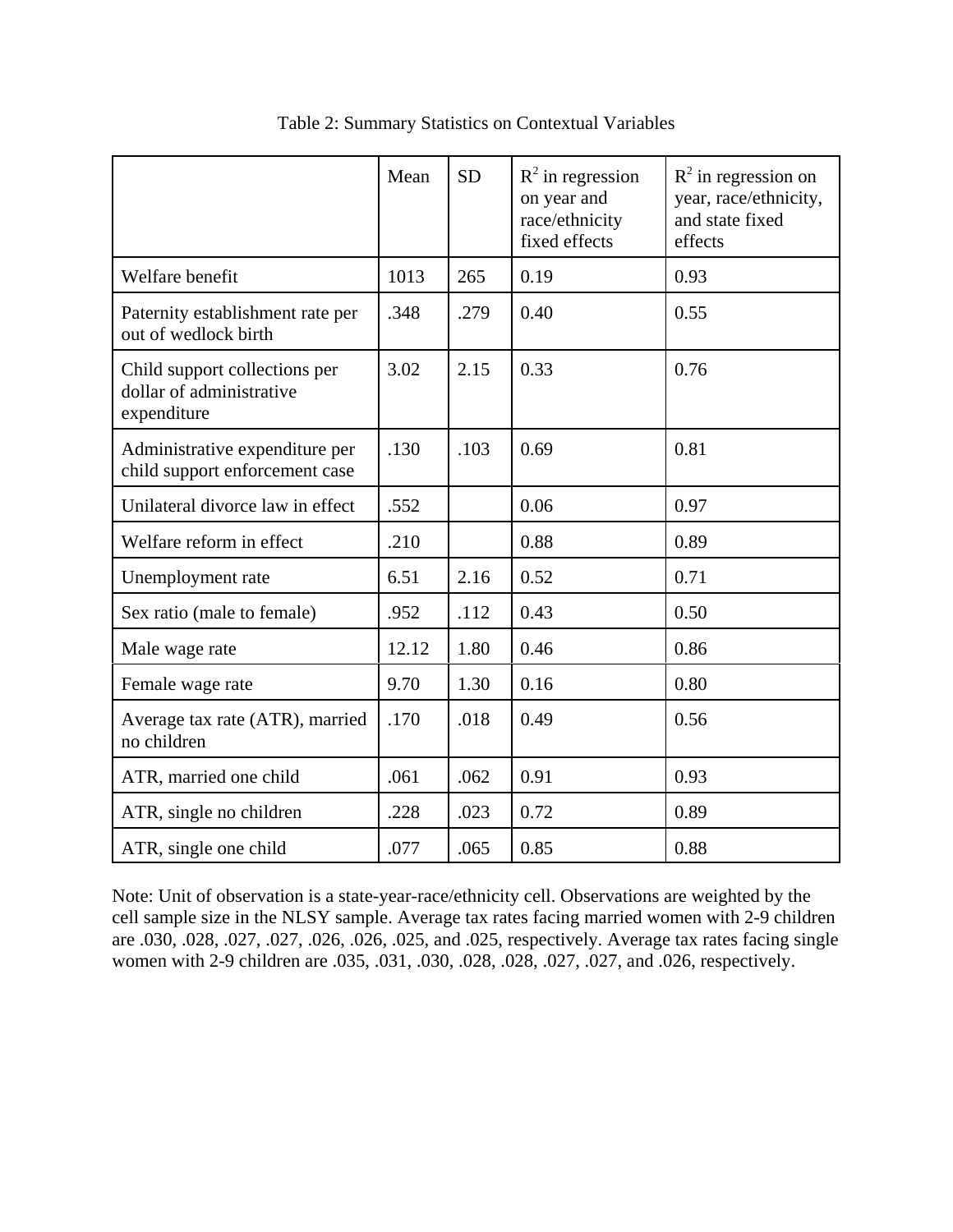Table 3: Selected Coefficient and Standard Error Estimates

|               | Conceive            |                     | <b>Become</b>               | Enter Cohabitation  |                             | Marry                        |                     |
|---------------|---------------------|---------------------|-----------------------------|---------------------|-----------------------------|------------------------------|---------------------|
|               | Current<br>Man      | New<br>Man          | Single                      | Current<br>Man      | New<br>Man                  | Current<br>Man               | New<br>Man          |
|               | 1                   | $\overline{c}$      | 3                           | $\overline{4}$      | 5                           | $\epsilon$                   | 7                   |
| Welfare Ben.  | $-0.012$            | 0.010               | $-0.032$                    | 0.135               | 0.003                       | 0.005                        | $-0.055$            |
|               | (0.019)             | (0.034)             | (0.033)                     | (0.118)             | (0.034)                     | (0.032)                      | (0.029)             |
| *Black        | $-0.034$            | $-0.006$            | 0.025                       | 0.143               | $-0.061$                    | 0.042                        | 0.073               |
|               | (0.030)             | (0.043)             | (0.047)                     | (0.136)             | (0.059)                     | (0.050)                      | (0.050)             |
| *Hispanic     | 0.026               | 0.021               | 0.046                       | 0.004               | 0.049                       | $-0.071$                     | 0.052               |
|               | (0.025)             | (0.050)             | (0.051)                     | (0.152)             | (0.056)                     | (0.050)                      | (0.041)             |
| Unil. Divorce | 0.110               | $-0.058$            | 0.390                       | $-0.337$            | 0.218                       | 0.039                        | $-0.073$            |
|               | (0.082)             | (0.151)             | (0.138)                     | (0.442)             | (0.148)                     | (0.150)                      | (0.127)             |
| $*$ Black     | $-0.173$            | 0.024               | $-0.237$                    | 0.404               | $-0.185$                    | $-0.022$                     | 0.273               |
|               | (0.089)             | (0.141)             | (0.135)                     | (0.428)             | (0.156)                     | (0.143)                      | (0.149)             |
| *Hispanic     | 0.007               | 0.155               | $-0.725$                    | 0.009               | 0.065                       | 0.535                        | $-0.064$            |
|               | (0.119)             | (0.247)             | (0.218)                     | (0.603)             | (0.249)                     | (0.266)                      | (0.221)             |
| Welfare Ref.  | 0.191               | 0.452               | $-0.062$                    | 1.888               | $-0.365$                    | 0.365                        | 0.942               |
|               | (0.207)             | (0.451)             | (0.334)                     | (0.822)             | (0.485)                     | (0.377)                      | (0.418)             |
| *Black        | $-1.351$            | 0.000               | 0.125                       | $-2.597$            | 0.610                       | $-0.202$                     | $-0.273$            |
|               | (0.797)             | (0.000)             | (0.516)                     | (3.869)             | (0.902)                     | (0.860)                      | (1.159)             |
| *Hispanic     | $-0.375$<br>(0.314) | 0.000<br>(0.000)    | 0.175<br>0.464)<br>$\left($ | $-1.062$<br>(1.332) | 1.206<br>(0.601)            | 0.055<br>(0.644)             | 0.394<br>(0.660)    |
| Male wage     | $-0.093$            | $-0.001$            | 0.035                       | 0.350               | 0.043                       | $-0.030$                     | 0.029               |
|               | (0.054)             | (0.098)             | (0.096)                     | (0.270)             | (0.096)                     | (0.093)                      | (0.080)             |
| *Black        | 0.179               | 0.033               | $-0.092$                    | $-0.071$            | 0.038                       | $-0.160$                     | 0.028               |
|               | (0.064)             | (0.099)             | (0.108)                     | (0.278)             | (0.114)                     | (0.112)                      | (0.112)             |
| *Hispanic     | 0.164               | $-0.158$            | $-0.281$                    | $-0.084$            | 0.257                       | 0.077                        | 0.066               |
|               | (0.059)             | (0.125)             | (0.129)                     | (0.332)             | (0.130)                     | (0.121)                      | (0.094)             |
| Female wage   | 0.115               | $-0.046$            | 0.119                       | $-0.573$            | $-0.027$                    | $-0.096$                     | 0.009               |
|               | (0.070)             | (0.151)             | (0.127)                     | (0.379)             | (0.130)                     | (0.120)                      | (0.107)             |
| *Black        | $-0.204$            | $-0.001$            | 0.132                       | 0.115               | $-0.104$                    | 0.144                        | $-0.197$            |
|               | (0.091)             | (0.157)             | (0.151)                     | (0.424)             | (0.169)                     | (0.155)                      | (0.157)             |
| *Hispanic     | $-0.232$            | 0.229               | 0.257                       | 0.124               | $-0.355$                    | 0.269                        | $-0.179$            |
|               | (0.108)             | (0.205)             | (0.230)                     | (0.577)             | (0.243)                     | (0.219)                      | (0.169)             |
| Tax rate      | $-2.232$            | 0.873               | 3.763                       | 0.000               | 0.000                       | $-1.322$                     | $-1.381$            |
|               | (1.078)             | (1.775)             | (1.439)                     | (0.000)             | (0.000)                     | (1.631)                      | (1.590)             |
| *Black, Hisp. | 2.589<br>1.341)     | $-1.692$<br>(1.850) | $-3.605$<br>(1.946)         | 0.000<br>(0.000)    | 0.000<br>0.000)<br>$\left($ | 4.655<br>(1.859)             | 2.296<br>(2.217)    |
| Sex ratio     | 0.218               | $-0.229$            | $-0.174$                    | 1.289               | 0.437                       | 0.441                        | 0.222               |
|               | (0.215)             | (0.309)             | (0.355)                     | (0.935)             | (0.413)                     | (0.394)                      | (0.363)             |
| Unem. rate    | $-0.019$<br>(0.010) | $-0.006$<br>(0.016) | $-0.012$<br>(0.018)         | $-0.029$<br>(0.047) | 0.013<br>(0.018)            | -0.030<br>0.018)<br>$\left($ | $-0.004$<br>(0.014) |
| Paternity     | $-0.134$            | 0.125               | 0.175                       | $-0.086$            | 0.044                       | 0.010                        | $-0.052$            |
|               | (0.124)             | (0.186)             | (0.217)                     | (0.682)             | (0.217)                     | (0.217)                      | (0.194)             |
| Coll/Admin    | 0.008               | 0.004               | $-0.028$                    | 0.001               | 0.016                       | $-0.047$                     | $-0.006$            |
|               | (0.014)             | (0.020)             | (0.025)                     | (0.070)             | (0.023)                     | (0.024)                      | (0.022)             |
| Admin/Case    | $-0.385$            | 0.817               | $-0.972$                    | $-0.174$            | 1.326                       | 0.685                        | 0.367               |
|               | (0.447)             | 0.763)              | 0.822)                      | (2.800)             | 0.722)                      | 0.697)                       | 0.569)              |

Notes: Welfare benefit is in units of 100 dollars per month. Paternity is the paternity establishment rate per out of wedlock birth. Coll/Admin is the ratio of child support dollars collected to administrative expenditure. Admin/case is administrative expenditure per child support case. There is a single interaction term for the tax rate, a dummy equal to one if the woman is Black or Hispanic. Coefficients estimates in bold are significantly different from zero at the 10% level.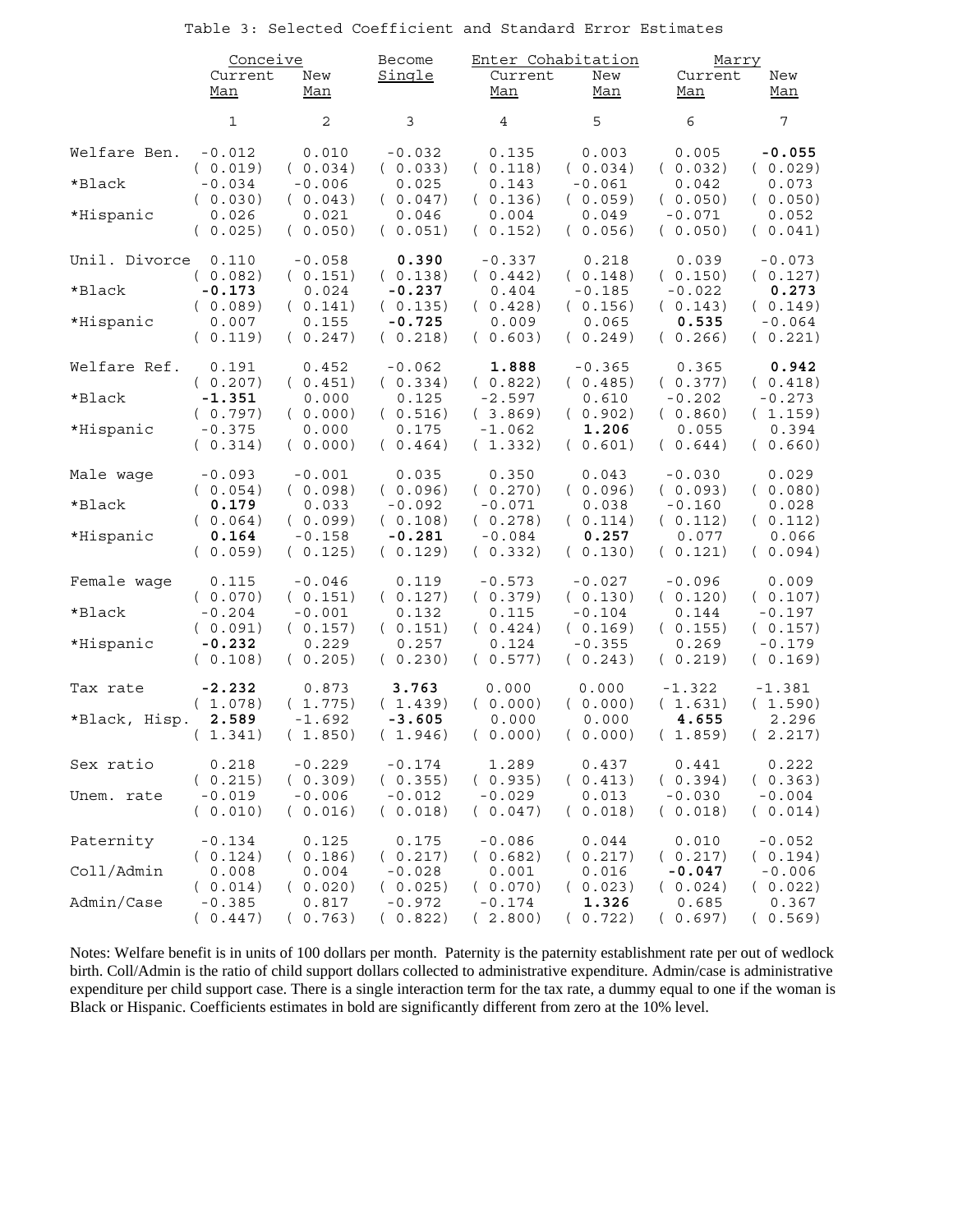| A. Whites                  |                          |                                                |                            |                     |               |                                         |                                          |
|----------------------------|--------------------------|------------------------------------------------|----------------------------|---------------------|---------------|-----------------------------------------|------------------------------------------|
|                            | Age at<br>first<br>birth | Ever have a<br>child with<br>no man<br>present | No. of<br>children<br>born | Ever<br>coha<br>bit | Ever<br>marry | Ever<br>divorce (if<br>ever<br>married) | Ever<br>remarry (if<br>ever<br>divorced) |
| Baseline value:            | 24.4                     | .327                                           | 2.07                       | .362                | .926          | .329                                    | .523                                     |
| Change due to:             |                          |                                                |                            |                     |               |                                         |                                          |
| Welfare benefit            | .108                     | $-.013$                                        | $-.040$                    | .017                | $-.007$       | $-.020$                                 | $-.028$                                  |
| Welfare reform             | $-1.806$                 | $-.031$                                        | .415                       | $-119$              | .070          | $-.014$                                 | .205                                     |
| Unilateral divorce         | .035                     | .079                                           | .089                       | .087                | .001          | .090                                    | .046                                     |
| Unemployment rate          | .143                     | $-.001$                                        | $-.040$                    | .009                | .003          | $-.004$                                 | $-.007$                                  |
| Sex ratio                  | $-.020$                  | $-.010$                                        | .052                       | .002                | .009          | $-.007$                                 | .014                                     |
| Male wage rate             | .270                     | .019                                           | $-.155$                    | .027                | .007          | .023                                    | $-.001$                                  |
| Female wage rate           | $-.088$                  | .036                                           | .140                       | $-.000$             | $-.003$       | .026                                    | .004                                     |
|                            |                          |                                                | Child support enforcement  |                     |               |                                         |                                          |
| Paternity establish. rate  | .027                     | .018                                           | $-.026$                    | .013                | .001          | .015                                    | .003                                     |
| Collection rate/admin exp. | .012                     | $-.008$                                        | .025                       | .002                | .001          | $-.018$                                 | $-.014$                                  |
| Admin. expenditure/case    | $-.089$                  | $-.023$                                        | $-.005$                    | .006                | .013          | $-.023$                                 | .019                                     |
|                            |                          |                                                | Average tax rate           |                     |               |                                         |                                          |
| Gain from marriage         | $-.001$                  | .002                                           | .005                       | .001                | .006          | .020                                    | .024                                     |
| Gain from child (married)  | $-.360$                  | .071                                           | .085                       | .027                | .000          | .074                                    | .046                                     |
| Gain from child (single)   | .168                     | $-176$                                         | .008                       | $-.075$             | $-.006$       | $-.176$                                 | $-.049$                                  |
|                            |                          |                                                | <b>B.</b> Blacks           |                     |               |                                         |                                          |
|                            | Age at<br>first<br>birth | Ever have a<br>child with<br>no man<br>present | No. of<br>children<br>born | Ever<br>coha<br>bit | Ever<br>marry | Ever<br>divorce (if<br>ever<br>married) | Ever<br>remarry (if<br>ever<br>divorced) |
| Baseline value:            | 21.3                     | .854                                           | 2.28                       | .545                | .839          | .426                                    | .439                                     |
| Change due to:             |                          |                                                |                            |                     |               |                                         |                                          |
| Welfare benefit            | $-.040$                  | $-0.016$                                       | $-.081$                    | $-.010$             | .005          | .011                                    | .003                                     |
| Welfare reform             | $-1.057$                 | .064                                           | $-.147$                    | $-.031$             | .088          | .076                                    | .118                                     |
| Unilateral divorce         | $-.004$                  | .018                                           | $-.065$                    | .004                | .007          | .065                                    | .033                                     |
| Unemployment rate          | $-.008$                  | .003                                           | $-.008$                    | .005                | $-.007$       | $-.014$                                 | $-.017$                                  |
| Sex ratio                  | .042                     | $-.009$                                        | $-.003$                    | .002                | .008          | $-.002$                                 | .009                                     |
| Male wage rate             | $-.131$                  | $-.009$                                        | .169                       | .037                | .001          | $-.054$                                 | $-0.019$                                 |
| Female wage rate           | .019                     | .044                                           | $-.090$                    | .013                | $-.033$       | .071                                    | $-.013$                                  |

Table 4: Simulation Results for Outcomes of Women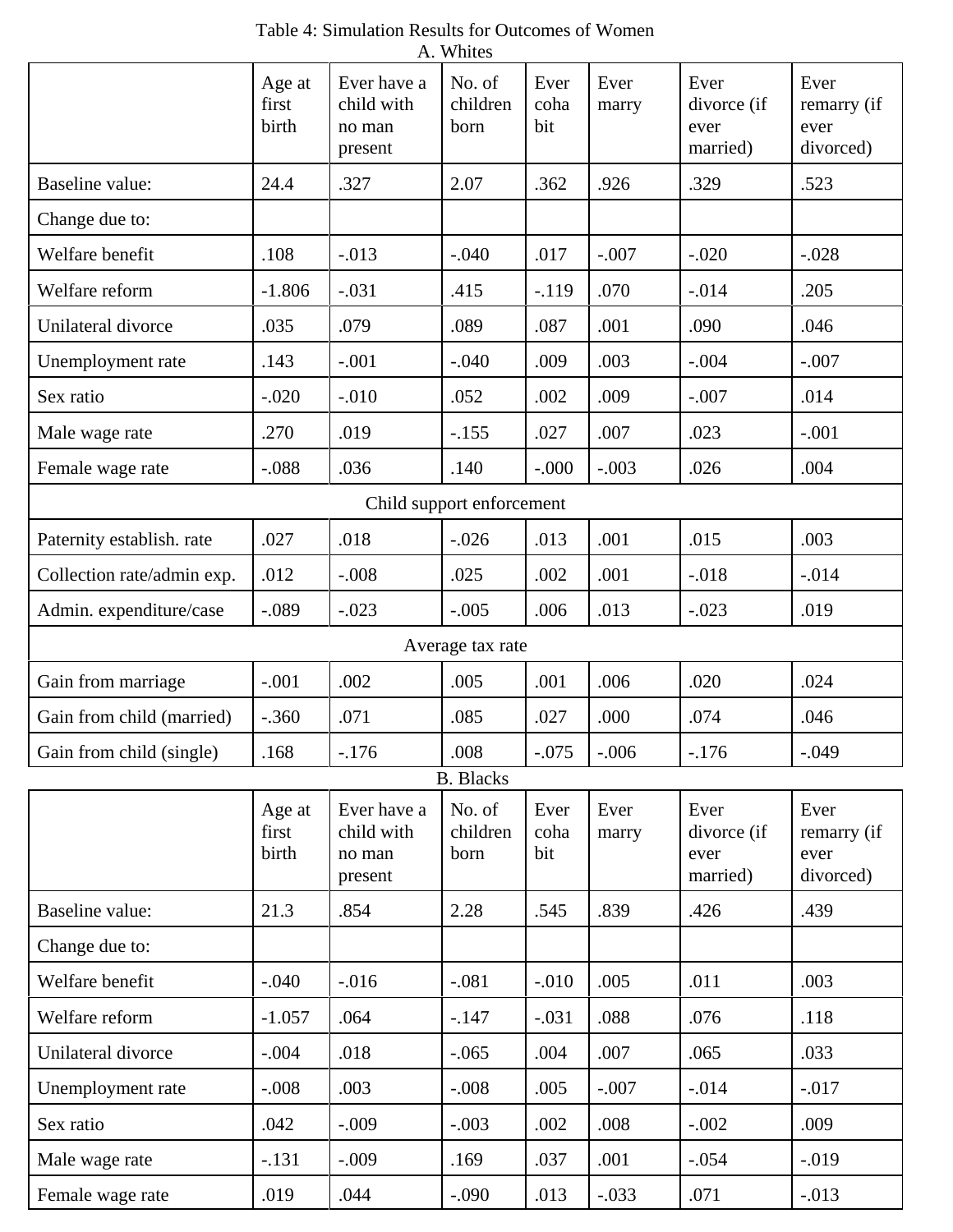| Child support enforcement  |                          |                                                |                            |                     |               |                                         |                                          |  |  |
|----------------------------|--------------------------|------------------------------------------------|----------------------------|---------------------|---------------|-----------------------------------------|------------------------------------------|--|--|
| Paternity establish. rate  | $-.035$                  | .003                                           | .015                       | .006                | .001          | .004                                    | $-.001$                                  |  |  |
| Collection rate/admin exp. | .039                     | $-.002$                                        | .039                       | .006                | $-.009$       | $-.024$                                 | $-.017$                                  |  |  |
| Admin. expenditure/case    | $-.109$                  | $-.014$                                        | .055                       | .013                | .017          | $-.021$                                 | .014                                     |  |  |
| Average tax rate           |                          |                                                |                            |                     |               |                                         |                                          |  |  |
| Gain from marriage         | $-.063$                  | .008                                           | .004                       | .008                | $-.003$       | $-.005$                                 | $-.005$                                  |  |  |
| Gain from child (married)  | $-.011$                  | .023                                           | .008                       | .032                | $-.020$       | $-0.019$                                | $-.040$                                  |  |  |
| Gain from child (single)   | $-.359$                  | $-.003$                                        | .013                       | $-.022$             | .033          | .030                                    | .074                                     |  |  |
|                            |                          |                                                | C. Hispanics               |                     |               |                                         |                                          |  |  |
|                            | Age at<br>first<br>birth | Ever have a<br>child with<br>no man<br>present | No. of<br>children<br>born | Ever<br>coha<br>bit | Ever<br>marry | Ever<br>divorce (if<br>ever<br>married) | Ever<br>remarry (if<br>ever<br>divorced) |  |  |
| Baseline value:            | 23.4                     | .489                                           | 2.18                       | .392                | .928          | .388                                    | .554                                     |  |  |
| Change due to:             |                          |                                                |                            |                     |               |                                         |                                          |  |  |
| Welfare benefit            | $-186$                   | .028                                           | .066                       | .049                | $-.009$       | .007                                    | $-.011$                                  |  |  |
| Welfare reform             | $-1.379$                 | .018                                           | .058                       | .040                | .099          | .096                                    | .313                                     |  |  |
| Unilateral divorce         | $-.205$                  | $-.114$                                        | .192                       | $-.028$             | .023          | $-.104$                                 | .054                                     |  |  |
| Unemployment rate          | .072                     | .007                                           | $-.044$                    | .004                | $-.003$       | .003                                    | $-.013$                                  |  |  |
| Sex ratio                  | .027                     | $-.007$                                        | .023                       | .005                | .004          | .004                                    | .007                                     |  |  |
| Male wage rate             | .272                     | $-139$                                         | .123                       | $-.007$             | .025          | $-.107$                                 | .043                                     |  |  |
| Female wage rate           | $-.437$                  | .151                                           | $-.110$                    | .010                | $-0.019$      | .162                                    | $-.006$                                  |  |  |
|                            |                          |                                                | Child support enforcement  |                     |               |                                         |                                          |  |  |
| Paternity establish. rate  | .016                     | .022                                           | $-.036$                    | .009                | .000          | .020                                    | $-.002$                                  |  |  |
| Collection rate/admin exp. | $-.009$                  | .002                                           | .022                       | .002                | $-.005$       | $-.009$                                 | $-.018$                                  |  |  |
| Admin. expenditure/case    | $-.170$                  | $-.007$                                        | .004                       | .001                | .007          | $-.013$                                 | .017                                     |  |  |
|                            |                          |                                                | Average tax rate           |                     |               |                                         |                                          |  |  |
| Gain from marriage         | $-.040$                  | .001                                           | $-.005$                    | .010                | $-.004$       | $-.011$                                 | $-.009$                                  |  |  |
| Gain from child (married)  | .033                     | .019                                           | $-.023$                    | .024                | $-.008$       | $-.013$                                 | $-.030$                                  |  |  |
| Gain from child (single)   | $-.226$                  | $-.031$                                        | .037                       | $-.021$             | .018          | $-.002$                                 | .061                                     |  |  |

Notes: The baseline values of the explanatory variables are the sample means shown in Table 3. Each row shows the simulated change in the outcomes of interest caused by a one standard deviation increase in the explanatory variable (see Table 3 for the standard deviations), or the effect of changing the variable from 0 to 1 for welfare reform and unilateral divorce. The simulation for the average tax rate gain from marriage replaces the tax rates on single women with a given number of children with the corresponding tax rates for married women, thus eliminating the tax gain from marriage. The results shown in the table are the effect of moving from no tax gain from marriage to the baseline (average) observed tax gain. The simulations for the tax gain from having a child set all tax rates for a given marital status equal. The results shown in the table are the effect of moving from no tax gain from children to the baseline (average) observed tax gain. See Table 3 for the baseline tax rates.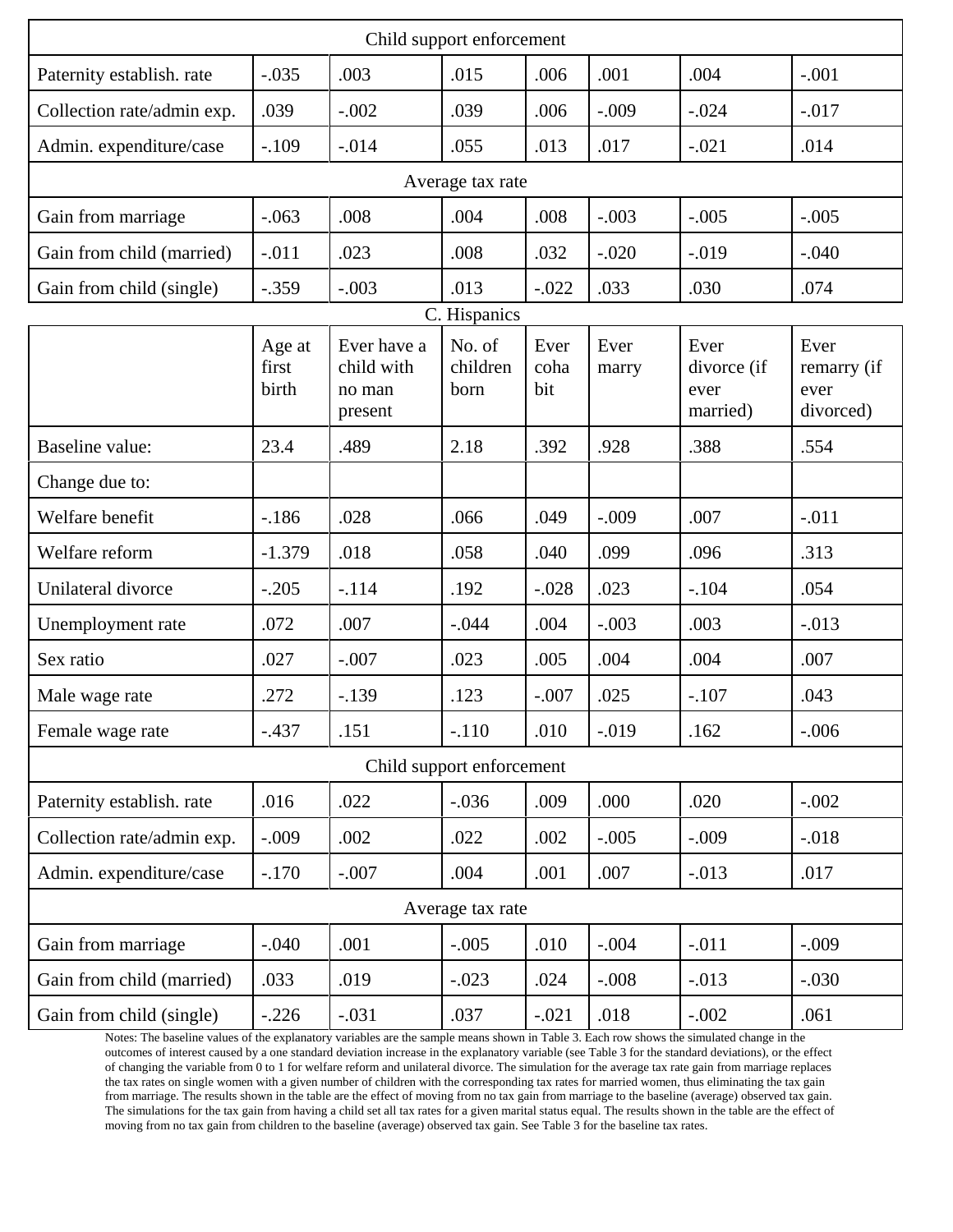|                            | Ever live<br>with<br>biological<br>father | Ever<br>live<br>with no<br>father | Ever live<br>with<br>step-<br>father | Ever live<br>with<br>cohabiting<br>parents | Ever live<br>with<br>married<br>parents | Mother<br>single at<br>conception | Mother<br>single at<br>birth |
|----------------------------|-------------------------------------------|-----------------------------------|--------------------------------------|--------------------------------------------|-----------------------------------------|-----------------------------------|------------------------------|
| Baseline outcome value:    | .964                                      | .260                              | .178                                 | .152                                       | .992                                    | .139                              | .044                         |
| Change due to:             |                                           |                                   |                                      |                                            |                                         |                                   |                              |
| Welfare benefit            | .006                                      | $-.014$                           | $-.014$                              | $-.004$                                    | .000                                    | .007                              | $-.003$                      |
| Welfare reform             | .023                                      | $-.030$                           | $-.004$                              | $-.026$                                    | .008                                    | $-0.019$                          | $-.027$                      |
| Unilateral divorce         | $-.003$                                   | .065                              | .050                                 | .050                                       | $-.001$                                 | $-.007$                           | $-.001$                      |
| Unemployment rate          | .000                                      | $-.001$                           | $-.002$                              | .002                                       | $-.001$                                 | $-.002$                           | .001                         |
| Sex ratio                  | .008                                      | $-.009$                           | $-.007$                              | $-.004$                                    | .002                                    | $-.013$                           | $-.008$                      |
| Male wage rate             | .001                                      | .021                              | .009                                 | .013                                       | $-.002$                                 | .007                              | $-.001$                      |
| Female wage rate           | $-.003$                                   | .028                              | .024                                 | .020                                       | $-.001$                                 | $-.013$                           | .004                         |
|                            |                                           |                                   | Child support enforcement            |                                            |                                         |                                   |                              |
| Paternity establish. rate  | $-.002$                                   | .016                              | .011                                 | .010                                       | .000                                    | .007                              | .002                         |
| Collection rate/admin exp. | $-.002$                                   | $-.009$                           | $-.007$                              | $-.004$                                    | $-.004$                                 | $-.001$                           | .004                         |
| Admin. expenditure/case    | .003                                      | $-0.019$                          | $-.012$                              | $-.011$                                    | .001                                    | .004                              | $-.003$                      |
|                            |                                           |                                   | Average tax rate                     |                                            |                                         |                                   |                              |
| Gain from marriage         | .002                                      | .001                              | .001                                 | .002                                       | .001                                    | $-.007$                           | $-.004$                      |
| Gain from child (married)  | .005                                      | .065                              | .048                                 | .038                                       | .001                                    | $-.006$                           | $-.009$                      |
| Gain from child (single)   | .001                                      | .171                              | .123                                 | .100                                       | .001                                    | .017                              | .003                         |
|                            |                                           |                                   | <b>B</b> Blacks                      |                                            |                                         |                                   |                              |
|                            | Ever live<br>with<br>biological<br>father | Ever<br>live<br>with no<br>father | Ever live<br>with<br>step-<br>father | Ever live<br>with<br>cohabiting<br>parents | Ever live<br>with<br>married<br>parents | Mother<br>single at<br>conception | Mother<br>single at<br>birth |
| Baseline outcome value:    | .433                                      | .790                              | .653                                 | .508                                       | .918                                    | .707                              | .636                         |
| Change due to:             |                                           |                                   |                                      |                                            |                                         |                                   |                              |
| Welfare benefit            | .043                                      | $-.014$                           | $-.028$                              | $-.011$                                    | .001                                    | .000                              | $-.028$                      |
| Welfare reform             | $-.203$                                   | .134                              | .165                                 | $-.005$                                    | .011                                    | .194                              | .189                         |
| Unilateral divorce         | .009                                      | .015                              | .010                                 | $-.001$                                    | $-.002$                                 | $-.004$                           | $-.007$                      |
| Unemployment rate          | $-0.019$                                  | .007                              | .009                                 | .009                                       | $-.003$                                 | .011                              | .015                         |
| Sex ratio                  | .024                                      | $-0.014$                          | $-.013$                              | .008                                       | .007                                    | $-0.017$                          | $-.020$                      |
| Male wage rate             | .007                                      | $-0.014$                          | .001                                 | .022                                       | $-.005$                                 | $-.018$                           | $-.010$                      |

Table 5: Simulation Results for Outcomes of Children A Whites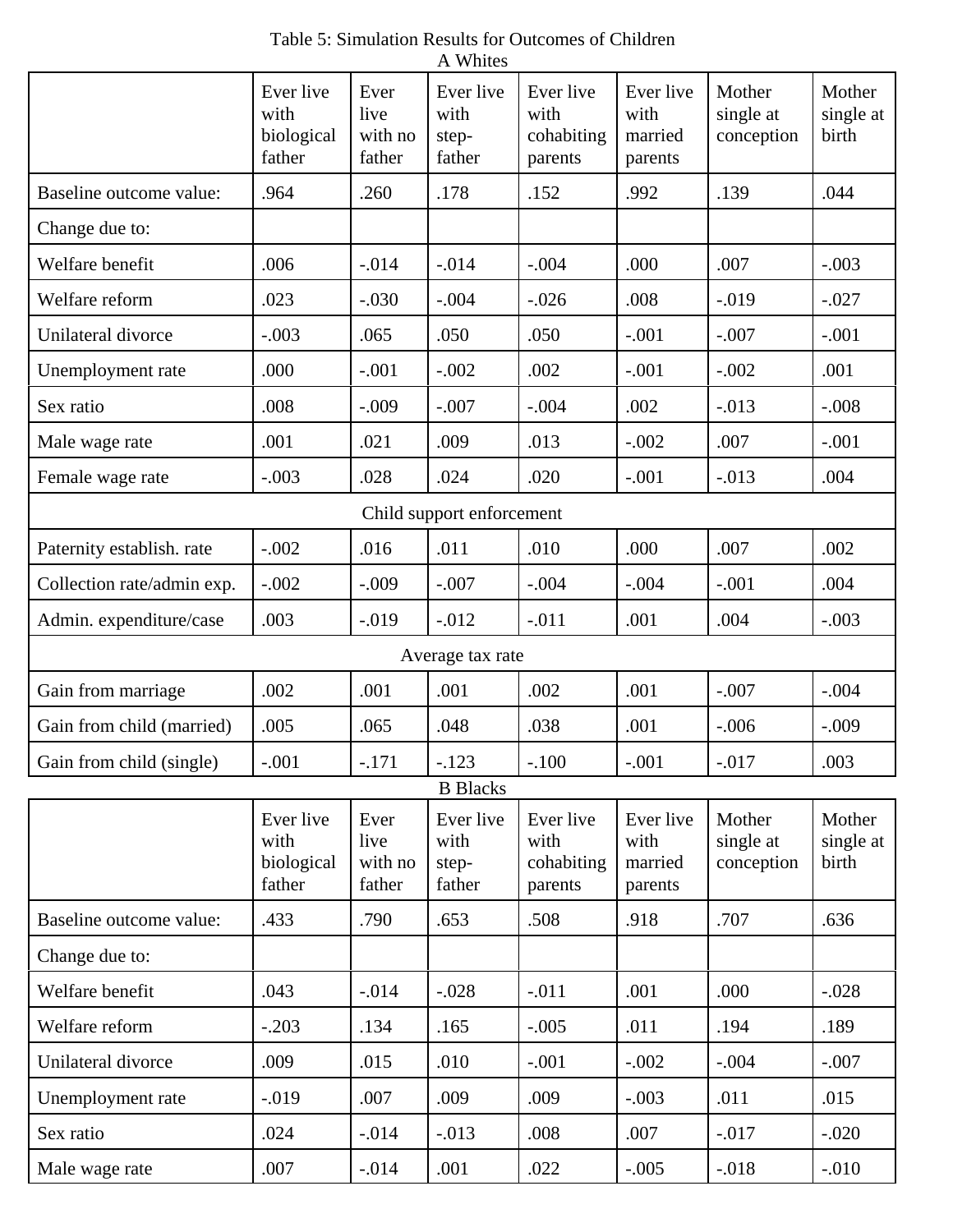| Female wage rate           | $-.062$                                   | .066                              | .049                                 | .051                                       | $-.015$                                 | .057                              | .060                         |  |  |
|----------------------------|-------------------------------------------|-----------------------------------|--------------------------------------|--------------------------------------------|-----------------------------------------|-----------------------------------|------------------------------|--|--|
| Child support enforcement  |                                           |                                   |                                      |                                            |                                         |                                   |                              |  |  |
| Paternity establish. rate  | $-.015$                                   | .011                              | .011                                 | .010                                       | $-.002$                                 | .012                              | .013                         |  |  |
| Collection rate/admin exp. | $-.013$                                   |                                   | $-.001$                              | .000                                       | $-.008$                                 | .003                              | .008                         |  |  |
| Admin. expenditure/case    | $-.012$                                   | $-.005$                           | .007                                 | .005                                       | .006                                    | .007                              | .007                         |  |  |
| Average tax rate           |                                           |                                   |                                      |                                            |                                         |                                   |                              |  |  |
| Gain from marriage         | $-.011$                                   | .005                              | .005                                 | .010                                       | $-.002$                                 | .011                              | .012                         |  |  |
| Gain from child (married)  | $-.051$                                   | .030                              | .032                                 | .043                                       | $-.019$                                 | .032                              | .047                         |  |  |
| Gain from child (single)   | .041                                      | $-.021$                           | $-.020$                              | $-.041$                                    | .026                                    | $-.015$                           | $-.033$                      |  |  |
|                            |                                           |                                   | C. Hispanics                         |                                            |                                         |                                   |                              |  |  |
|                            | Ever live<br>with<br>biological<br>father | Ever<br>live<br>with no<br>father | Ever live<br>with<br>step-<br>father | Ever live<br>with<br>cohabiting<br>parents | Ever live<br>with<br>married<br>parents | Mother<br>single at<br>conception | Mother<br>single at<br>birth |  |  |
| Baseline outcome value:    | .859                                      | .411                              | .315                                 | .277                                       | .971                                    | .269                              | .167                         |  |  |
| Change due to:             |                                           |                                   |                                      |                                            |                                         |                                   |                              |  |  |
| Welfare benefit            | $-.007$                                   | .020                              | .022                                 | .041                                       | $-.008$                                 | .015                              | .009                         |  |  |
| Welfare reform             | .045                                      | .027                              | .060                                 | .027                                       | .022                                    | $-.047$                           | $-.051$                      |  |  |
| Unilateral divorce         | .055                                      | $-.118$                           | $-.087$                              | $-.072$                                    | .022                                    | $-.041$                           | $-.061$                      |  |  |
| Unemployment rate          | $-.010$                                   | .008                              | .005                                 | .008                                       | $-.004$                                 | .011                              | .010                         |  |  |
| Sex ratio                  | .018                                      | $-.012$                           | $-.011$                              | .000                                       | .002                                    | $-.016$                           | $-.019$                      |  |  |
| Male wage rate             | .073                                      | $-.138$                           | $-.103$                              | $-.070$                                    | .010                                    | $-.109$                           | $-.082$                      |  |  |
| Female wage rate           | $-0.066$                                  | .164                              | .114                                 | .073                                       | $-0.013$                                | .125                              | .075                         |  |  |
|                            |                                           |                                   | Child support enforcement            |                                            |                                         |                                   |                              |  |  |
| Paternity establish. rate  | $-.008$                                   | .019                              | .013                                 | .010                                       | $-.001$                                 | .016                              | .009                         |  |  |
| Collection rate/admin exp. | $-.004$                                   | $-.003$                           | $-.001$                              | .005                                       | $-.003$                                 | .002                              | .004                         |  |  |
| Admin. expenditure/case    | $-.001$                                   | $-.010$                           | $-.002$                              | $-.003$                                    | .002                                    | .009                              | .001                         |  |  |
|                            |                                           |                                   | Average tax rate                     |                                            |                                         |                                   |                              |  |  |
| Gain from marriage         | $-.008$                                   | .002                              | .002                                 | .002                                       | $-.001$                                 | .010                              | .010                         |  |  |
| Gain from child (married)  | $-.035$                                   | .024                              | .023                                 | .028                                       | $-.009$                                 | .020                              | .038                         |  |  |
| Gain from child (single)   | .033                                      | $-.035$                           | $-.027$                              | $-.039$                                    | .020                                    | $-.011$                           | $-.034$                      |  |  |

Notes: See Table 4.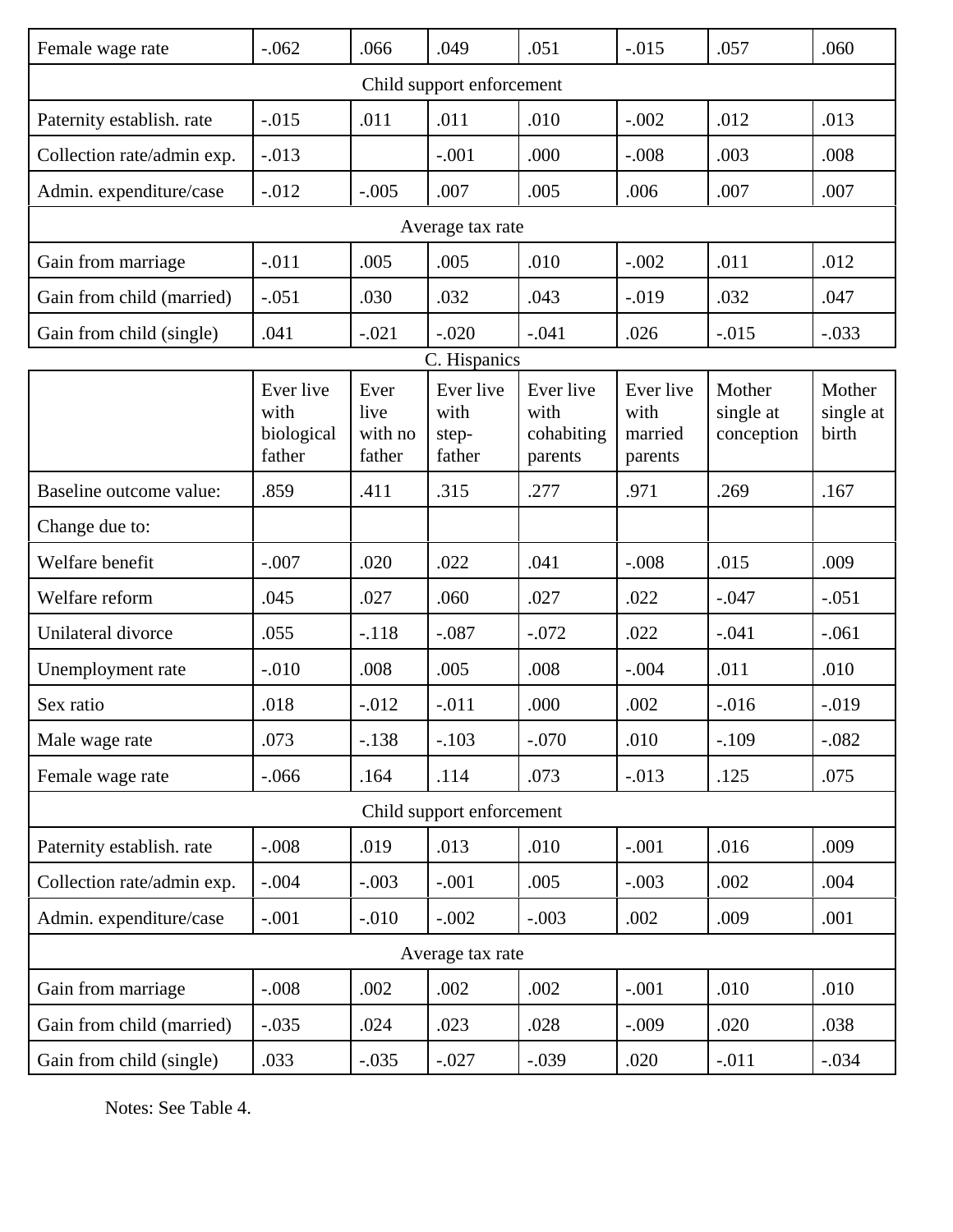





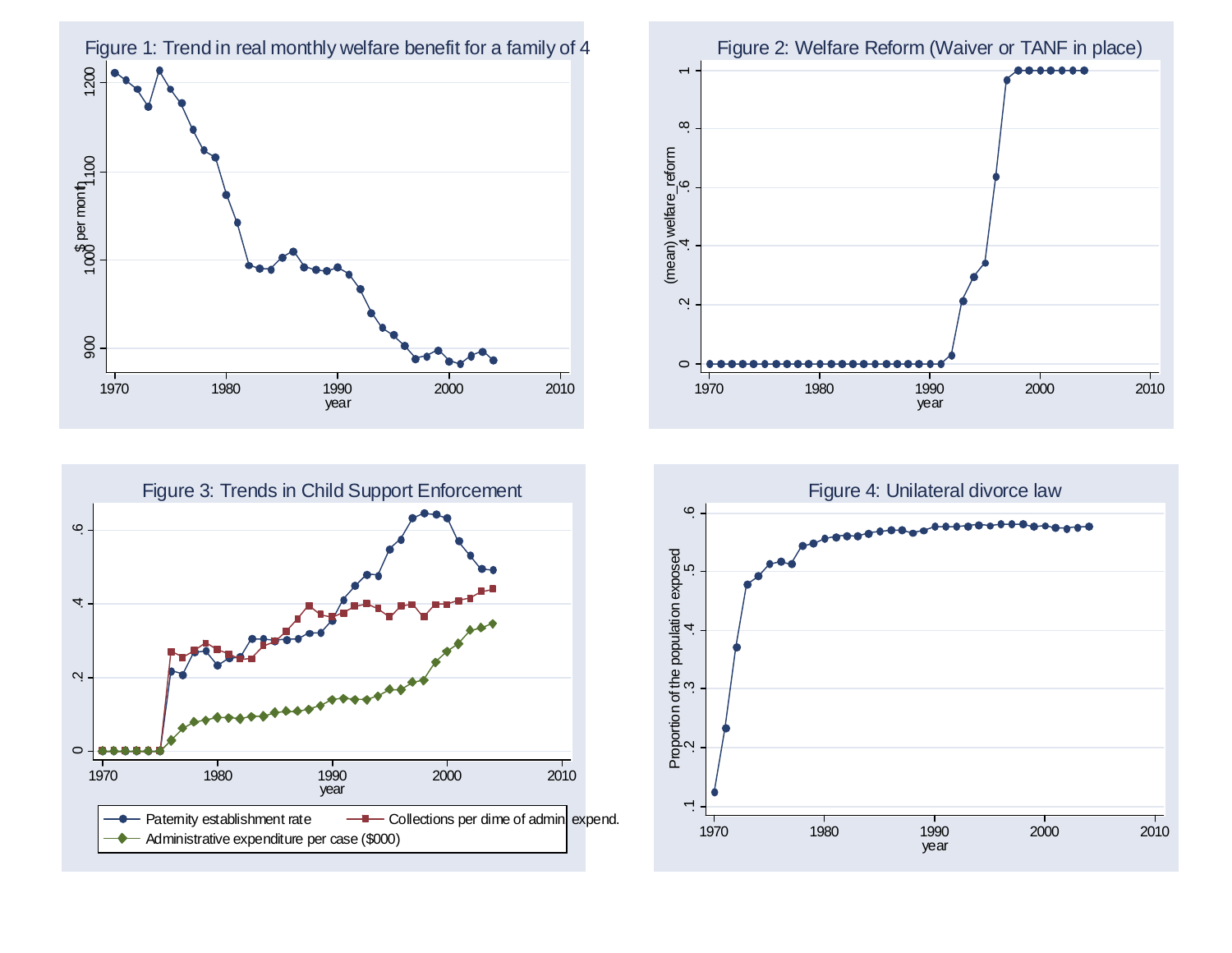



Figure 6: Trends in selected average tax rates at median income



Figure 7b: Trends in male and female wage rates for blacks

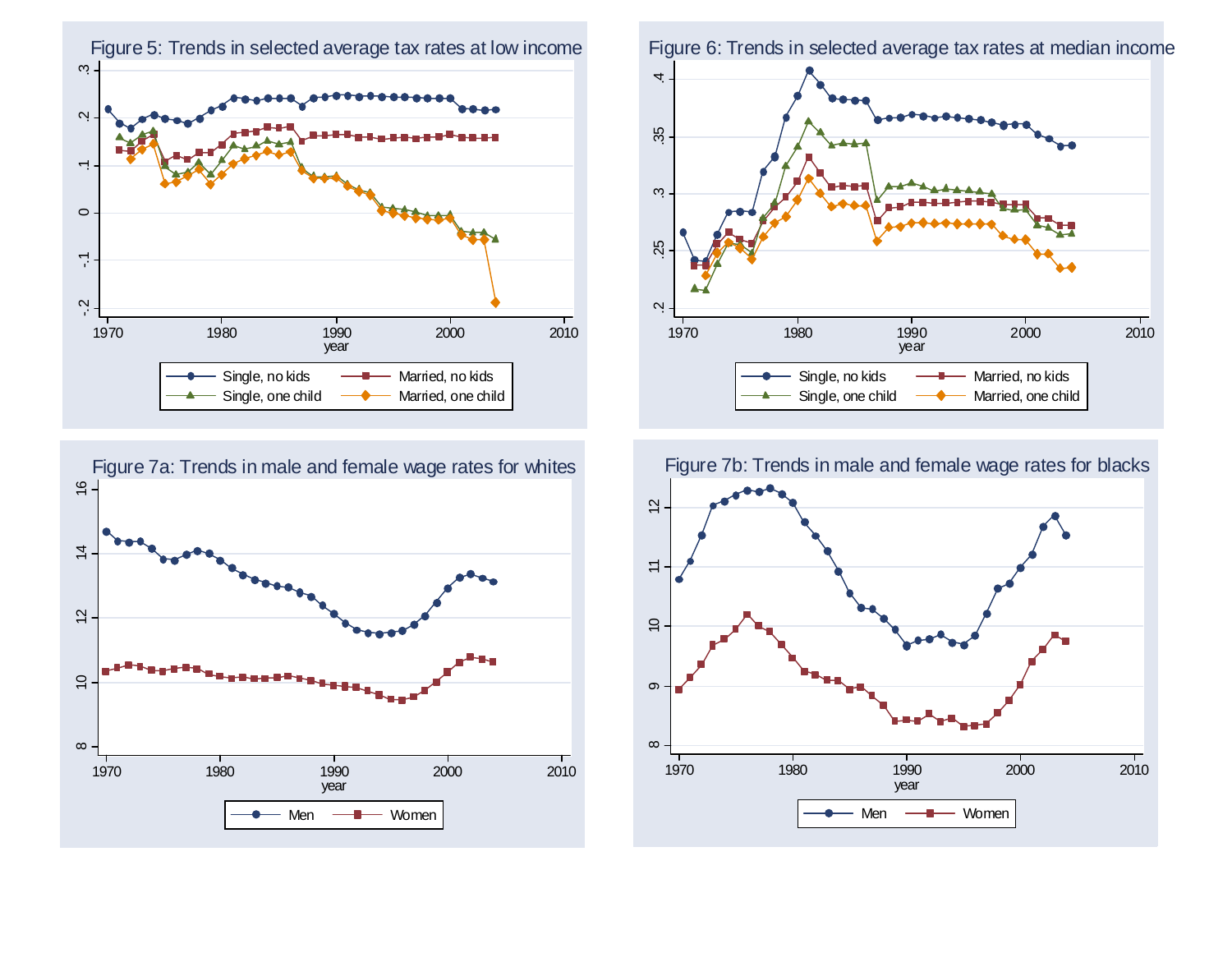

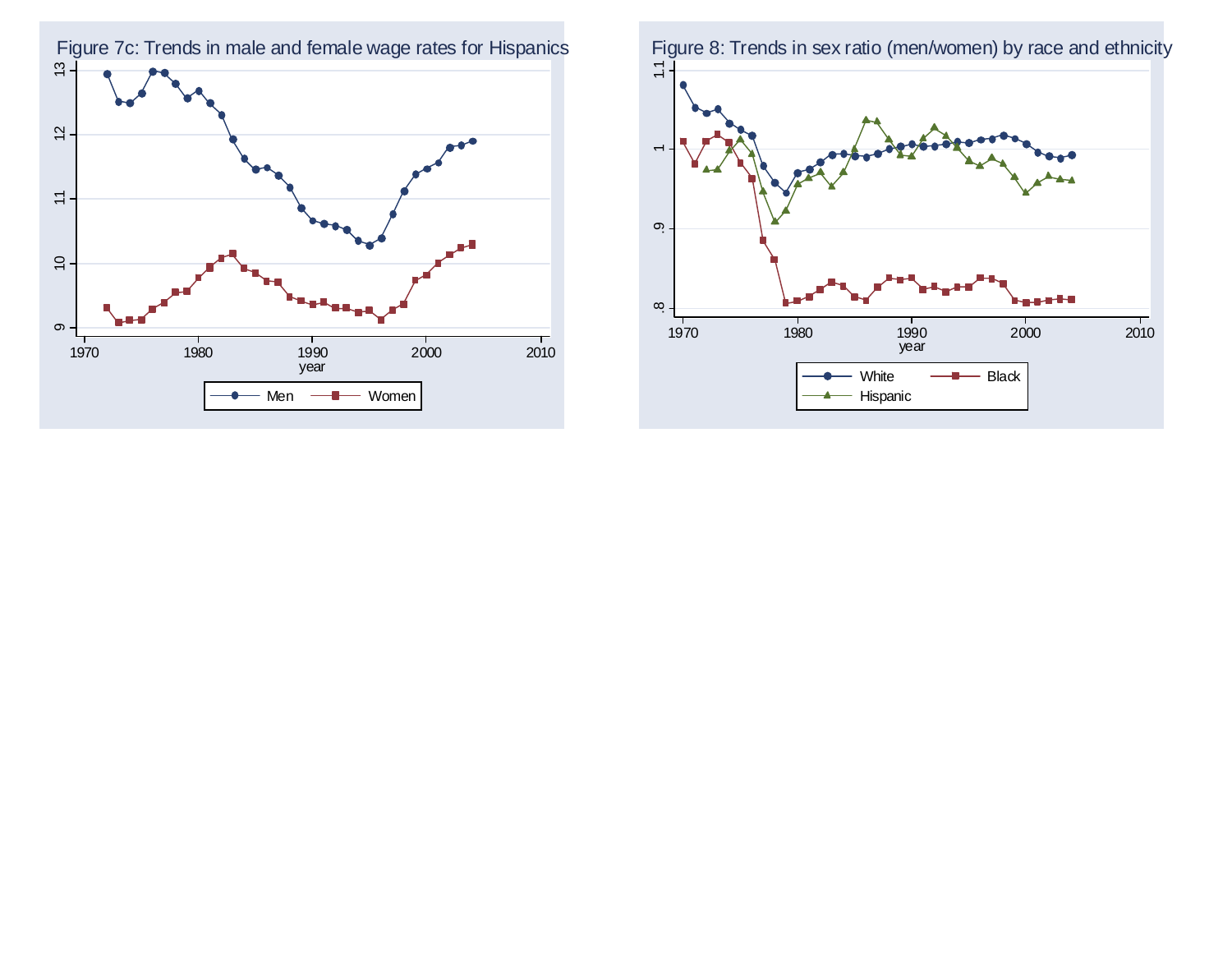

Figure 9a: Effect of an Increase in the Female Wage Rate on Selected Family Structure Transitions of Children of White Mothers Notes: Circles (in red) are the baseline, squares (in blue) show the effect of a one standard deviation increase in the female wage rate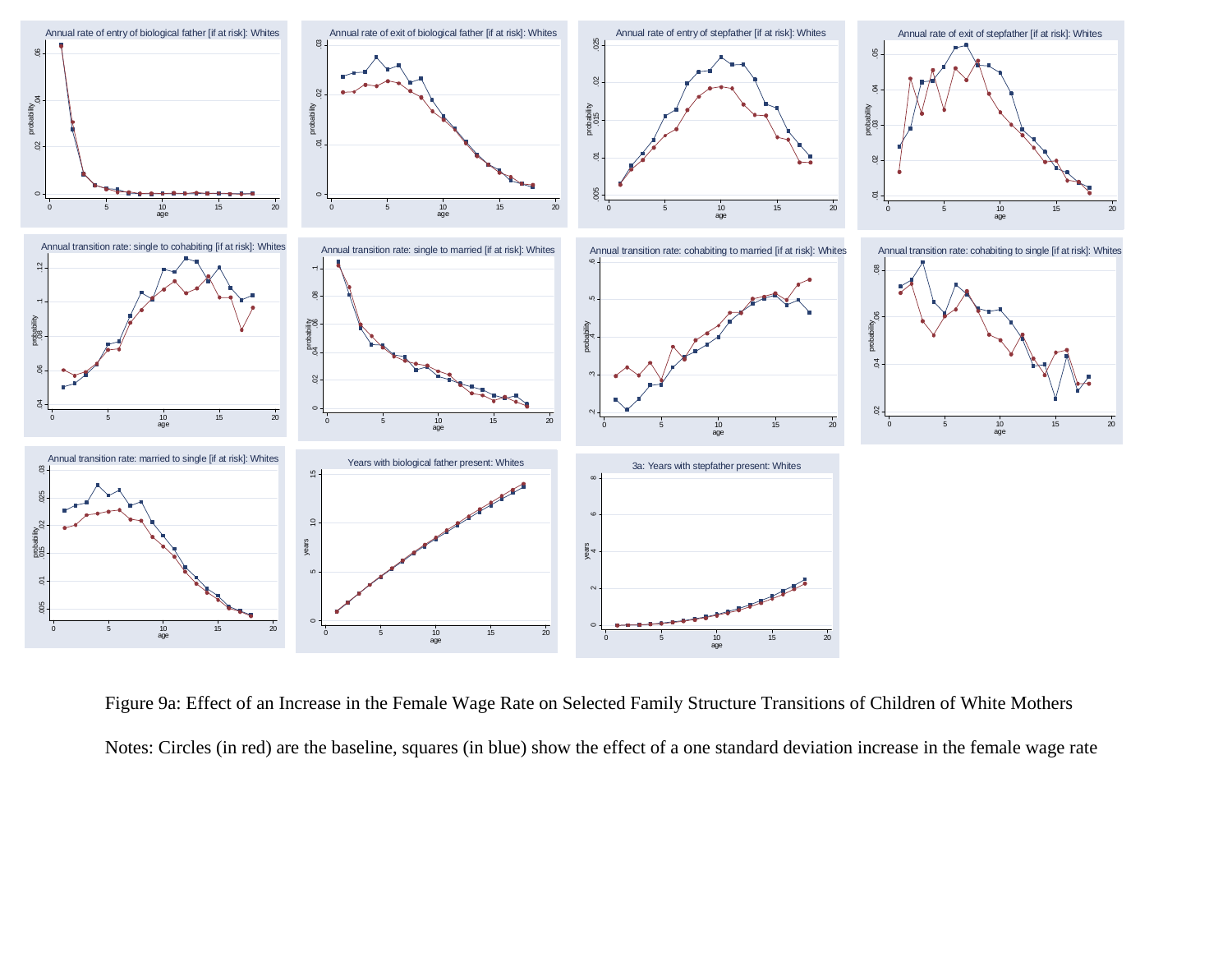

Figure 9b: Effect of an Increase in the Female Wage Rate on Selected Family Structure Transitions of Children of Black Mothers Notes: Circles are the baseline, squares show the effect of a one standard deviation increase in the female wage rate